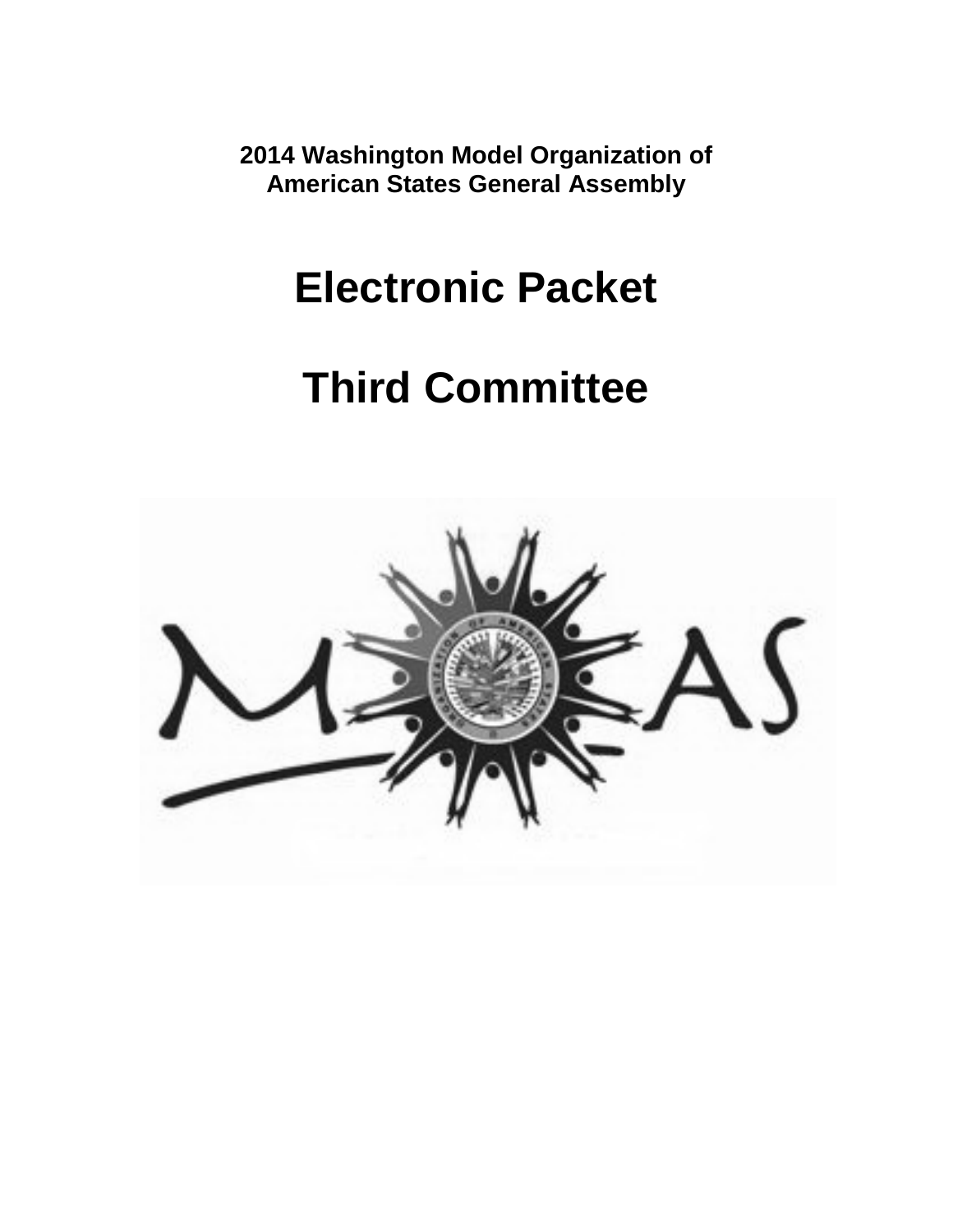# **DIAGNOSTIC TEST TO EVALUATE QUALITY OF ELEMENTARY EDUCATION TEACHERS TO IMPROVE TRAINING PROGRAMS AND CHILDREN DEVELOPMENT**

Draft Resolution Presented by the Delegation of the Republic of Haiti

#### THE GENERAL ASSEMBLY,

#### REAFFIRMING:

Article 47 of the Charter of the Organization of American States, which emphasizes the commitment of the Member States to develop plans focused on, "the encouragement of education, science, technology, and culture, oriented toward the overall improvement of the individual";

Article 49 of the Charter of the Organization of American States, which declares that the proper way to exert the right to education rests on the fact that, "elementary education, compulsory for children of school age, shall also be offered to all others who can benefit from it. When provided by the State it shall be without charge";

#### RECALLING:

Article 19 of the Social Charter of the Americas, which calls on Member States to ensure, "equal and universal access to quality primary and secondary education and promote access to education at all levels, with an inclusive approach, especially early childhood education, in accordance with their domestic law";

#### HAVING SEEN:

The 2013 Report from the UNESCO's Regional Office for Latin America and the Caribbean "Towards a Quality Education for All – 2015", in its section 7.2 which acknowledges the dramatic differences in the quality of teacher training across countries in the region, particularly in the Caribbean, the low level of teacher professionalization and the low percentages of certified teachers within the system;

Working paper series No.43 of the Partnership for Educational Revitalizationin the Americas (PREAL) in its section 2.2, which found that "in public schools, teachers increasingly come from poorer sectors of the population and are poorly educated; some have limited basic skills. Public school teachers receive poor education in teacher education institutions and are poorly paid"; and

# TAKING INTO ACCOUNT:

That according to the UNESCO, there is approximately 77 million children enrolled in primary education in Latin America and the Caribbean, which constitute the future generations of human capital and require education provided by teachers with basic competencies and pedagogical knowledge that ensure quality education for all,

Third Committee Topic No. 3 of the Agenda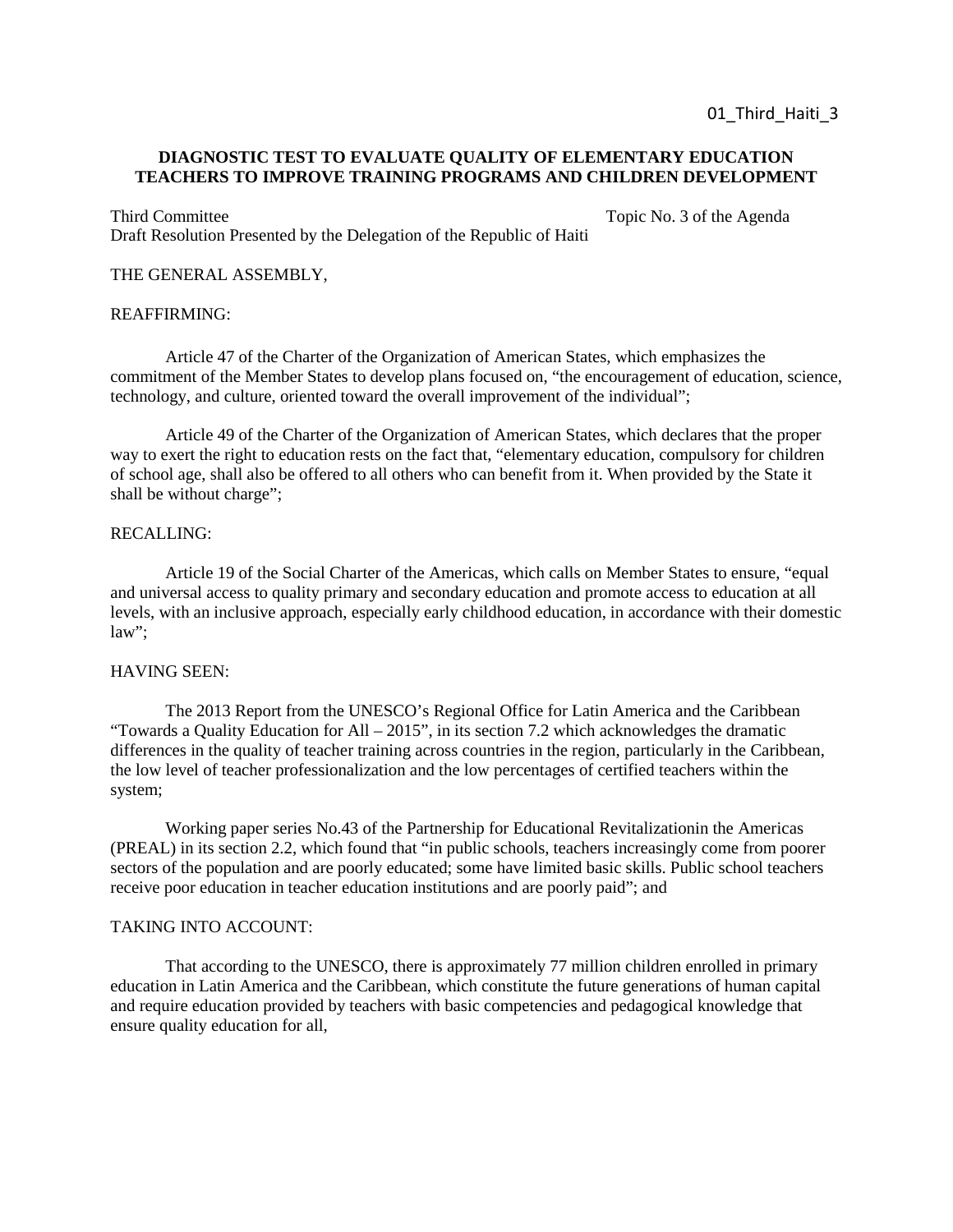- 1. To recognize the efforts made by the Inter-American Council for Integral Development and the Inter-American Committee of Education in designing plans and using education as a mechanism to promote human capital to achieve integral development and to eliminate extreme poverty.
- 2. To propose that the Inter-American Council for Integral Development, in collaboration with the Inter-American Committee of Education, works on the creation of a joint committee responsible for designing a system to assess the quality of elementary education teachers in the Hemisphere, including the implementation of astandardized test to measure their competences and skills and to certify their quality.
- 3. To promote the creation of training programs for elementary education teachers aligned with the needs of each Member State, with the purpose of improving education quality, offering teaching modules that enhance the competencies and skills of elementary education teaches, enabling them to qualify for their jobs based on the structure of the standardized test.
- 4. To encourage Member States to work on the introduction of highly skilled teachers in the elementary education system, as they play a crucial role in the development of children since elementary and early childhood education are key components of human development.
- 5. To propose to the Ministers of Education of each Member State or their equivalents to make the standardized test part of their National Education Policies and to define the institutional framework to monitor the quality of teachers and their contribution to the improvement of the educational system.
- 6. To request to the General Secretariat to present a report on the implementation of this Resolution in the Forty-fourth Regular Session of the General Assembly.

| Approved for form and substance |                                |
|---------------------------------|--------------------------------|
|                                 | (Signature of Faculty Advisor) |
| Cosignatories:                  |                                |
| 1.                              |                                |
| (Signature of Delegate)<br>2.   | (Country Represented)          |
|                                 |                                |
| 3.                              |                                |
| $\overline{4}$                  |                                |
| 5.                              |                                |
|                                 |                                |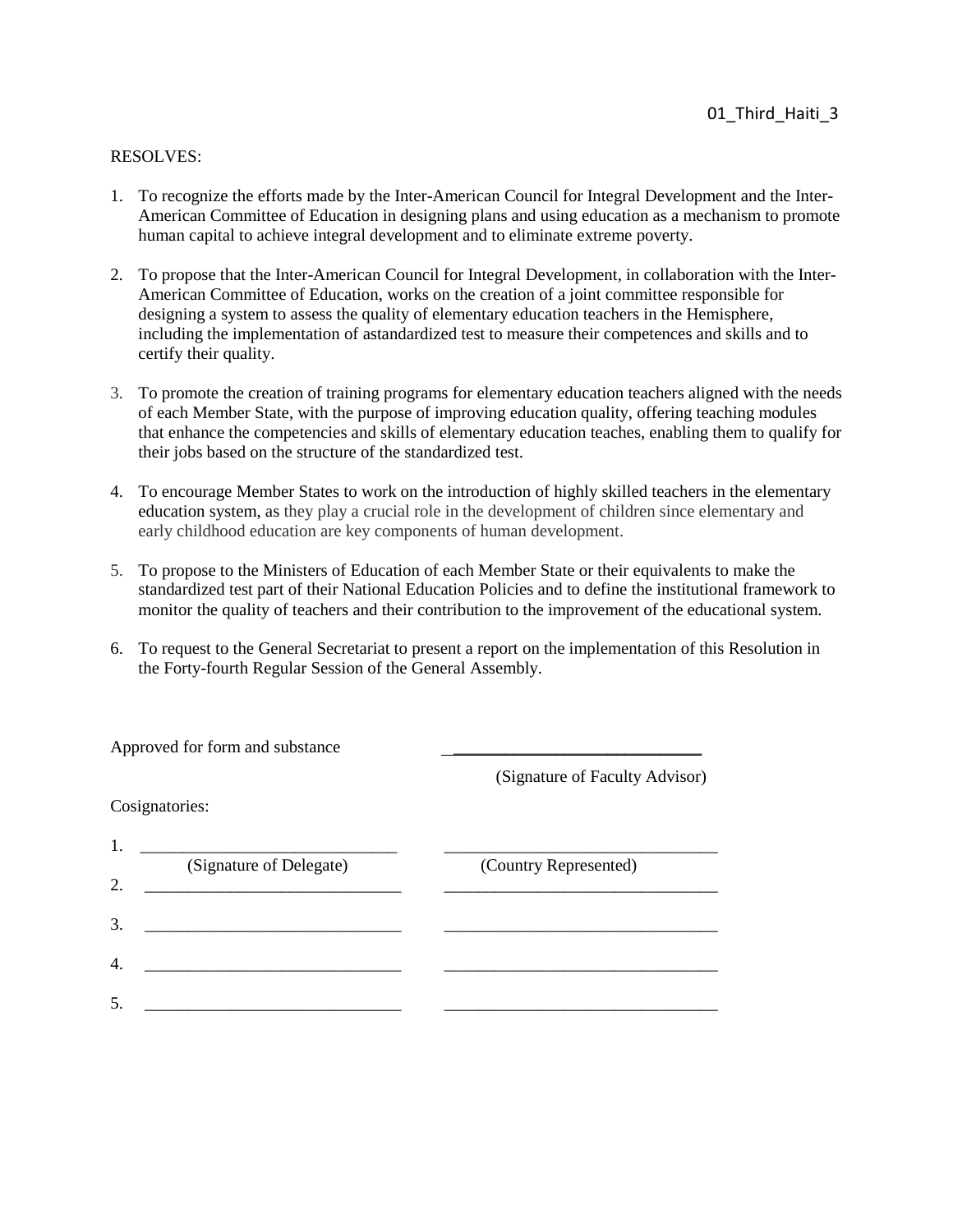# **DIVERSIFYING THE ECONOMY AND SUPPORTING EDUCATION IN RURAL POPULATIONS OF THE HEMISPHERE THROUGH THE PROMOTION OF MICRO-BUSINESSES**

Third Committee Topic No. 3 of the Agenda Draft Resolution Presented by the Delegation of Trinidad and Tobago

#### THE GENERAL ASSEMBLY,

#### HAVING SEEN:

 Article 33 of the Charter of the Organization of American States, which states that "Development is a primary responsibility of each country and should constitute an integral and continuous process for the establishment of a more just economic and social order that will make possible and contribute to the fulfillment of the individual";

Article 50 of the Charter, which states that "the Member States will give special attention to the eradication of illiteracy, will strengthen adult and vocational education systems, and will ensure that the benefits of culture will be available to the entire population";

Article 12 of the Inter-American Democratic Charter, which states "poverty, illiteracy, and low levels of human development are factors that adversely affect the consolidation of democracy. The OAS member states are committed to adopting and implementing all those actions required to generate productive employment, reduce poverty, and eradicate extreme poverty, taking into account the different economic realities and conditions of the countries of the Hemisphere. This shared commitment regarding the problems associated with development and poverty also underscores the importance of maintaining macroeconomic equilibrium and the obligation to strengthen social cohesion and democracy";

Article 13 of the Declaration of Commitment of the Fifth Summit of the Americas, celebrated in Port of Spain in 2009, in which in the Heads of State and Government agreed that "to reduce poverty and hunger, eradicate extreme poverty, create dignified and decent work, and raise the standard of living of all our people, we must achieve higher levels of business development and sustainable economic growth with equity. Subject to the domestic laws of each country, we will continue to promote diversified economic activity in the energy, transport, tourism, communications, services, financial services and agricultural sectors. We are committed to facilitating investment and public-private partnerships in infrastructure and other relevant sectors in order to promote business development, economic growth and social development with equity. We will continue to promote increased corporate social responsibility and improved competitiveness, to which the Americas Competitiveness Forum in Chile in 2009 will contribute";

#### RECALLING:

Topic 16 of The Plan of Action from the First Summit of the Americas held in Miami in 1994, which states that governments will improve human resources training, and technical, professional and teacher training, which are vital for the enhancement of quality and equity education within the Hemisphere";

Topic 13 of the Plan of Action of the Fourth Summit of the Americas celebrated in Mar de Plata in 2005, which states its commitment to: "reduce youth unemployment and significantly lower the percentage of young people that neither study nor work. We shall strengthen our efforts in the development of specific policies for training, vocational training, reinsertion into the educational system and promotion of access of young people of either gender to their first job. In this respect, some countries promote youth employment in non-traditional sectors such as in the conservation and rehabilitation of the environment and in areas of public-private partnerships to enable access to formal education and introductory professional courses in the workplace. We shall promote targeting these programs, in particular, towards youths that are most vulnerable, whether because of low levels of education or low income";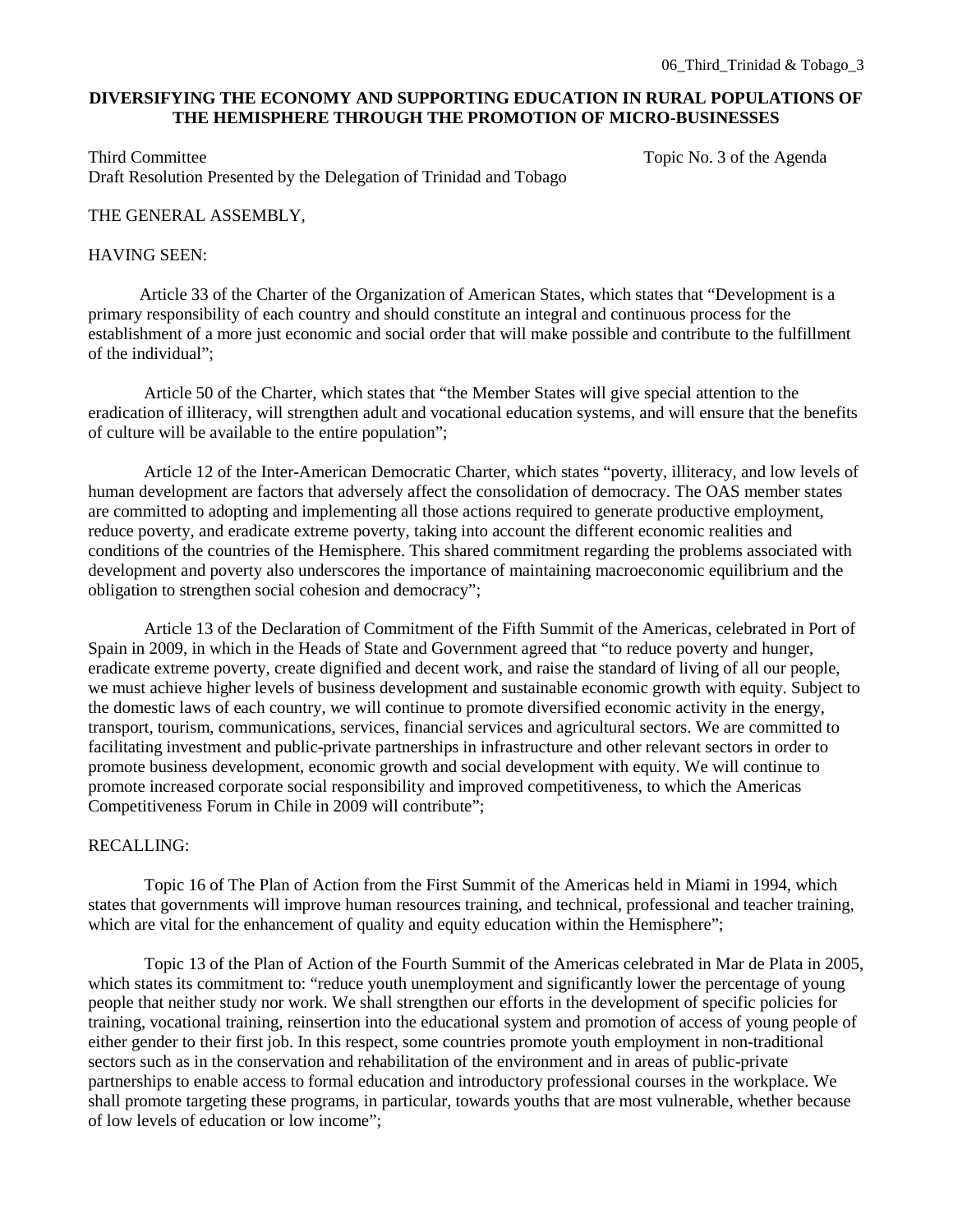Topic 16 of that Summit's Plan of Action, in which Member States committed to "adopt the necessary policies and regulations with the support of the ILO, IDB, World Bank and other regional bodies as appropriate to facilitate and promote the movement of enterprises and workers from the informal to the formal sector, without adversely affecting the rights of workers"; and

# CONSIDERING:

 That according to the United Nations Educational, Scientific and Cultural Organization (UNESCO), rural populations represent 70 percent of the world's poor and 72 per cent of the population of the least developed countries;

That according to the Tenth Education for All Global Monitoring Report, Latin America and the Caribbean are in "urgent need to invest in skills for youth," and that "in Latin America and the Caribbean, over 8 million people aged 15 to 24 have not even completed primary school and need alternative pathways to acquire basic skills for employment and prosperity";

That according to an article published in United Nations Educational Scientific and Cultural Organization Press (UNESCO Press) on October 16, 2012, "Poor young populations, urban and rural, are the most in need of skills training";

That according to the United Nations International Children's Emergency Fund (UNICEF), "as many as 25 to 32 percent of the 12 to –24-year-old population in the region [Latin America] are suffering the consequences of at least one kind of risky behavior (as defined by the World Bank): they dropped out of school, are young parents, are not employed, are addicted to drugs, or have been arrested",

That many children are not able to attend school because their parents are not able to provide them with essentials such as uniforms and shoes;

That many poor families in the hemisphere, especially single women headed-households, could benefit through the success of the micro-business model,

- 1. To urge Member States to establish micro-businesses in rural areas with the purpose of supplying primary and secondary school children with uniforms and shoes, by which:
	- a. Local secondary students can receive vocational training as apprentices in the micro-businesses.
	- b. These micro-businesses employ and train local populations in the craft of shoe-making and tailoring.
	- c. Each local school establishes its own standard for the uniforms and shoes provided.
- 2. To sustain these local micro-businesses, Member States are urged to provide subsidies to children of poor families for the purchase of food and uniforms.
- 3. To call upon the Minister of Education of each Member State or its equivalent to decide, in consultation with experts in the micro-business area, which rural schools and communities are most in need of this program.
- 4. To request that participating micro-businesses report biannually to the Minister of Education of the Member State or its equivalent on the progress of the program, and that the corresponding institution from each Member State report these results on a yearly basis to their respective government as well as to the General Assembly.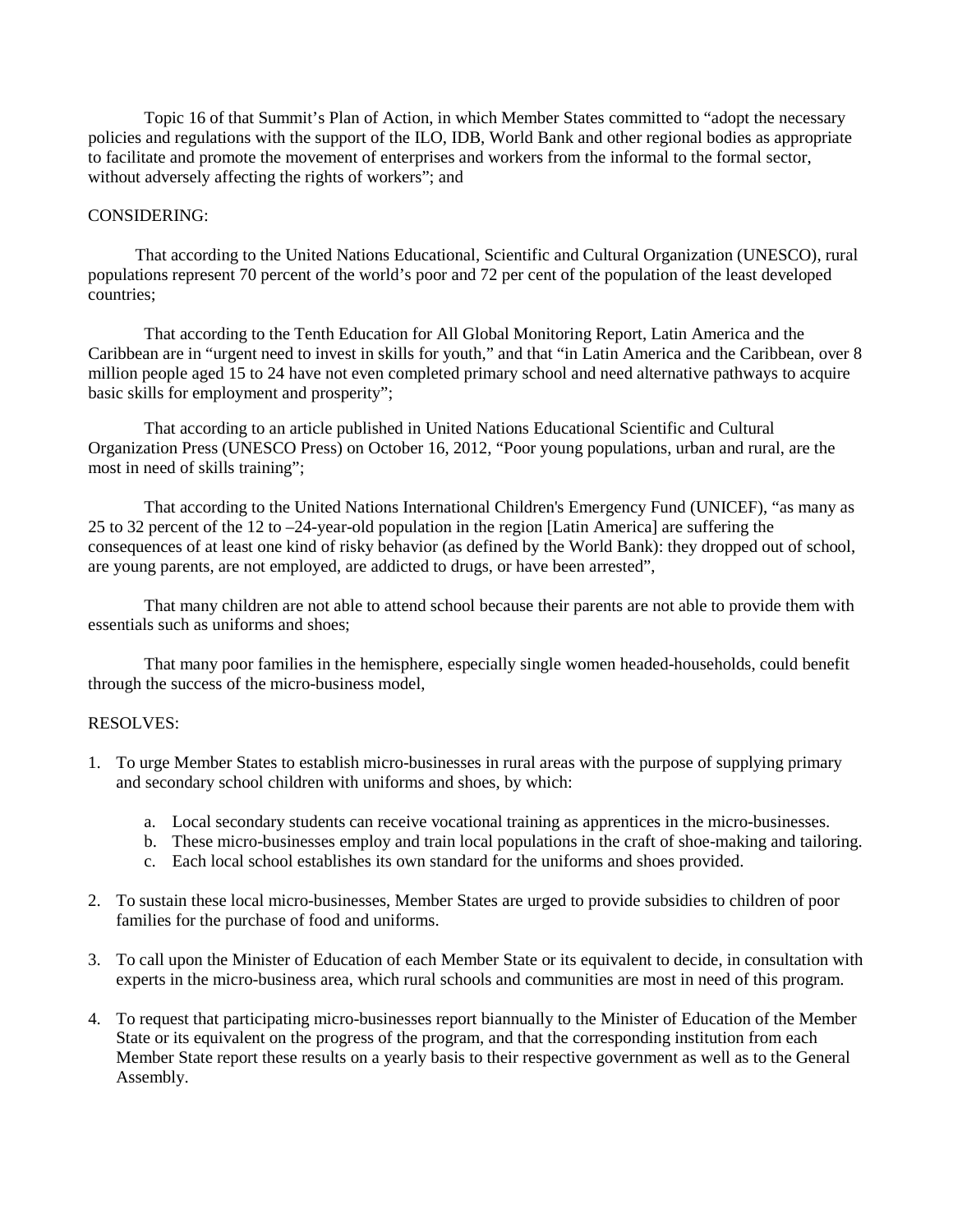5. To ask that participating Member States request funding for this program from the World Bank, which will negotiate with each member state the terms of the grants and/or loans needed to establish the microbusinesses.

| Approved for form and substance: |  |                                                                                                                                                                                                                                                                                                                    |  |  |
|----------------------------------|--|--------------------------------------------------------------------------------------------------------------------------------------------------------------------------------------------------------------------------------------------------------------------------------------------------------------------|--|--|
|                                  |  | $\sqrt{a}$ $\sqrt{a}$ $\sqrt{a}$ $\sqrt{a}$ $\sqrt{a}$ $\sqrt{a}$ $\sqrt{a}$ $\sqrt{a}$ $\sqrt{a}$ $\sqrt{a}$ $\sqrt{a}$ $\sqrt{a}$ $\sqrt{a}$ $\sqrt{a}$ $\sqrt{a}$ $\sqrt{a}$ $\sqrt{a}$ $\sqrt{a}$ $\sqrt{a}$ $\sqrt{a}$ $\sqrt{a}$ $\sqrt{a}$ $\sqrt{a}$ $\sqrt{a}$ $\sqrt{a}$ $\sqrt{a}$ $\sqrt{a}$ $\sqrt{a$ |  |  |

(Signature of Faculty Advisor)

# Cosignatories:

|   | (Signature of Delegate) | (Country Represented) |
|---|-------------------------|-----------------------|
| 2 |                         |                       |
| 3 |                         |                       |
|   |                         |                       |
|   |                         |                       |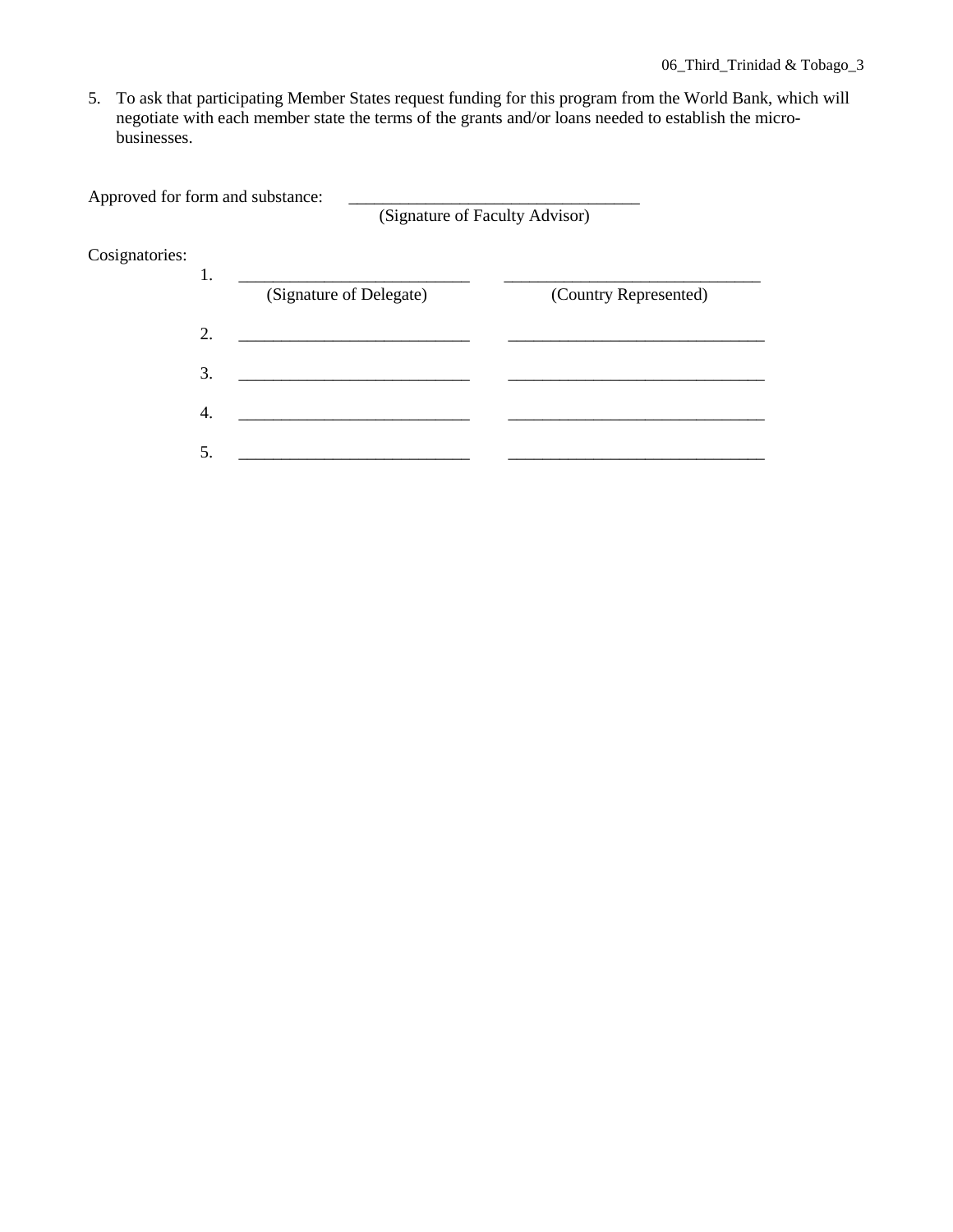# **RENEWAL OF THE HEMISPHERIC COMMITMENT TO FIGHT POVERTY IN THE REGION**

Third Committee Topic No. 1 of the Agenda Draft Resolution Presented by the Delegation of Nicaragua

### THE GENERAL ASSEMBLY,

#### HAVING SEEN:

That the Charter of the Organization of American States (OAS) determines that "The nations of the Western Hemisphere stand committed to Universal Early Childhood Education as an integral component to alleviate poverty in the hemisphere";

That the Charter of the Organization of American States acknowledges that "children who participate in well-conceived Early Childhood Education programs tend to be more successful in later school, are more competent socially and emotionally, and show higher verbal and intellectual development during early childhood than children who are not enrolled in high quality programs. Ensuring healthy child development, therefore, is an investment in a country's future workforce and capacity to thrive economically and as a society";

That the charter of the OAS states that, "A healthy cognitive and emotional development in the early years translates into tangible economic returns";

That at the Regional Preparatory Meeting in 2011 of the United Nations Economic and Social Council Annual Ministerial Review (ECOSOC-AMR) held in Buenos Aires, Argentina, on May 12-13 2011,understands that "The improvement of Early Childhood Education is highly important, as itaffects the individual throughout life as well as his/her educational attainment. An improvement of thenet enrollment rates in pre-primary education wouldreflect a consolidation of Early Childhood Care and Education in the region";

#### BEARING IN MIND:

That at the Fifth Meeting in 2007 the Ministers of Education of the OAS Member States agreed that attention to early childhood is critical and that a comprehensive approach would allow the region "to overcome the challenges of poverty, inequity and social exclusion." The Meeting culminated with the adoption of a Hemispheric Commitment to Early Childhood Education, wherein the Ministers commit to increasing coverage in early childhood education, with a long-term objective of universalizing integral care for this age group; and

#### HAVING SEEN:

The Summit of the Americas mandates which recognizes to "Implement targeted and intersectoral educational policies, as necessary, and develop programs that focus specifically on groups at a disadvantage in the areas of education, functional illiteracy and socio-economic conditions, with attention to women, minorities and vulnerable populations", including inter-sectoral programs in education, health and nutrition, as well as Early Childhood Educational strategies, that will be priorities, inasmuch as they contribute more directly to plans to combat poverty,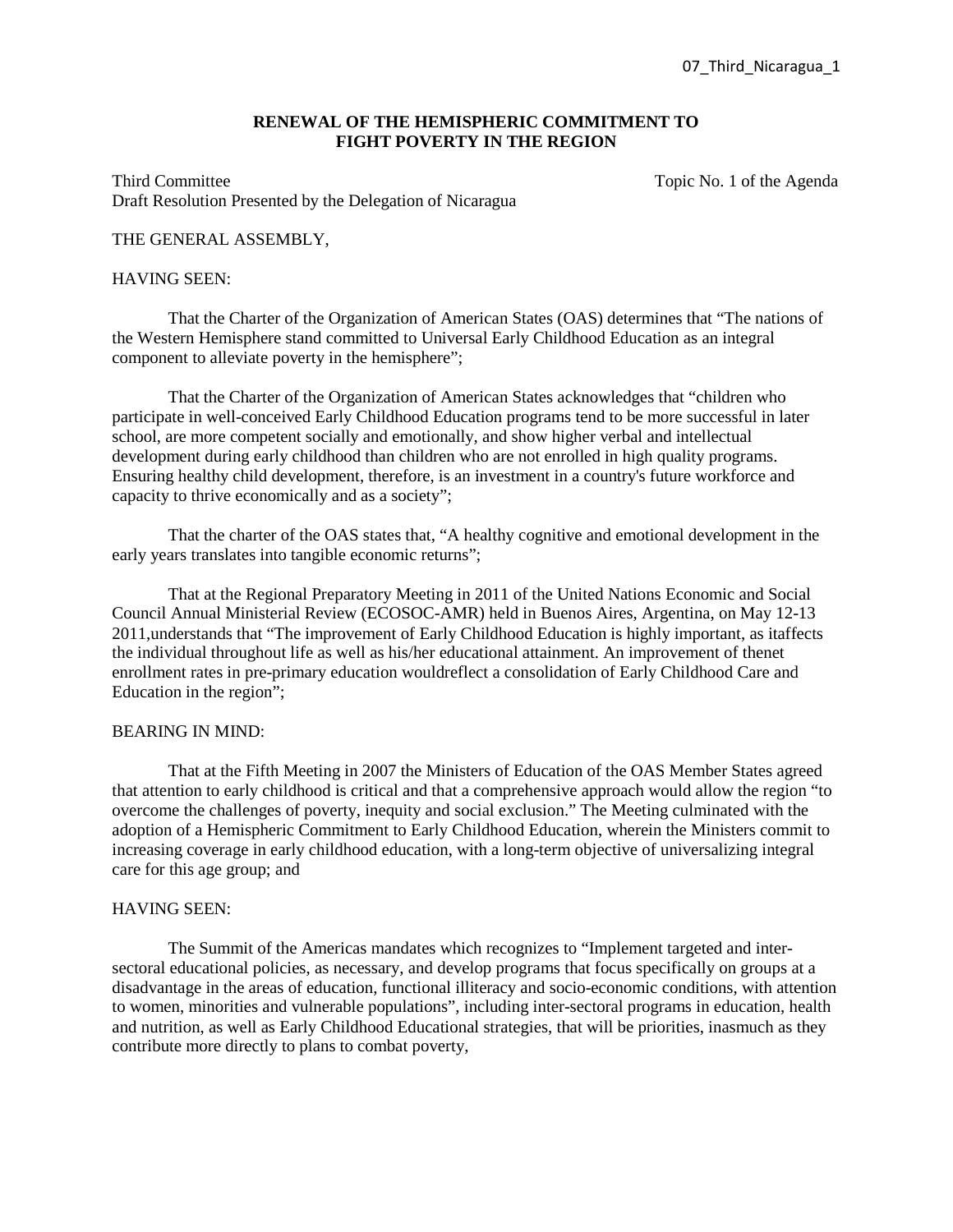- 1. To convene a voluntary conference of the Member States of the Organization of American States to discuss measures to implement universal Early Childhood Education.
- 2. To distribute and present the findings of the conference in the next General Assembly, 2015.
- 3. To request that Member States of the Organization of American States seek funding to initiate and support any universal Early Childhood Education programs through Non-Governmental Organizations, private donations, and any other voluntary entity.
- 4. To urge the Member States of the Organization of American States to develop a comprehensiveuniversal Early Childhood Education curriculum guide for children under five.
	- a. A comprehensive guide that promotes and recognizes quality education through licensing, regulation and accreditation.
	- b. A comprehensive guide that Develops policies and provides incentives to attract and retain the best teachers to implement the established curriculum.

| Approved for form and substance: |                         | (Signature of Faculty Advisor) |
|----------------------------------|-------------------------|--------------------------------|
|                                  |                         |                                |
| Cosignatories: 1.                |                         |                                |
|                                  | (Signature of Delegate) | (Country Represented)          |
| 2.                               |                         |                                |
|                                  |                         |                                |
|                                  |                         |                                |
| 4.                               |                         |                                |
|                                  |                         |                                |
|                                  |                         |                                |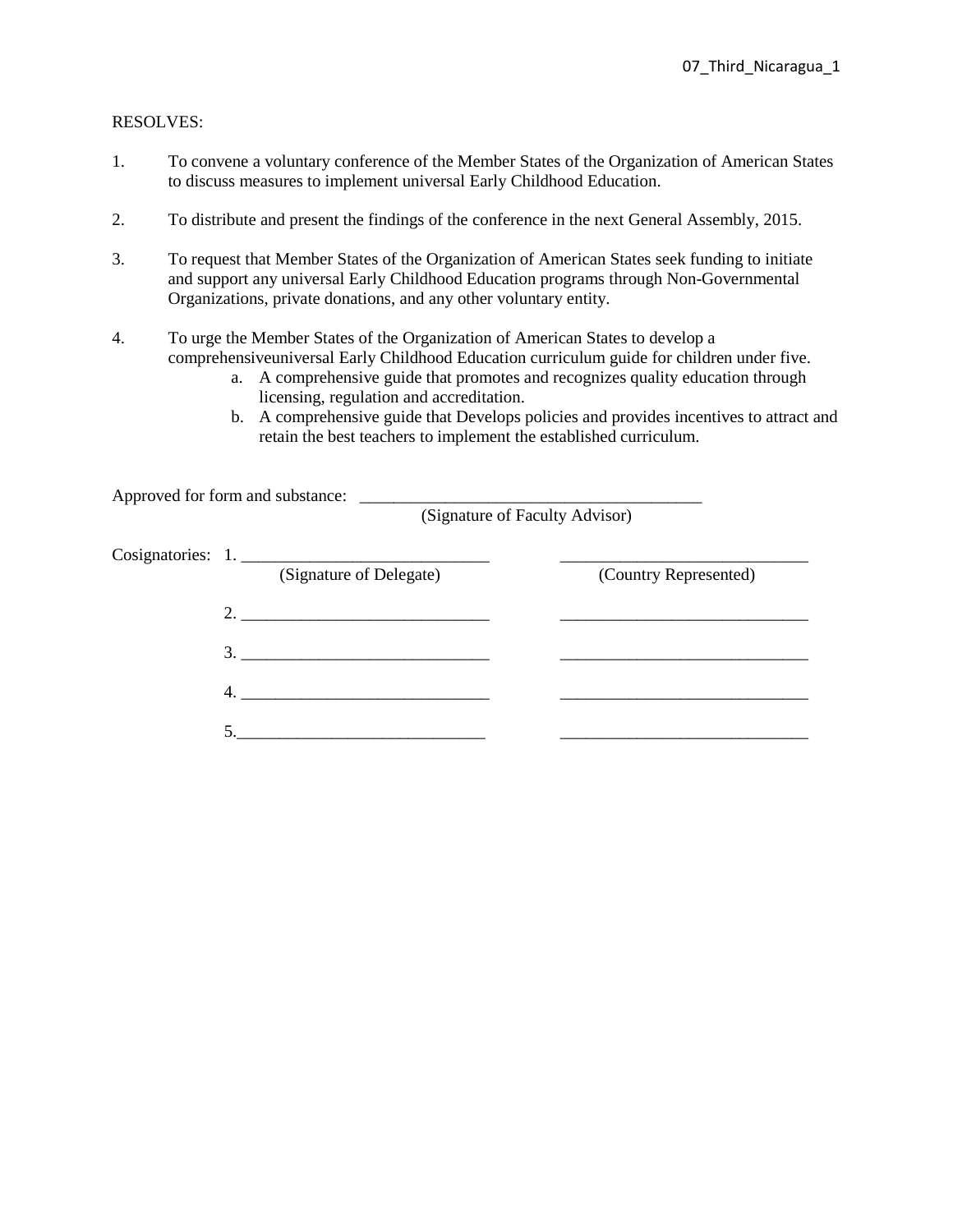#### **INVESTING IN EQUAL HUMAN CAPITAL BY TARGETING AT-RISK STUDENTS**

Third Committee Topic No. 3 of the Agenda Draft Resolution presented by Delegation of Argentina

#### THE GENERAL ASSEMBLY,

#### BEARING IN MIND:

That Chapter II Article 3n and Chapter VII of the Charter of the Organization of American States calls for all Member States to develop a robust citizenry through integral development focusing on the points of socioeconomics, culture, science, technology, and education;

The message given by José Miguel Insulza, the Secretary General of the Organization of America States, to open the First Signs of Competitiveness in the Americas Report (SCA) in 2012, in which he stated "that despite the differing viewpoints and models in the region this subject is doubtless fundamental to all our countries. If we maintain a long-term inclusive vision aimed at promoting greater productivity, institutional and business potential, investment and innovation in our countries, we will be able to set the foundations to achieve the necessary economic growth to fight poverty, reduce inequality, and strengthen democracy in the Americas";

#### TAKING INTO ACCOUNT<sup>.</sup>

That the 1948 American Declaration of Human Rights states that all citizens within the Americas have the right to instruction and education "which should be based on the principles of liberty, morality and human solidarity" as well as "the right to an education that will prepare him to attain a decent life, to raise his standard of living, and to be a useful member of society" and "the right to equality of opportunity in every case, in accordance with natural talents, merit and the desire to utilize the resources that the state or the community is in a position to provide";

That in the Plan of Action of the Second Summit of the Americas, held in Santiago de Chile in 1998, Heads of State and Government agreed to prioritize education for democracy and that "the participation of teachers, families, students and outreach workers will be stepped up in their work related to conceptualizing and implementing the plans for shaping citizens imbued with democratic values";

That the Inter-American Democratic Charter in Chapter III Article 16 highlights the importance of education to hemisphere as it promotes "the development of human potential" and "it is essential that a quality education be available to all, including girls and women, rural inhabitants, and minorities";

#### HAVING ADOPTED:

Resolutions AG/RES. 1572 (XXVIII-O/98) "First Meeting of the Ministers of Education" and AG/RES. 1859 (XXXII-O/02) "Report of the Second Meeting of Ministers of Education of CIDI", which support the work of the meetings of the Ministers of Education of the Inter-American Council for Integral Development (CIDI);

Resolution AG/RES. 1913 (XXXIII-O/03) "Strengthening of Partnership for Development" which calls for the prioritization of integral development and cooperation at the political level and at that of intuitions;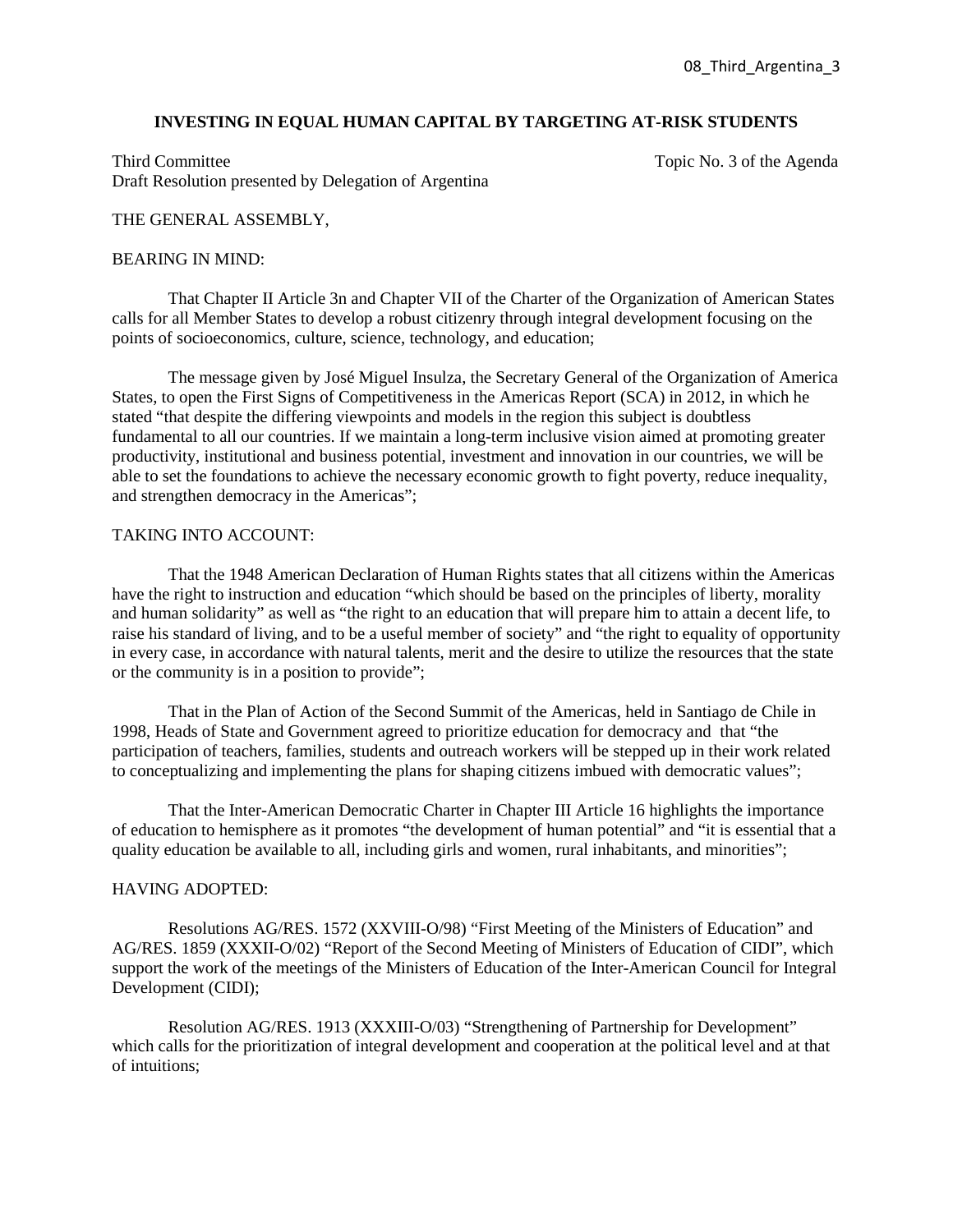# AWARE OF:

The Global Competitiveness Report of 2013-2014 which notes that "one of the key elements gaining importance in fostering countries' competitiveness is education" as well as that "basic education increases the efficiency of each individual worker. . . [and] in other words, lack of basic education can become a constraint on business development. . . ," that "social sustainability is key to longer-term competitiveness, and thus sustainable growth", and that "the quality of institutions has a strong bearing on competitiveness and growth";

The Human Capital Report of 2013 which notes that "[human capital] must be invested in and leveraged efficiently in order for it to generate returns, for the individuals involved as well as an economy as a whole. Additionally, despite high unemployment in many countries, the global economy is entering an era of talent scarcity that, if left unaddressed, will hinder economic growth worldwide. Understanding and addressing challenges related to human capital is thus fundamental to short term stability as well as the long term growth, prosperity and competitiveness of nations"; and

# TAKING INTO ACCOUNT:

The Millennium Development Goals (MDGs) proposed by the United Nations (UN) that are aimed at ending poverty by taking into account the systematic issues which can cause poverty highlight as one of their eight goals universal primary education;

That the World Economic Forum defines human capital as "the skills and capacitates that reside in people and that are put to productive use" which consists of the four pillars of Education, Health and Wellness, Workforce and Employment, and Enabling Environment,

- 1. To commend the actions taken towards improving the rate of primary school attendance by all Member States present.
- 2. To launch a pilot program to take place in Santa Cruz Providence, Argentina that will:
	- a. Be instituted in primary schools.
	- b. Work with the Argentine Ministry of Education, Education Council, Integral Programme for Educational Equality (EIIP), and the Provincial Government of Santa Cruz, and request assistance from the Executive Secretariat for Integral Development (SEDI) and CIDI to:
		- i. Create a Plan of Action for the program.
		- ii. Post the Plan of Action on the Ministry of Education's website for view of the public.
		- iii. Implement the Plan of Action in schools in Santa Cruz.
		- iv. Compile a report on the results of the pilot program.
	- c. Aim to solve the issue of education inequality via a plan of action that will:
		- i. Implement an in-school program to provide extra assistance to children that will be at the start of every school session that will review previous assignments.
		- ii. Focus on Math and Science.
		- iii. Have education students who plan to go into teaching voluntarily assist teachers in this program.
		- iv. Measure the program through factors such as assignments and test scores.
	- d. Proceed at the start of the school year in March 2015 and last for two years.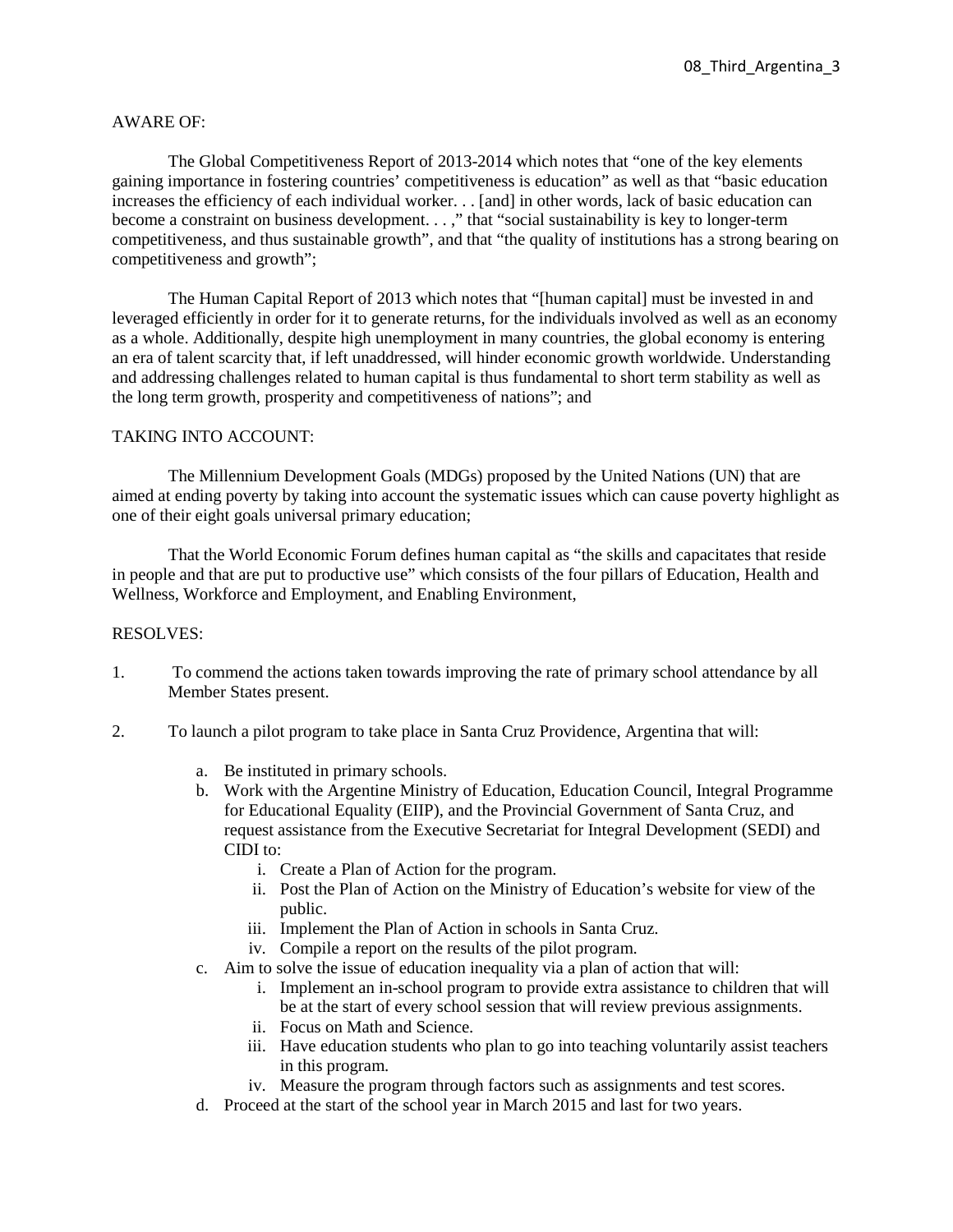- 3. To request the General Secretariat to report to the General Assembly at its Forty-eighth regular session on the implementation of this resolution and the findings of the pilot program, the execution of which shall be subject to the availability of financial resources in the programbudget of the Organization and other resources.
- 4. To request that funding come from voluntary donations from Member States, permanent observer states, non-governmental organizations (NGOs), civil society organizations (CSOs) interested in STEM education, and other educational foundations such as the Rockefeller Foundation and the Bill and Melinda Gates Foundation.

|  | Approved for form and substance: |                             |                                |
|--|----------------------------------|-----------------------------|--------------------------------|
|  |                                  |                             | (Signature of Faculty Advisor) |
|  |                                  |                             |                                |
|  |                                  | (Signature of the Delegate) | (Country Represented)          |
|  | 2.                               |                             |                                |
|  |                                  | 3.                          |                                |
|  | 4.                               |                             |                                |
|  |                                  |                             |                                |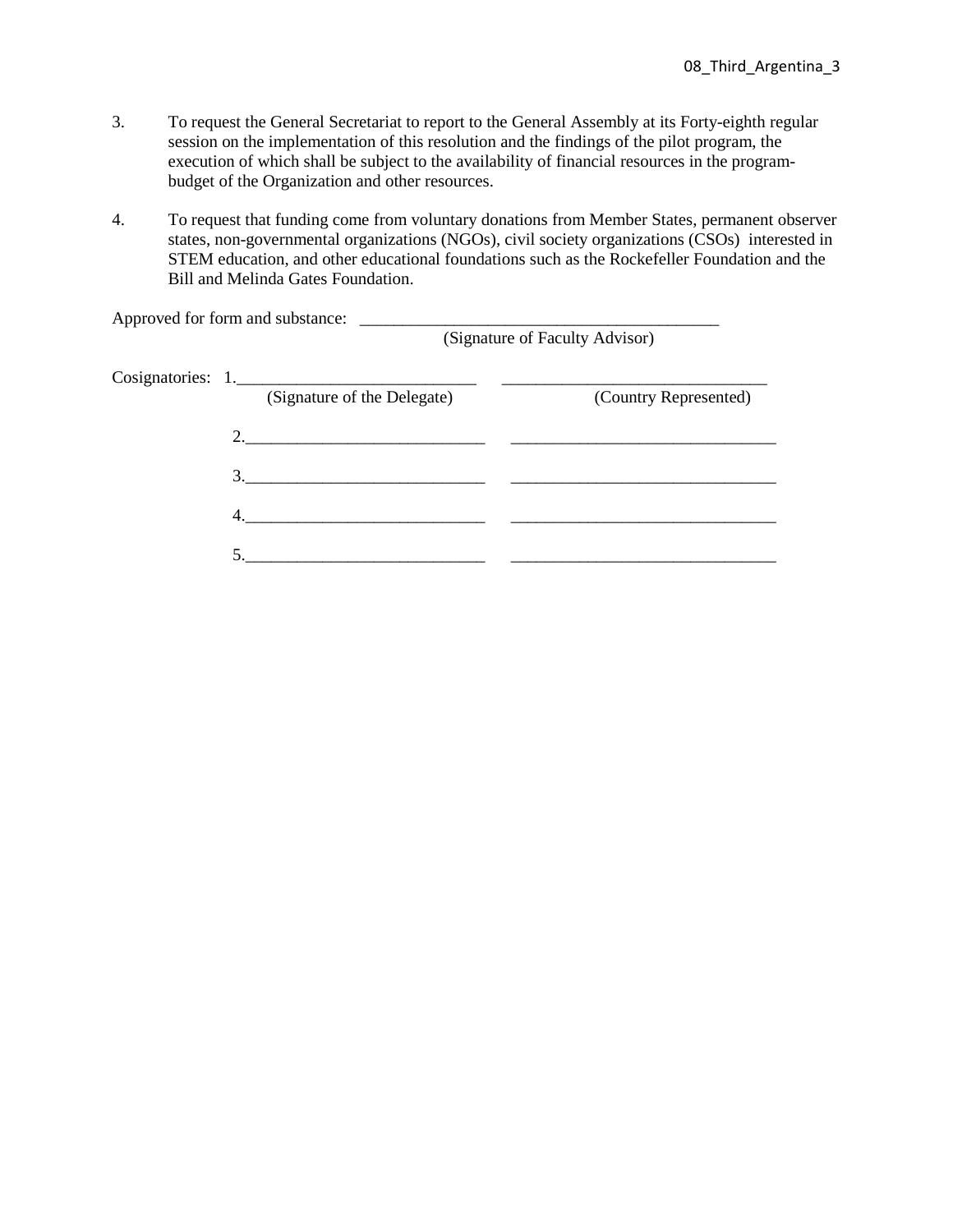# **EFFORTS TO IMPROVE SMALL-SCALE AGRICULTURE TO REDUCE THE SHOCKS AND IMPACT OF VOLATILE COMMODITY PRICES ON FOOD SECURITY IN THE AMERICAS**

Third Committee Topic No. 2 of the Agenda Draft Resolution Presented by the Delegation of Mexico

# THE GENERAL ASSEMBLY,

#### TAKING INTO ACCOUNT:

The 925 million people worldwide suffering from malnutrition and hunger, and the approximate "53 million of them in Latin America and the Caribbean, nine percent of that region's population," according to the Declaration of Cochabamba;

The first United Nations (UN) Millennium Development goal to halve between 1990 and 2015 the proportion of people who suffer from hunger;

The definition of food security proposed by the Inter-American Institute for Cooperation on Agriculture (IICA) as "the existence of the necessary conditions for human beings to have physical and economic access, in socially acceptable ways, to food that is safe, nutritious and in keeping with their cultural preferences, so as to meet their dietary needs and live productive and healthy lives";

#### RECALLING:

That Article 33 of the Charter of the Organization of American States (OAS) establishes a goal of "proper nutrition, especially through the acceleration of national efforts to increase the production and availability of food" based on the full participation of the people of the Member States in decisions relating to their own development;

That Article 38 of the Charter of the Organization of American States calls upon the Member States for improved international financial cooperation to reduce economic uncertainty, "lessening the adverse impact of sharp fluctuations in export earnings experienced by the countries exporting basic commodities," and providing dependable incomes for producers, adequate supplies for consumers, and stable prices for both parties;

The June 15, 2011, press release of the International Food Policy Research Institute,"G20 Ministers of Agriculture Must Focus on Smallholder Farmers to Achieve Food Security and Prevent Food Price Volatility", in which G20 ministers of agriculture stated that mitigating price volatility and ensuring food security "requires long-term investments to increase the productivity, sustainability, and resiliency of agriculture, especially among smallholder farmers," which would both reduce the pressure from global markets, and "cushion the negative impact on poor people who are most vulnerable to volatile markets."

The Declaration of Cochabamba on "Food Security with Sovereignty in the Americas," [AG/DEC. 69 (XLII-O/12)], which stresses the importance of investment in the farming sector and the implementation of policies "that encourage their modernization and technological innovation, improving market access for small farmers"; and

#### CONSIDERING:

"The Food Security Situation in the Americas" report published by the IICA to aid in the  $42<sup>nd</sup>$  General Assembly of the OAS, which states "to achieve food security in Latin America, there must be greater access to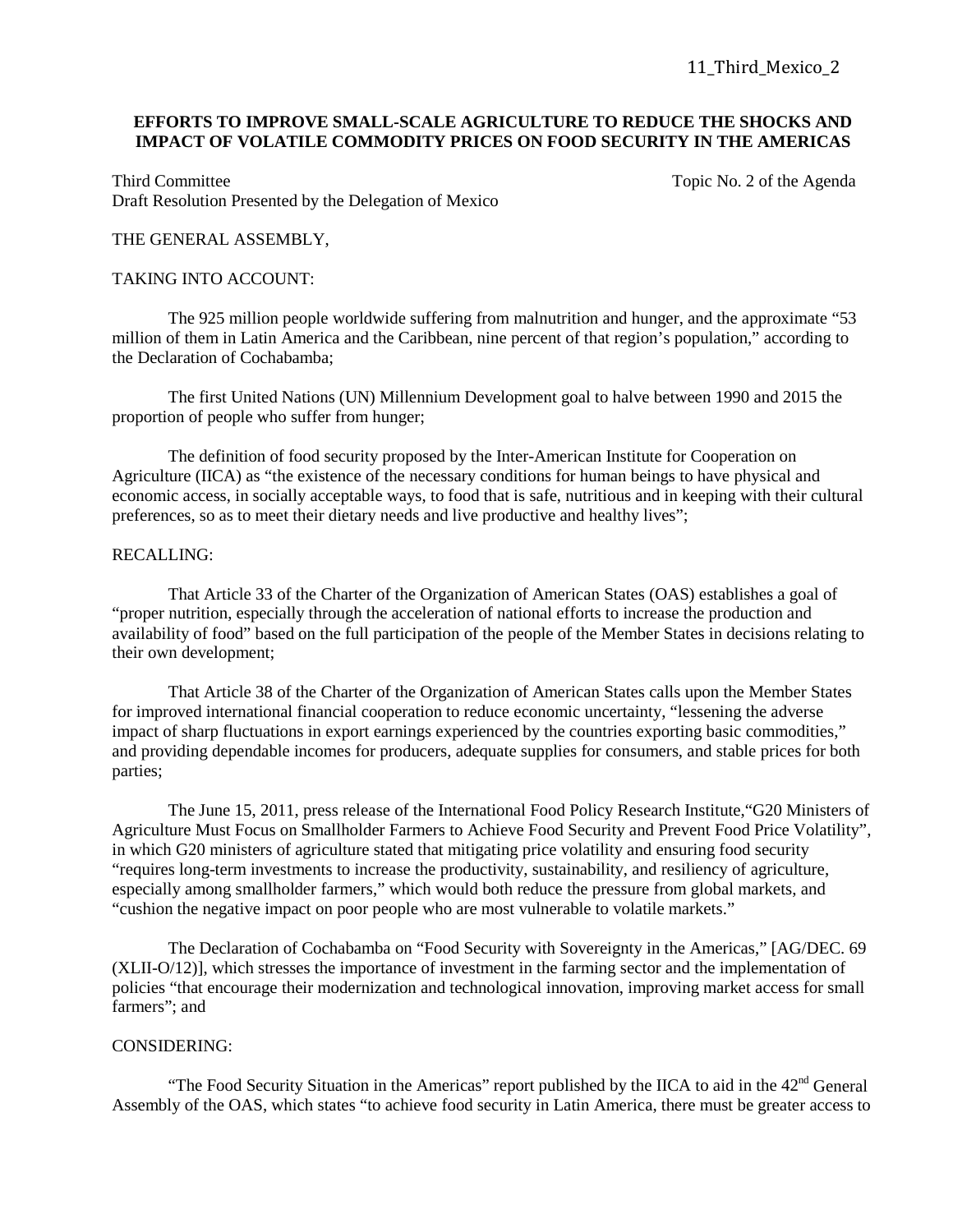technologies that will make it possible to improve an diversify production, as well as efforts to improve conditions for the participation of small-scale and family farmers";

The "Boom or Bust Commodity" report published by the International Institute for Sustainable Development (IISD) in 2008, which outlines the issues with price volatility, stating "volatile prices have a negative effect on livelihoods; the uncertainty… complicates financial planning and can deepen commodity dependence and widen existing inequalities";

The Declaration of Cochabamba on "Food Security with Sovereignty in the Americas" [AG/DEC. 69 (XLII-O/12)], which resolved to strengthen national strategies on food and nutrition security by combating the challenges posed by "excessive volatility in commodity prices";

The United Nations resolution "Addressing Excessive Price Volatility in Food and Related Financial and Commodity Markets" [A/RES/66/188], which "stresses the need to take active measures to reduce excessive food price volatility," as excessive volatility causes commodity-dependent developing countries to be highly vulnerable and has a dramatic impact on human lives,

- 1. To recommend that the Inter-American Council for Integral Development (CIDI) establish a hemispheric agricultural education program in conjunction with local universitiesof the Member States with the support of the IICA with the goal that increased education among small-scale farmers will increase productivity, reducing both the shocks of volatile markets and the dependence upon them and that the main goals of this program will be:
	- a. To increase trans-regional knowledge of sustainable agriculture practices, such as crop diversification, rotation, and ways to combat extreme climates through an agronomy curriculum in these universities.
	- b. To inspire greater involvement of youth in the agriculture sector by launching a recruitment initiative championed by the CIDI.
	- c. To promote community based development in having participants volunteer with and assist local farmers.
	- d. To empower small-scale farmers and women so that they reach their full potential.
	- e. To create a joint task force with the new agriculture training program launched by Mexico's secretariat of Agriculture, Livestock, Rural Development, Fisheries and Food to broaden the scope of scholarships offered for students to pursue doctorate and master's programs at Mexican Universities through Mexico's National Board of Science and Technology.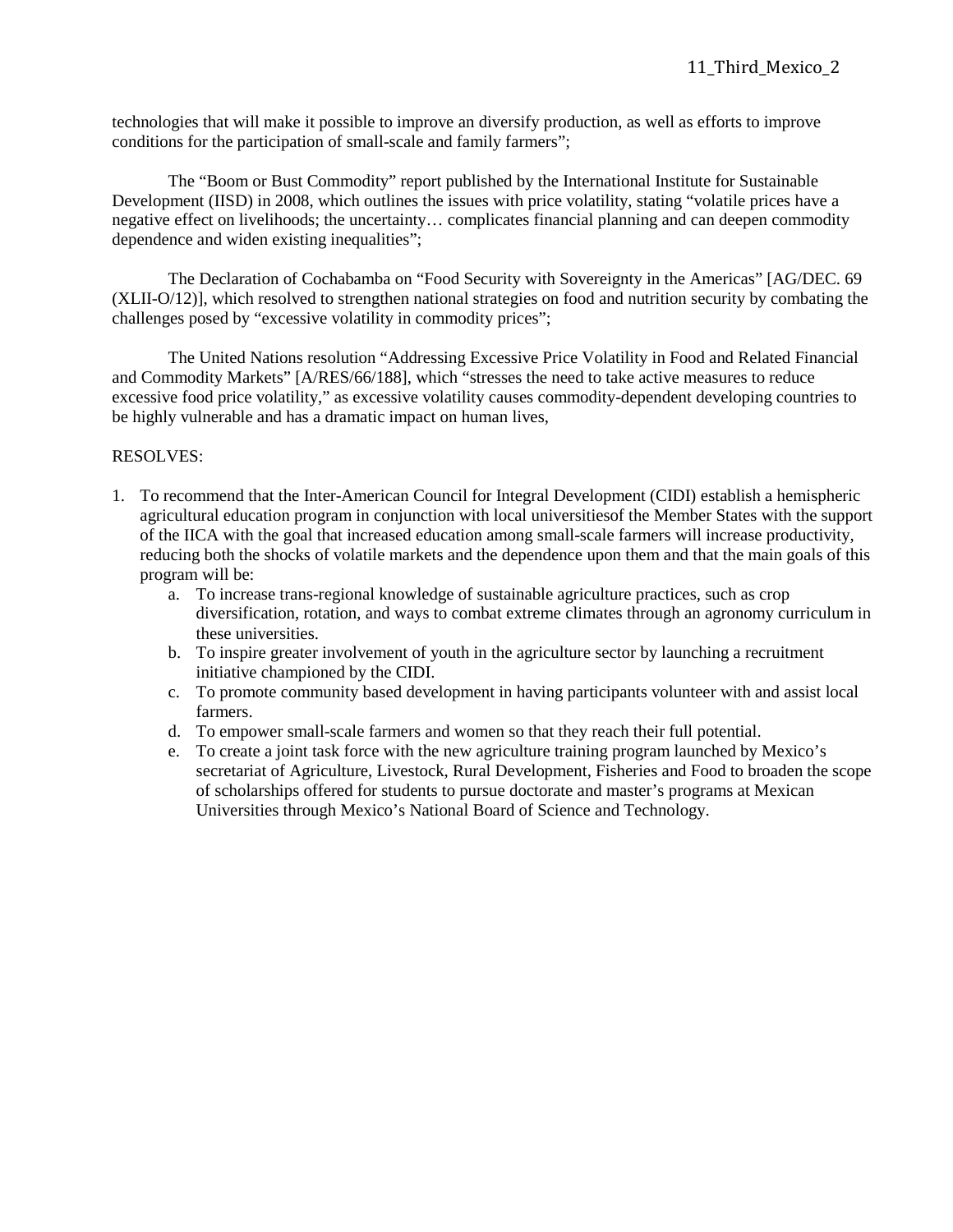2. To recommend that this initiative be funded through contributions from the Inter-American Development bank, Member States' government education funds, and pertinent NGO's.

| (Signature of Faculty Advisor)               |
|----------------------------------------------|
|                                              |
|                                              |
| (Signature of Delegate)(Country Represented) |
|                                              |
|                                              |
|                                              |
|                                              |
| 4.                                           |
|                                              |
|                                              |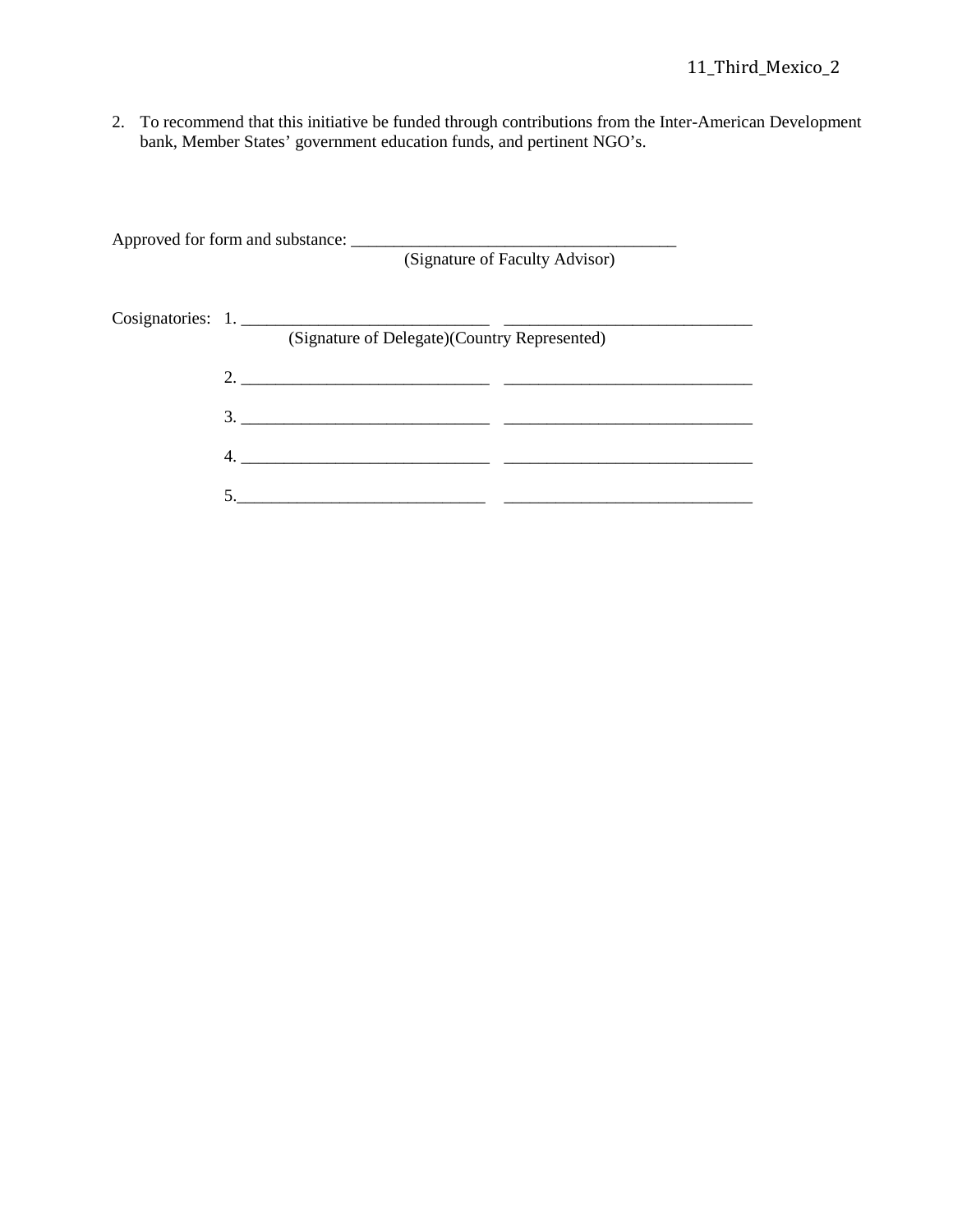# **INCREASING INTER-AMERICAN COOPERATION ON THE GROUNDS OF PROTECTING THE ENVIRONMENT**

Third Committee Topic 4 of the Agenda

Draft Resolution Presented by the Delegation of the Plurinational State of Bolivia

#### THE GENERAL ASSEMBLY,

#### CONSIDERING:

Article 95 of the Charter of the Organization of American States which establishes that "the Inter-American Council for Integral Development shall: c) Promote, coordinate, and assign responsibility for the execution of development programs and projects to the subsidiary bodies and relevant organizations, on the basis of the priorities identified by the Member States, in areas such as: 1) Economic and social development, including trade, tourism, integration and the environment;"

The mission of the OAS Department of Sustainable Development, which states that it should support the Member States "the design and implementation of policies, programs and projects oriented to integrate environmental priorities with poverty alleviation, and socio-economic development goals.";

#### BEARING IN MIND:

The Inter-American Democratic Charter of the Organization of American States, which indicates that a "safe environment is essential to the integral development of the human being, which contributes to democracy and political stability, for present and future generations";

#### KEEPING IN MIND:

That according to the World Health Organization, most environmental programs implemented fail due to the lack of community involvement. The only way to create a successful program would be to have participation from all parties; and

#### CALLING UPON:

All OAS Member States to protect Mother Nature by standing up against global climate change by cooperating with each other on environmental agreements. It is imperative to cooperate on this issue to ensure the survival of this planet,

- 1. To establish a biannual meeting of Member States of the Organization with the goal of increasing environmental and creating attainable benchmarks to meet, and that:
	- a. This group meets every August and January of the calendar year.
	- b. The first meeting will be held in La Paz, Bolivia from August  $4^{th} 8^{th}$  of this year, and that the location and dates for every consecutive meeting be chosen the meeting before.
	- c. These meetings focus on, but is not limited to, discussing topics including: deforestation, water resources, overfishing, desertification, and carbon emissions.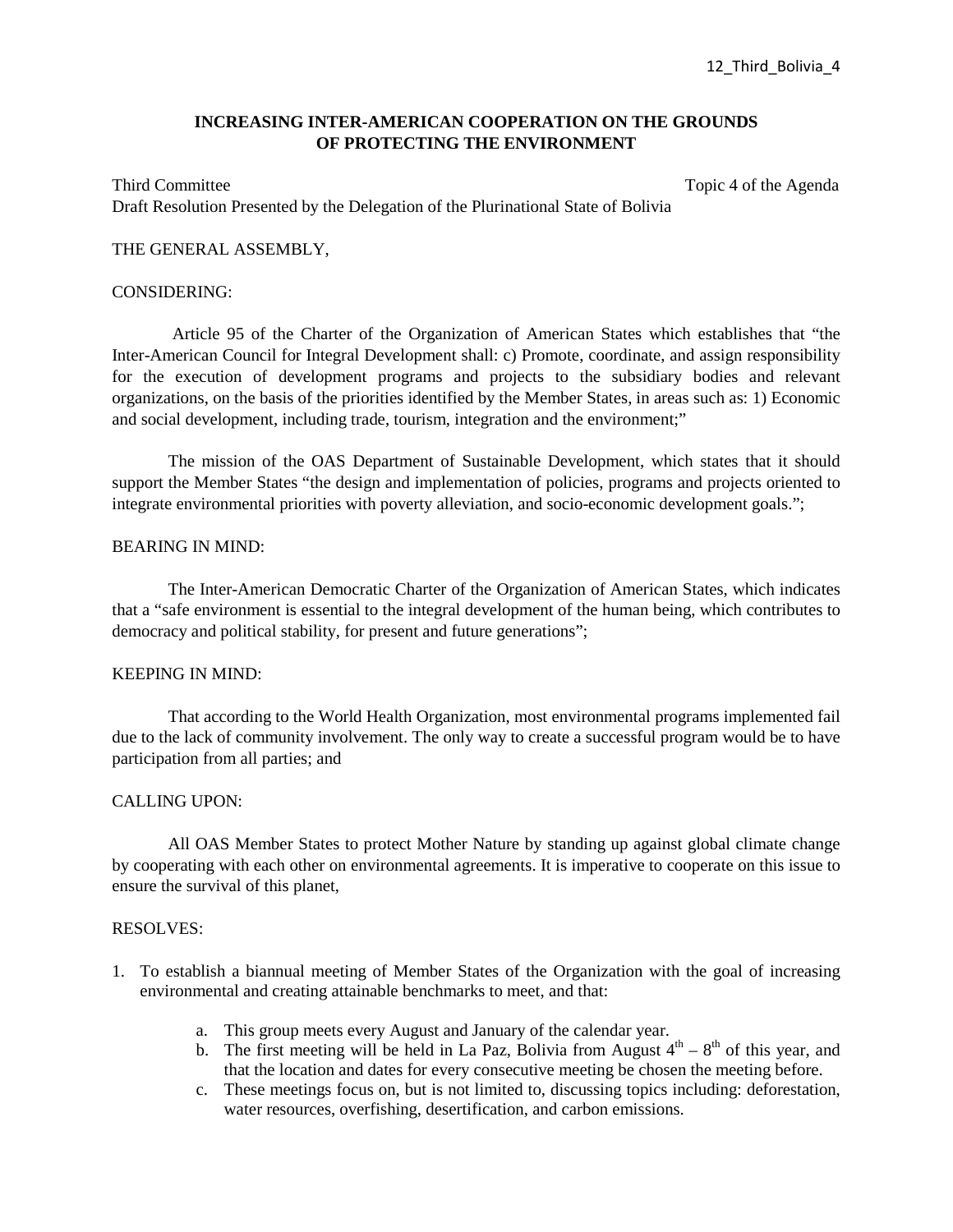- 2. To reaffirm Member State's commitment to protecting the environment and creating an healthy world for future generations to thrive.
- 3. To create five committees with a representative from each Member State on each of them, as well as the top experts for the field, with the committee titles being Marine Resources, Climate Change, Land Resources (Including deforestation, desertification, and soil erosion), Freshwater Management, and Ecotourism Promotion.
- 4. To have the committees follow this outline as an agenda:
	- a. Review of any progress made in the past 6 months.
	- b. Member State progress and standing in regards to the topic of the committee.
	- c. Creation if policies and procedures that can be placed in effect after the week.
- 5. To fund this by the generous donation from the Member State hosting the meeting, and any other Member States willing to donate. Other funding opportunities can come from donations from outside organizations.

| Approved for form and substance: | (Signature of Faculty Advisor) |
|----------------------------------|--------------------------------|
|                                  |                                |
| (Signature of Delegate)          | (Country Represented)          |
|                                  |                                |
| 4.                               | 4.                             |
|                                  | $\sim$ 5.                      |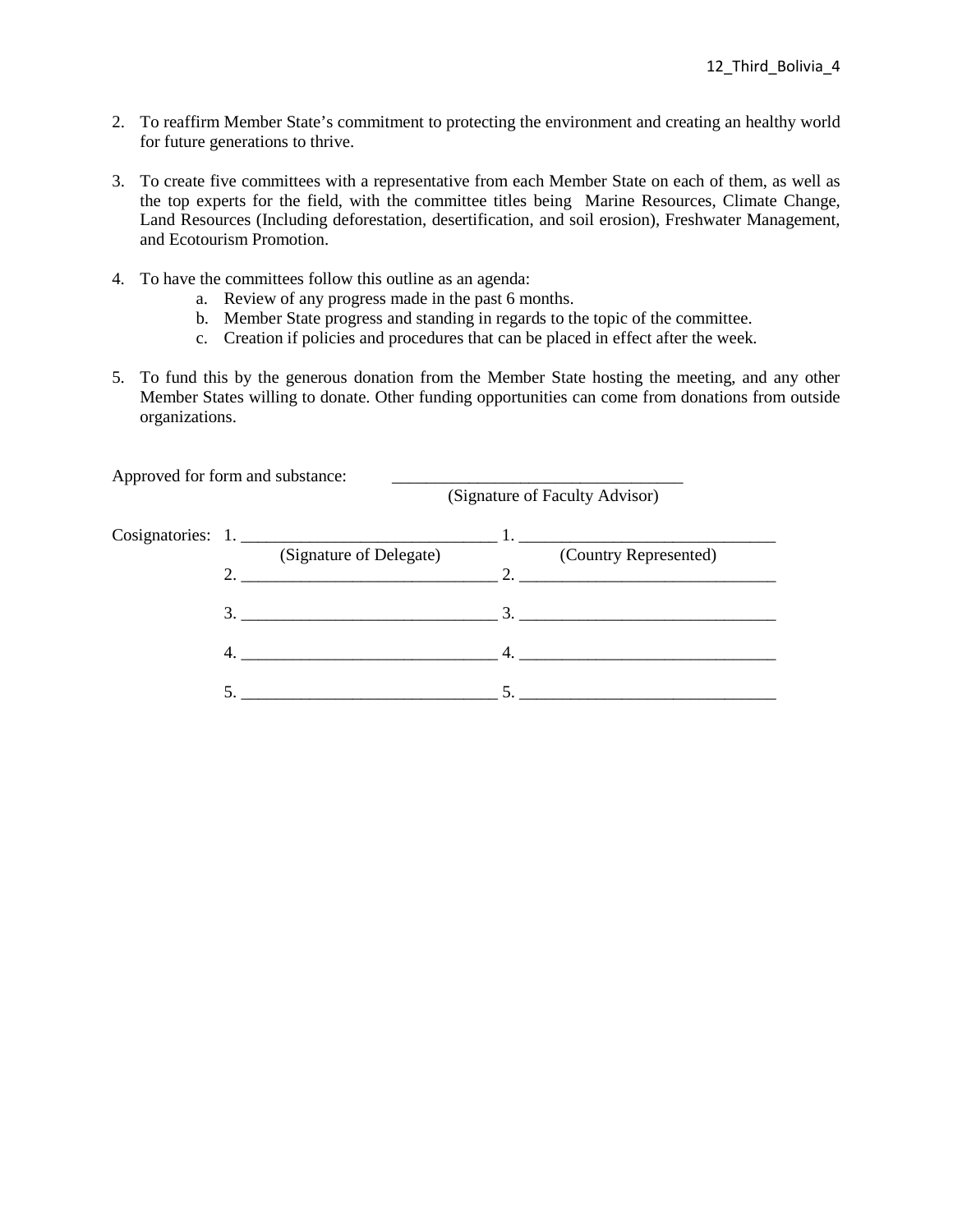13\_Third\_Colombia\_3

### **COMMITTEE ON VICTIM REPARATION TO PROMOTE HUMAN CAPITAL AND COMBAT POVERTY AND SOCIAL EXCLUSION IN THE REGION**

Third Committee Topic No. 3 of the Agenda Draft Resolution Presented by the Delegation of Colombia

#### THE GENERAL ASSEMBLY,

#### REAFFIRMING:

That the Inter American Democratic Charter recognizes that "Democracy and social and economic development are interdependent and mutually reinforcing, and that promotion and observance of economic, social, and cultural rights are inherently linked to integral development, equitable economic growth, and the consolidation of democracy and the rule of law in the states of the Hemisphere";

That the Social Charter of the Americas declares "the determination and commitment of member states to urgently combat the serious problems of poverty, social exclusion, and inequality that affect, in varying degrees, the countries of the Hemisphere; to confront their causes and consequences; and to create more favorable conditions for economic and social development with equity to promote more just societies";

That the Social Charter of the Americas acknowledges that there is a "need to strengthen the inter-American system with an instrument to guide action and partnership-for-development activities designed to promote integral development and observance of economic, social, and cultural rights, as well as the elimination of poverty and inequality";

#### RECOGNIZING:

That the Declaration on Security in the Americas emphasizes that "our new concept of security in the Hemisphere is multidimensional in scope, includes traditional and new threats, concerns, and other challenges to the security of the states of the Hemisphere, incorporates the priorities of each state, contributes to the consolidation of peace, integral development, and social justice, and is based on democratic values, respect for and promotion and defense of human rights, solidarity, cooperation, and respect for national sovereignty";

The Charter of the Organization of American States Chapter VII Article 50 also declares "Member States will give special attention to the eradication of illiteracy, will strengthen adult and vocational education systems, and will ensure that the benefits of culture will be available to the entire population";

That the Inter-American Network for Labor Administration was established following the XIV Inter-American Conference of Ministers of Labor (IAMCL) as a result of mounting pressures the Ministries of Labor faces including "ensur[ing] appropriate professional education geared to productive sector needs";

That the Secretary General of the OAS stated at the International Conference on Preventive Strategy in 1998, "in terms of conflict management in the inter-American system, we are acting at three different, not necessarily sequential, stages: preventive diplomacy, crisis management, and post-conflict management"; and

#### RECALLING:

That the Joint Declaration by the COSATE and CEATAL under the XIV Inter-American Conference of Ministers of Labor (IACML) of the OAS states that "Social dialogue and tripartism are essential instruments of consultation and participation of the social partners in the adoption of socio-economic and labor politics. For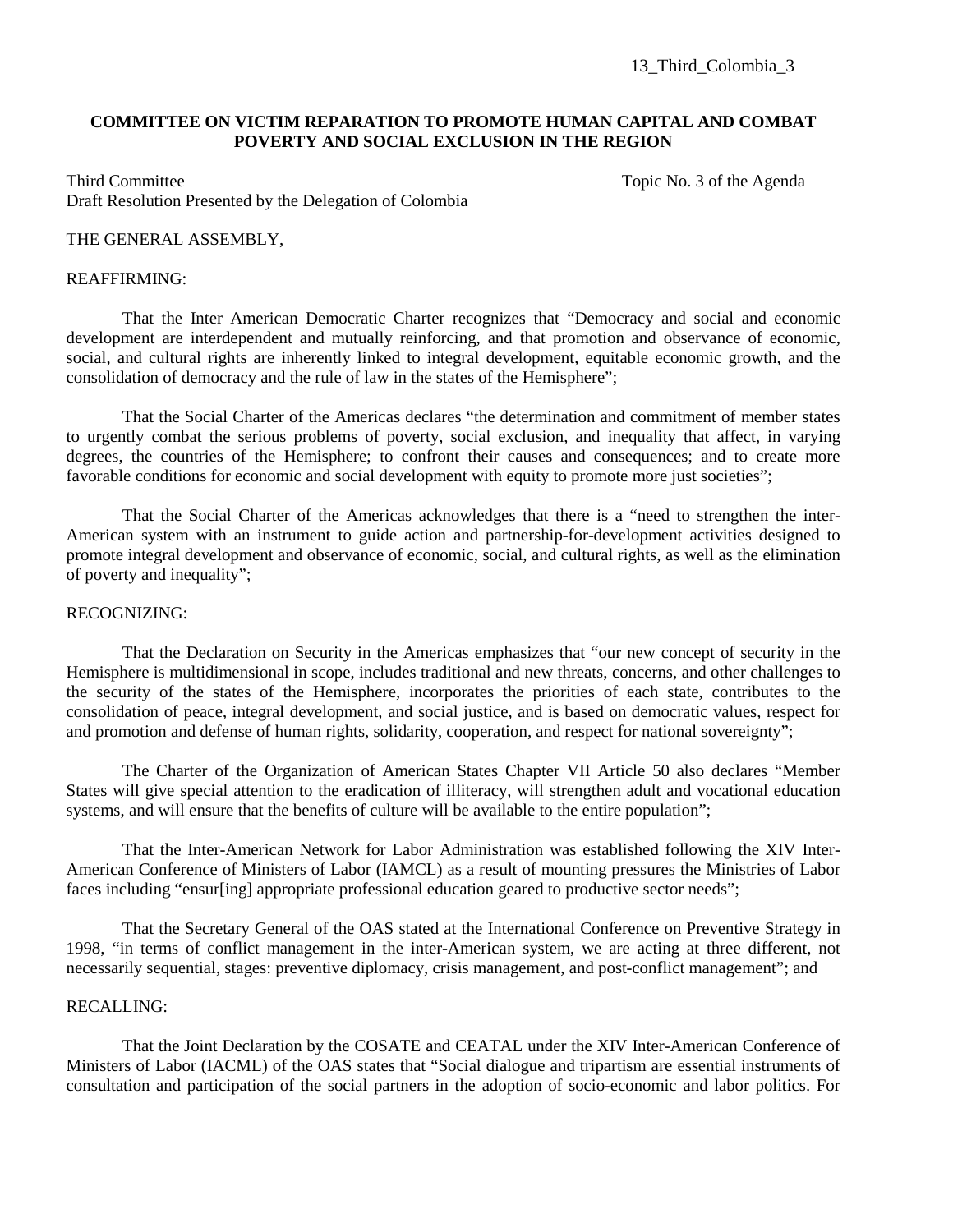this, the strengthening of existing dialogue mechanisms at the production, community, national, regional and hemispheric levels is important";

That the Joint Declaration by the COSATE and CEATAL under the XIC IACML of the OAS "call[s] for increased investment in quality education, in achievement of the Millennium Development Goals, as well as training in order to increase workforce skills";

That the Thirty Eighth General Assembly of the OAS stated its deep concern regarding "the persistent violations of international humanitarian law that continue to cause suffering to all victims of armed conflict";

That the Thirty-Eighth General Assembly of the OAS also recognized that "it is important that member states improve and strengthen measures designed to eradicate poverty, inequity, and social exclusion, which in some circumstances make vulnerable groups more likely to become victims of the actions of transnational organized crime",

- 1. To implement an initiative that strongly urges each Member State to participate in an OAS based network that aims to rehabilitate, repair, and connect former victims of insurgency and political opposition groups. The network will be housed within the Inter-American Council for Integral Development, with the goal being to increase human capital and sustainable development for each Member State and the Hemisphere as a whole.
- 2. To create said network among Member States that would oversee and realize the following capabilities:
	- a. The creation of an online platform maintained by the OAS that would allow former victims across the region to connect with one another for the purposes of sharing experiences, receiving counseling and offering support.
	- b. The gathering of information, testimonies, and resources for the purpose of victim advocacy as well as the public availability of these materials through online and other distribution channels to educate the public, thus creating a support network for the victims.
	- c. The support of pre-existing job training and skill building workshops that help victims enter or re-enter the legitimized workforce, and the utilization of the aforementioned online platform to help such workshops connect with each other and grow in their influence.
	- d. The encouraged completion of a full education (primary and secondary school) for victims, whether through traditional schooling methods or community-based education.
	- e. The hosting of remembrance ceremonies to recognize and honor deceased or disappeared victims as well as their family members. The ceremonies will raise awareness and call attention to this serious human rights concern, which is also hindering the hemisphere's developmental goals and full economic capabilities.
- 3. To call upon NGO and IGO involvement in the network in order to share specialized knowledge and to provide technical assistance, so that the network will be better positioned to provide helpful information, resources and strategies to the victims.
- 4. To request that the primary funding for this endeavor, in addition to voluntary contributions by member states, NGOs, and private donors, will come in the following manner: Once states' task forces have shut down an illegal operation, the state(s) may voluntarily donate a self-determined percentage of the total value of the illegal operation's seized assets to the network.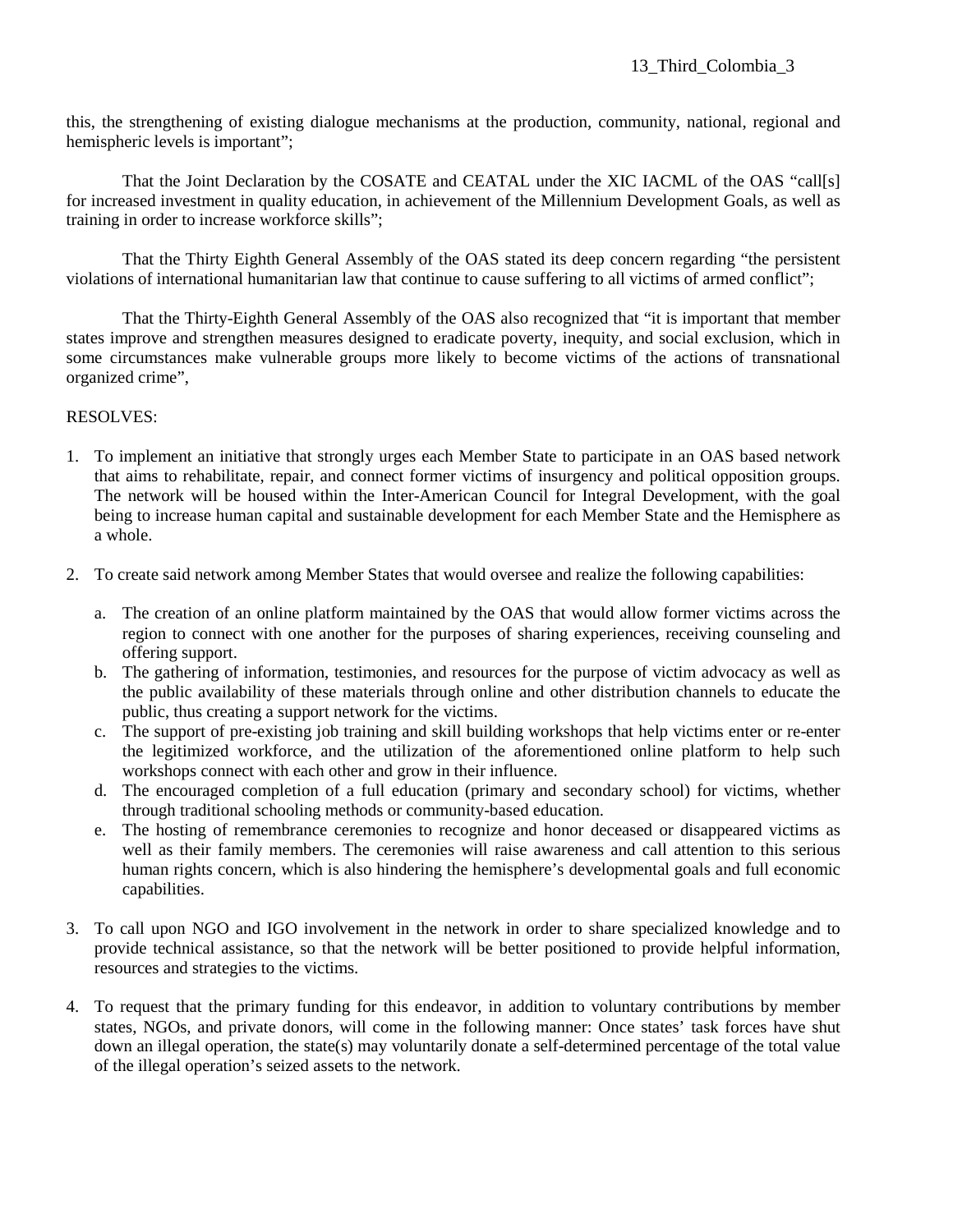5. To encourage each OAS representative to deliver a report to the Inter-American Council for Integral Development summarizing the impact of the network on each country, to ensure its continued progress and evolution.

Approved for form and substance: \_

(Signature of Faculty Advisor)

| Cosignatories: 1.       |                       |
|-------------------------|-----------------------|
| (Signature of Delegate) | (Country Represented) |
|                         |                       |
| 3.                      |                       |
| 4.                      |                       |
|                         |                       |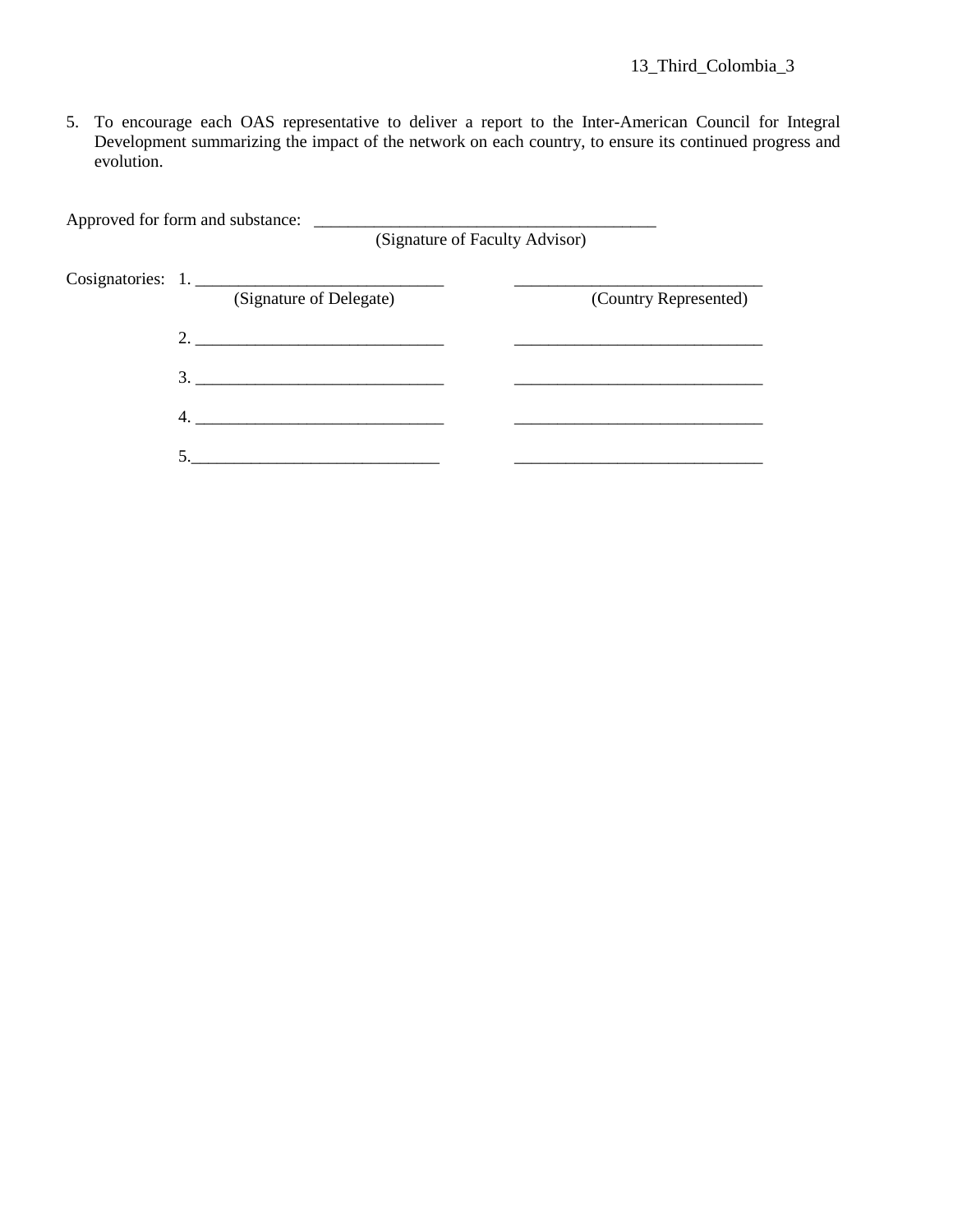# **HEMISPHERIC STRATEGY FOR PROMOTING THE PROTECTION OF THE AQUIFERS AND THE SUSTAINABLE USE OF UNDERGROUND WATER RESOURCES IN THE AMERICAS**

Third Committee Topic No. 4 of the Agenda Draft Resolution Presented by the Delegation of The Commonwealth of The Bahamas

#### THE GENERAL ASSEMBLY,

#### BEARING IN MIND:

Article 38 of the Charter of the Organization of the American States (OAS), which establishes that "Member States shall extend among themselves the benefits of science and technology by encouraging the exchange of utilization of scientific and technical knowledge in accordance with existing treaties and national laws";

#### RECOGNIZING:

Article 119 of the outcome document of the United Nations conference for Sustainable Development Rio +20, "The Future We Want" (2012), states that "water is at the core of sustainable development. It is crucial to underline the critical importance of water and sanitation for the wellbeing of any society";

Article 123 of "The Future We Want" Document which underlines the need to "adopt measures to address water scarcity, address the balance between water supply and demand and to mobilize financial resources and investment in infrastructure for water and sanitation services, in accordance with national priorities";

Article 124 of "The Future We Want" Document that stresses the need to "adopt measures to reduce water pollution and increase water quality, significantly improve wastewater treatment, and water efficiency and reduce water losses. In order to achieve this, the need for international assistance and cooperation is essential";

#### HAVING SEEN:

The Objectives of the UNESCO/OAS program on the Internationally Shared Aquifer Resources Management (ISARM) – Americas Program (2002) rely on finding a greater knowledge for the underground water resources in the Americas, by the means of scientific studies and sharing such knowledge among the Member States;

#### CONSIDERING:

That the underground water resources in the Americas are parts of what compounds the sustainable development of the hemisphere, and the smart usage of said resources means a reliable solution on the threat of water scarcity in the hemisphere,

#### RESOLVES:

1. To recognize and congratulate, within the framework of the Inter-American Council for Integral Development (CIDI) all efforts made by all Member States to protect the environment and nonrenewable natural resources and to secure the access to water.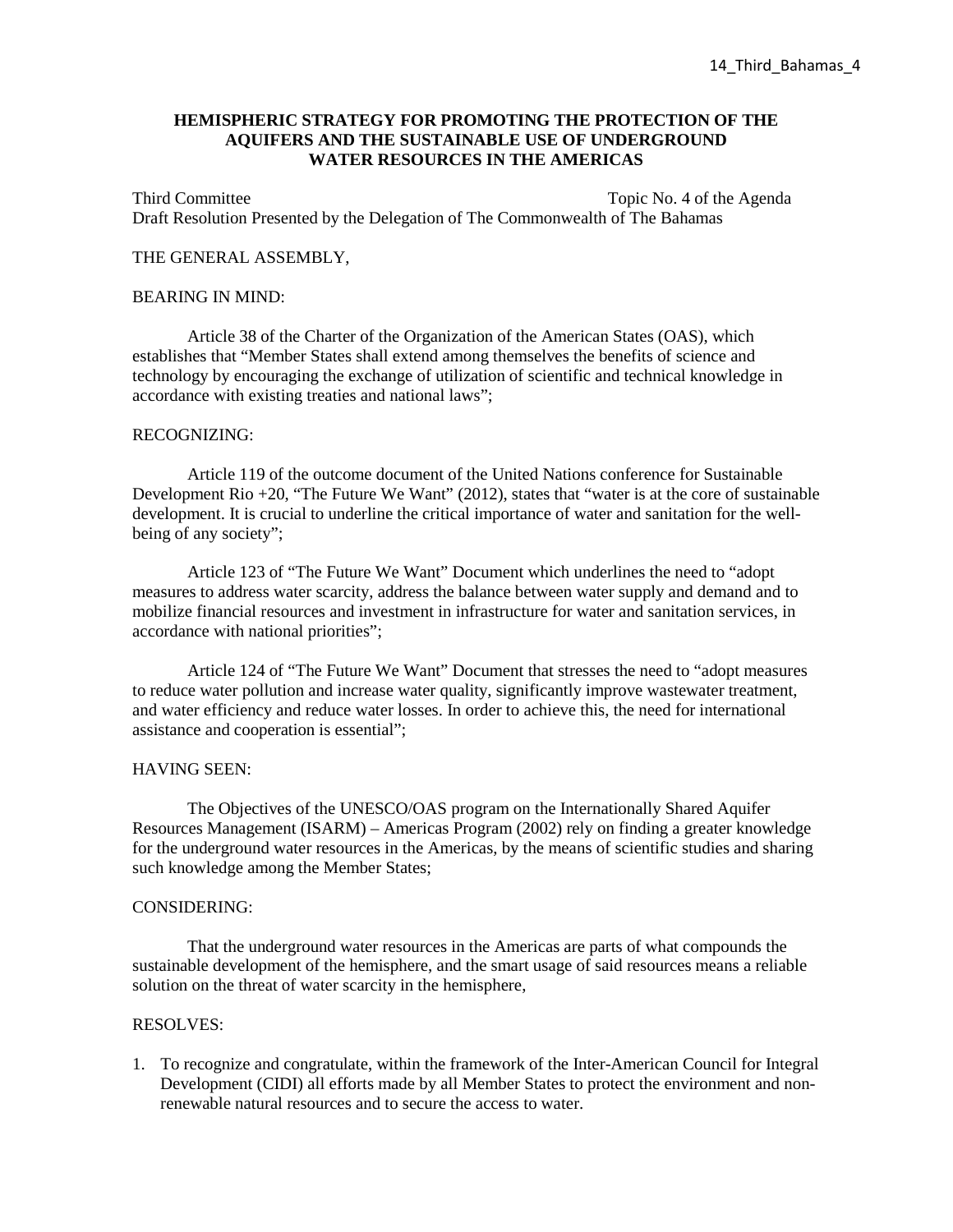- 2. To establish a three-edge strategy to secure the sustainable usage of water from aquifers supplying urban populations of over a hundred thousand inhabitants, that includes:
	- a. Conducting a study of the estimate refill speed of the aquifer and its storage capacities, as well as the identification of the water recharge areas; such will be finished by March 2015 and gathered by the Department of Sustainable Development of the OAS (DSD).
	- b. Upon completion of the identification of water recharge areas, working towards the removal of toxic materials from the surface of these sensitive areas and their prevention from pollution threats.
	- c. A planning for the usage of underground waters per studied aquifer, in order to not overuse its capacities.
- 3. To encourage Member States to optimize the treatment of sanitation wastes and sewage on top of sensitive areas that could potentially contaminate underground waters under the guideline of the DSD.
- 4. To implement national programs in each Member State, under the guideline of the Internationally Shared Aquifer Resources Management (ISARM) – Americas Program, to promote values and knowledge regarding the use of underground water such as:
	- a. The efficient use of water and environmental responsibility of the civil society.
	- b. The proper treatment of toxic wastes for communities living nearby water recharges sensitive areas.
- 5. To ask for the economic support of the Inter-American Development Bank (IDB) and the Global Environment Facility (GEF), as well as for the commitment of the environmental agencies of Member States to fulfill the purposes of this Resolution regarding:
	- a. The execution of the necessary studies and researches.
	- b. The planning of the use of underground water and surface activities.
	- c. The educational programs needed.

Approved for form and substance:  $\Box$ 

(Signature of Faculty Advisor)

| Cosignatories: 1.       |                       |
|-------------------------|-----------------------|
| (Signature of Delegate) | (Country Represented) |
|                         |                       |
|                         |                       |
| 4.                      |                       |
|                         |                       |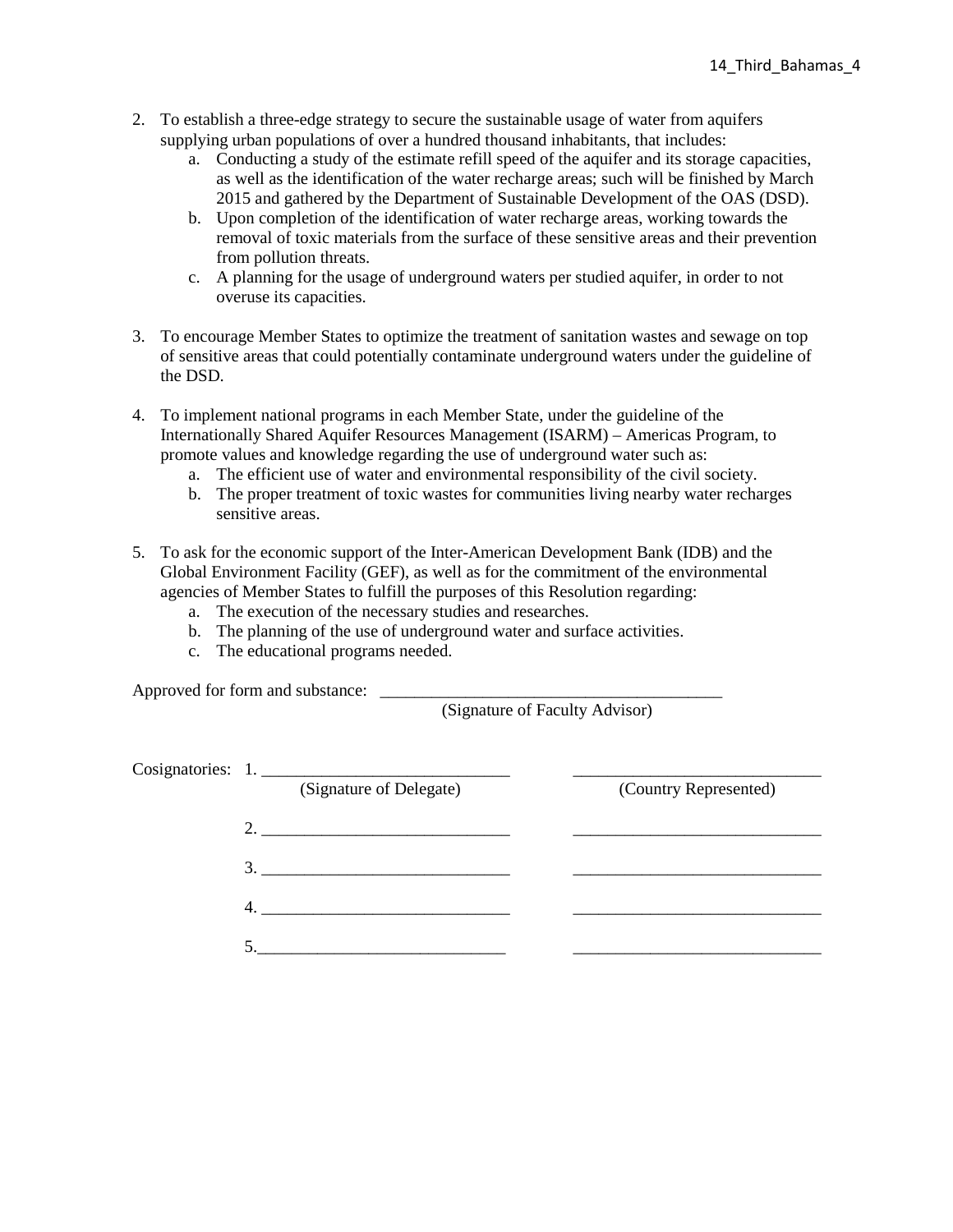# **EXPLORING THE POTENTIAL BENEFITS AND FEASIBILITY OF REVERSE OSMOSIS TECHNOLOGY TO STRENGTHEN WATER RESOURCE MANAGEMENT IN AREAS FACING WATER SCARCITY**

Third Committee Topic No. 4 of the Agenda Draft Resolution Presented by the Delegation of Chile

#### THE GENERAL ASSEMBLY,

#### RECOGNIZING:

Article 33 of the Charter of Organization of American States, which proclaims that integral development is a primary responsibility for each country, and should include a fundamental and continuous process to be achieved;

Article 1 and 34(j) of the Charter of the Organization of American States, which emphasizes the commitment of the Member States to proper nutrition through the acceleration of national efforts to increase the production and availability of food as well as providing urban conditions that offer the opportunity for a healthful and full life in order to achieve the goals of integral development;

Article 20 of the Social Charter of the Americas affirms water as "fundamental for life and central to socioeconomic development and environmental sustainability and that non-discriminatory access by the population to safe drinking water and sanitation services, in the framework of national laws and policies, contributes to the objective of combating poverty";

#### HAVING SEEN:

AG/RES. 2760 (XLII-O/12) "The human right to safe drinking water and sanitation" which affirms that water is fundamental for life and central to socioeconomic development, and that nondiscriminatory access of safe drinking water and sanitation services to the population contributes to the objective of combating poverty;

AG/RES. 2347 (XXXVII-O/07) "Inter-American Meeting on the economic, social, and environmental aspects of the availability of, and access to, drinking water", which affirms "that Member States have designated national focal points on integrated management of water resources to foster cooperation, information exchange, and discussion of experiences on related topics";

 United Nations Resolution A/RES/64/292 "The human right to water and sanitation" which recognizes this right and assents to the importance of equitable access to safe and clean drinking water and sanitation in the realization of all human rights;

#### AWARE:

The 2006 UN Fact Sheet on Water Scarcity states that 1.2 million people in the world live in areas of water scarcity, nearly one-fifth of the world's population, and estimates that 500 million people are close to experiencing these conditions;

A 2012 joint report by WHO/United Nations Children's Fund (UNICEF) Joint Monitoring Programme (JMP) for Water Supply and Sanitation and the 2012 Millennium Development Goals Report by the United Nations (UN) which confirms that 780 million people still lack access to an improved drinking water source, and indicates over 180 million people rely on rivers, streams, ponds, or lakes to meet their daily drinking water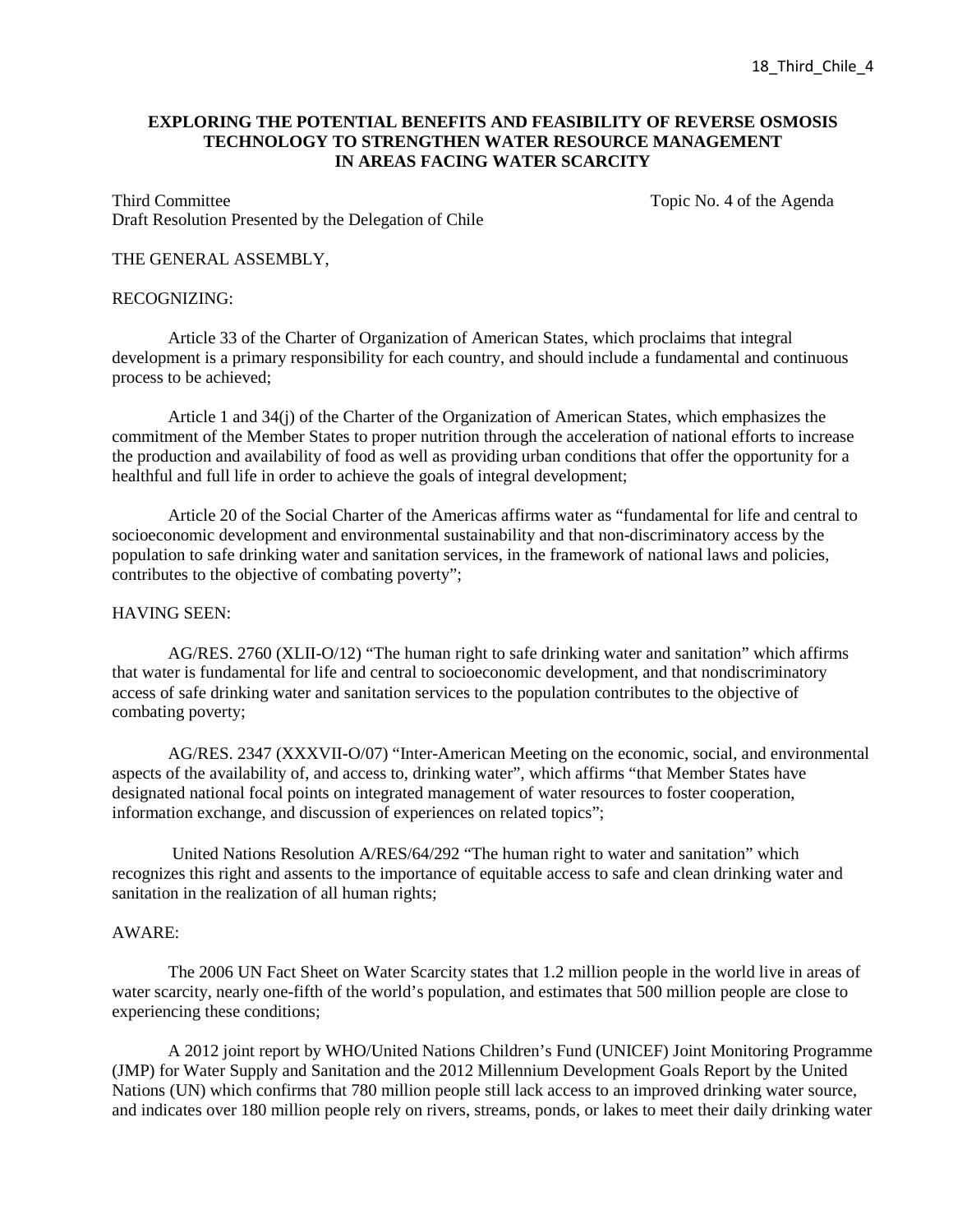needs, and that 768 million people still drew water from an unimproved source and eighty-three percent of the population without access to an improved drinking water source live in rural areas;

That a 2012 report by the United Nations Environmental Programme (UNEP) states that deaths from unsafe water, sanitation, and hygiene is responsible for up to 3.1% of deaths in the world—over 1.7 million deaths, and 80% of untreated sewage in developing countries are discharged into bodies of water; making the exploration of alternative methods and technologies of producing clean and sanitary potable water necessary; BEARING IN MIND:

A new technology like the Reverse Osmosis Water Purification Unit (ROWPU), which uses the process of reverse osmosis in the form of a portable water treatment plant, provides potable water from any water source as well as the lightweight water purification system that is a reverse osmosis system that can be fitted onto vehicles;

The University of Engineering and Technology of Lima, Peru has developed a working billboard that produces water from the high humidity within the area, producing 9,450 liters of water for the population within 3 months of its installation and promises to be a valuable technology capable of providing potable water in areas of water scarcity; and

# CONSIDERING:

That issues related to water such as contamination and the increasing cost of providing clean water has become a growing global concern, and new technologies such as those centered on reverse osmosis can provide solutions to the lack of potable water especially in humid and arid environments,

- 1. To commend Lima's University of Engineering and Technology for developing the technology of the water-producing billboard as a solution to the lack of potable water and to encourage Member States to remain committed to article 20 of the Social Charter and AG/RES. 2760.
- 2. To request that the Department of Sustainable Development create a committee to conduct a cost-benefit analysis (CBA) to explore the potential benefits and feasibility of applying the technology of the Reverse Osmosis Billboard.
- 3. To suggest that the committee consider but not be limited to:
	- a. To determine the feasibility of the technology and its cost by implementing an exploratory research project in a selective and environmentally diverse number of communities:
		- i. To seek grants from domestic and international agencies to finance the exploratory research.
		- ii. Use the exploratory research to determine the water quality, the type of climate that the technology will work best and how the technology will contribute to the availability of water within the communities selected for the research.
		- iii. As part of the CBA, to determine the relationship between the amounts of water produced by the technology and the size of the community to allow private/public agencies to determine the amount of investment required to implement the Reverse Osmosis Billboard technology.
	- b. To seek the advice of experts of reverse osmosis from institutions which specialize in the development of the technology so they can contribute their research on the potential cost-benefits of applying the Reverse Osmosis Billboard, such as: the University of Engineering and Technology of Peru, Millipore and MECO.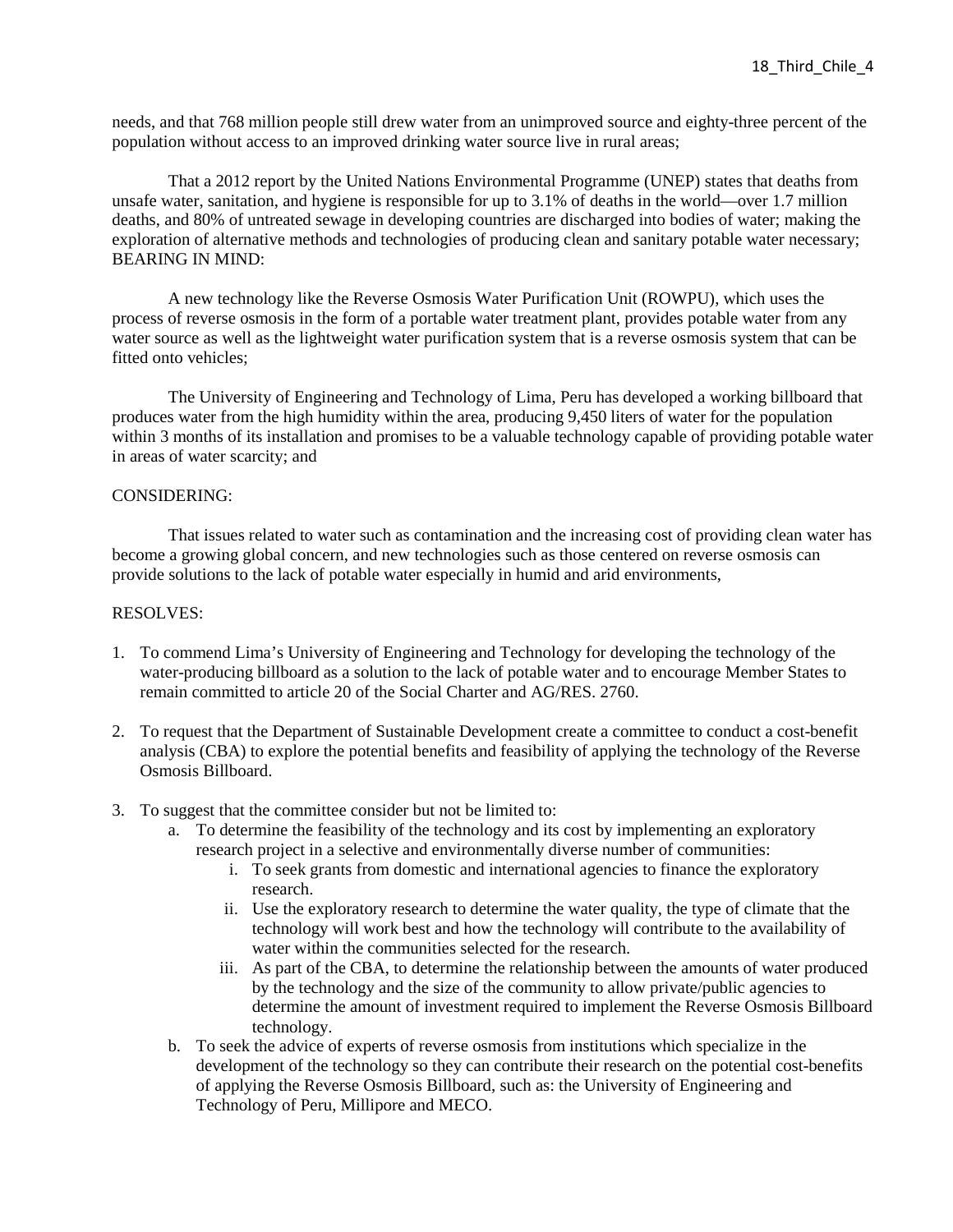- c. To extend an invitation to Health and Water Departments of each Member State to participate in the research, since they can contribute with resources toward the research and are well-versed with the specific social and environmental conditions of their respective nations.
- d. To explore the possibility on how nations can use the CBA report to apply for development funds from international institutions to finance the project, if the water projects prove to be successful.
- e. To explore how Member States who contribute to the research can gain access to licenses related to the technology to guarantee that the benefits stay within the public sector.
- f. To request the CBA report be made available through all the forms of communications available to the OAS.
- 4. To request funding for the committee from the economic development banks of Member States, the International Monetary Fund (IMF), The World Bank, the Inter-American Development Bank (IADB), National Commission for the Environment (CONAMA), WHO, UNEP, UNICEF, the Drinking Water Research Group, the Water & Development Research Group, JMP, Organization for Economic Cooperation and Development, Latin American Clean Water Initiative, and Aguayuda.
- 5. To request that the findings of the committee to be reported in to the Forty-fourth session of the General Assembly.

| Approved for form and substance: |                                                                                                                                                                                                                                                                                                                                                                                                                                                                          | (Signature of Faculty Advisor) |
|----------------------------------|--------------------------------------------------------------------------------------------------------------------------------------------------------------------------------------------------------------------------------------------------------------------------------------------------------------------------------------------------------------------------------------------------------------------------------------------------------------------------|--------------------------------|
|                                  | Cosignatories: 1.<br>(Signature of Delegate)                                                                                                                                                                                                                                                                                                                                                                                                                             | (Country Represented)          |
|                                  | 2. $\overline{\phantom{a}}$ $\overline{\phantom{a}}$ $\overline{\phantom{a}}$ $\overline{\phantom{a}}$ $\overline{\phantom{a}}$ $\overline{\phantom{a}}$ $\overline{\phantom{a}}$ $\overline{\phantom{a}}$ $\overline{\phantom{a}}$ $\overline{\phantom{a}}$ $\overline{\phantom{a}}$ $\overline{\phantom{a}}$ $\overline{\phantom{a}}$ $\overline{\phantom{a}}$ $\overline{\phantom{a}}$ $\overline{\phantom{a}}$ $\overline{\phantom{a}}$ $\overline{\phantom{a}}$ $\$ |                                |
|                                  |                                                                                                                                                                                                                                                                                                                                                                                                                                                                          |                                |
| 4.                               |                                                                                                                                                                                                                                                                                                                                                                                                                                                                          |                                |
|                                  |                                                                                                                                                                                                                                                                                                                                                                                                                                                                          |                                |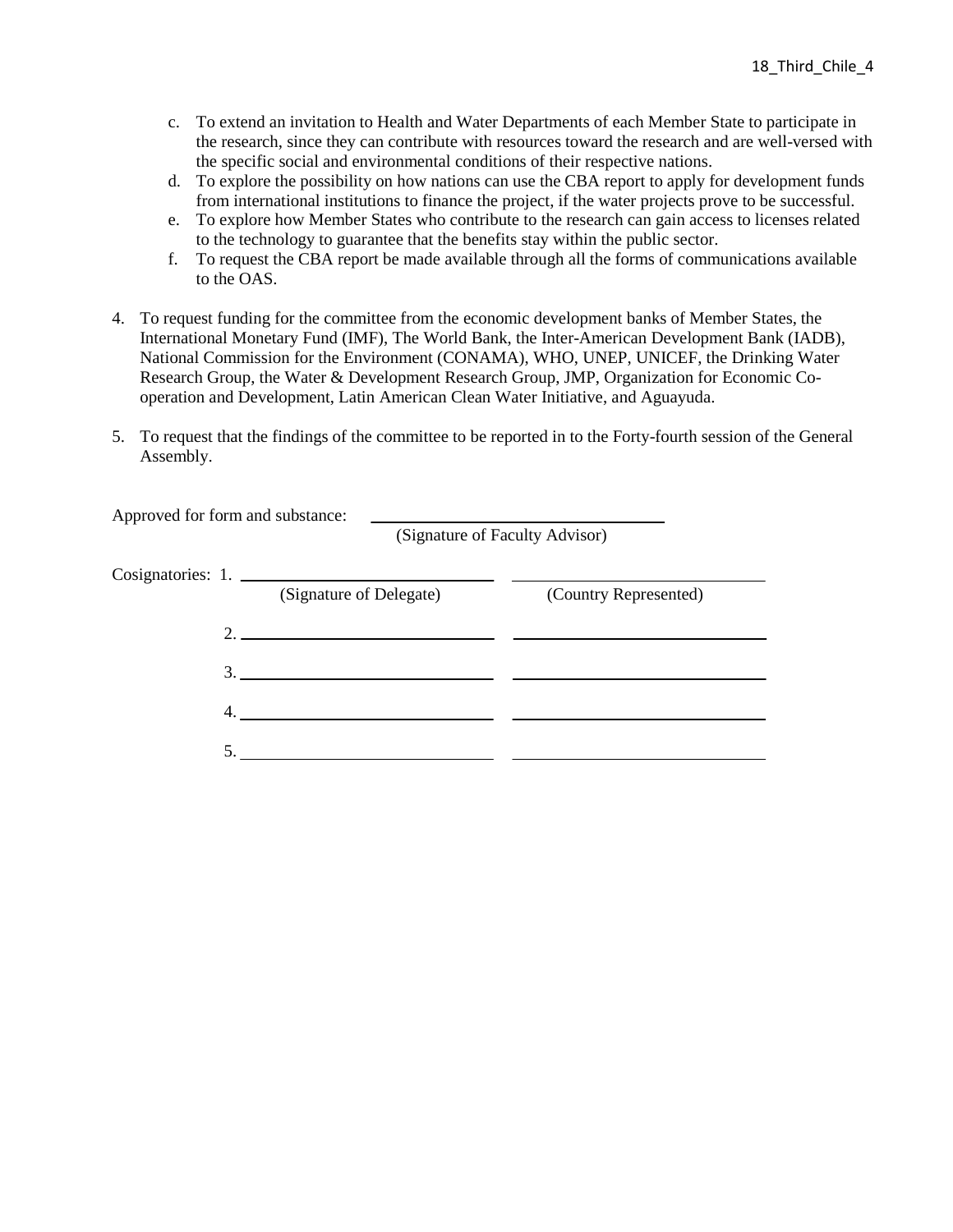#### **STRATEGIES FOR INCREASING INTERNATIONAL INTEGRATION AND COOPERATION OF RURAL WATER SANITATION**

Third Committee Topic. No. 4 of the Agenda Draft Resolution Presented by the Delegation of Uruguay

#### THE GENERAL ASSEMBLY,

#### HAVING SEEN:

Article 31 of the Organization of American States, which defines that "Inter-American cooperation for integral development is the common and joint responsibility of the Member States, within the framework of the democratic principles and the institutions of the Inter-American system";

Article 15 of the Inter-American Democratic Charter, which proclaims "the exercise of democracy promotes the preservation and good stewardship of the environment. It is essential that the states of the Hemisphere implement policies and strategies to protect the environment, including application of various treaties and conventions, to achieve sustainable development for the benefit of future generations";

Article 20 of the Social Charter of the Americas, which acknowledges "that water is fundamental for life and central to socioeconomic development and environmental sustainability and that non-discriminatory access by the population to safe drinking water and sanitation services, in the framework of national laws and policies, contributes to the objective of combating poverty";

#### CONSIDERING:

That access to clean water not only creates a sustainable natural environment, but also creates a more equal society to contribute to the eradication of poverty and strengthening of democracy;

#### DEEPLY CONCERNED:

While the United Nations 2015 Millennium Goal to "halve, by 2015, the proportion of the population without sustainable access to safe drinking water and basic sanitation," successfully met the goal about access to water, millions of people, especially in indigenous communities, still lack access to potable drinking water and basic sanitation;

#### RECOGNIZING:

The 53rd initiative of the Plan of Action for the Sustainable Development of the Americas identifies the need to "promote public participation in the planning and decision-making process related to water resources"; and

# RECALLING:

That the Resolution A/RES/64/292 "The human right to water and sanitation" adopted by the United Nations General Assembly on July 28, 2010, guarantees complete access for all humans to clean water sources;

That Resolution A/RES/66/288 of the 66<sup>th</sup> United Nations General Assembly titled "The Future We Want" calls to "reaffirm the commitments made in the Johannesburg Plan of Implementation and the Millennium Declaration regarding halving by 2015 the proportion of people without access to safe drinking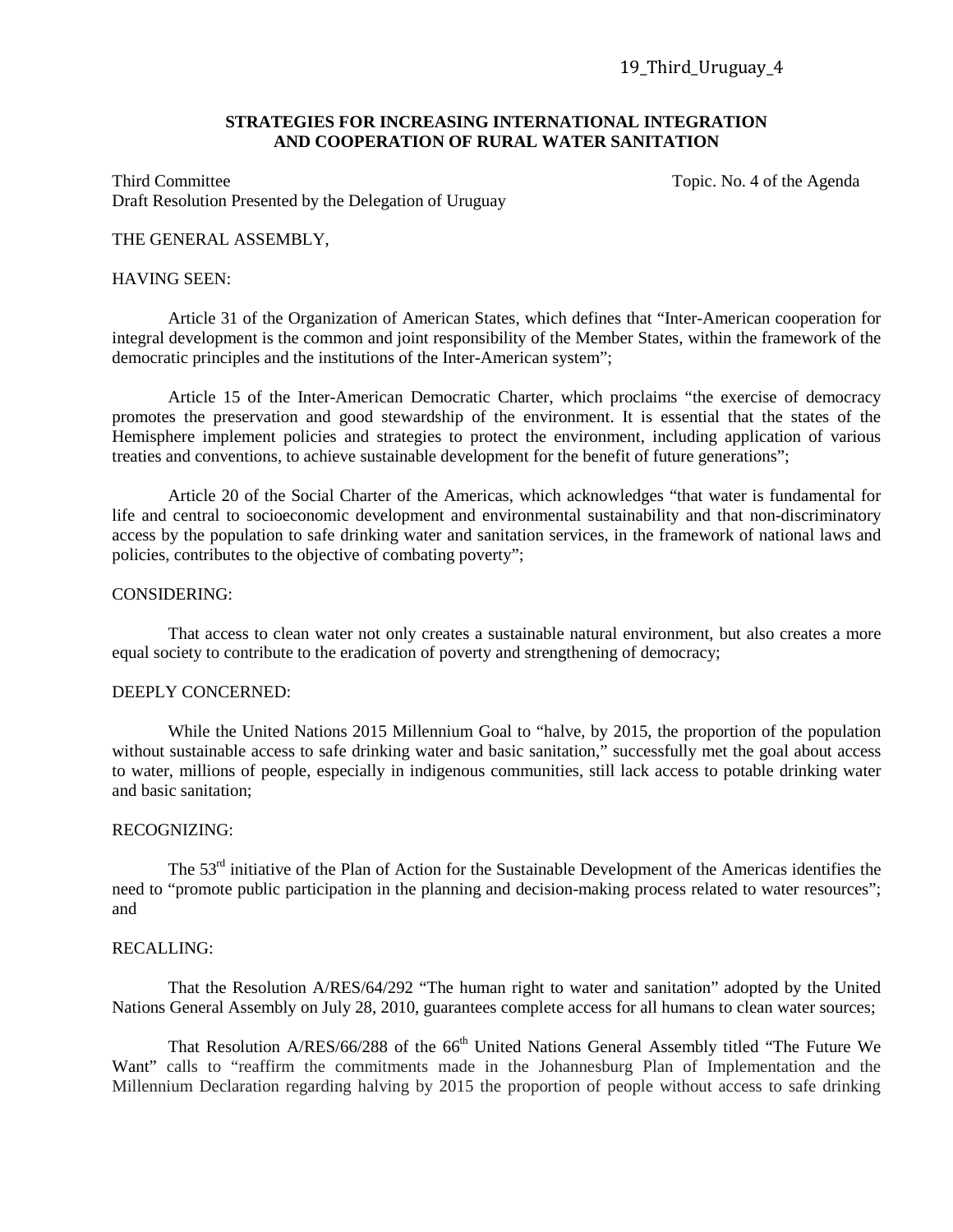water and basic sanitation and the development of integrated water resource management and water efficiency plans, ensuring sustainable water use";

AG/RES. 2760 (XLII-O/12) from the 42<sup>nd</sup> General Assembly called upon "Member States to share their public-policy practices in the area of water resources management, as well as their plans and measures for improving their safe drinking water and sanitation services, and to encourage technology transfer on the basis of mutually agreed terms in this area",

- 1. To encourage Member States to recognize the problems of fragmented water resource management policy because of the transnational boundaries of water supplies.
- 2. To respect the sovereign rights of Member States to create national or local strategies and programs about the uses of water.
- 3. To suggest that Member States coordinate standards and regulations of water quality and water supply that will include equally urban and rural regions given the importance of social inclusion in eradicating poverty.
- 4. To propose the creation of a new OAS body under the Department of Sustainable Development entitled Inter-American Organization of Water Sanitation (IAORWS). The purpose of the IAORWS will be to collaborate with Member States and developmental organizations and to facilitate multilateral environmental agreements between by recommending biannual meetings to establish new policies, goals and standards.
- 5. The IAORWS will be responsible for:
	- a. Increasing awareness and transparency about scientific research and sharing information among Member States about policies, alternative methods and projects involving water sanitation in rural areas.
	- b. Evaluating the current conditions of water sanitation mechanisms in rural communities and then recommending a specific action plan in order to increase the number of rural homes with access to sanitation services.
	- c. Providing corrective and preventative technical assistance.
	- d. Including community participants in the process of design, construction and management of projects to respect community and cultural rights.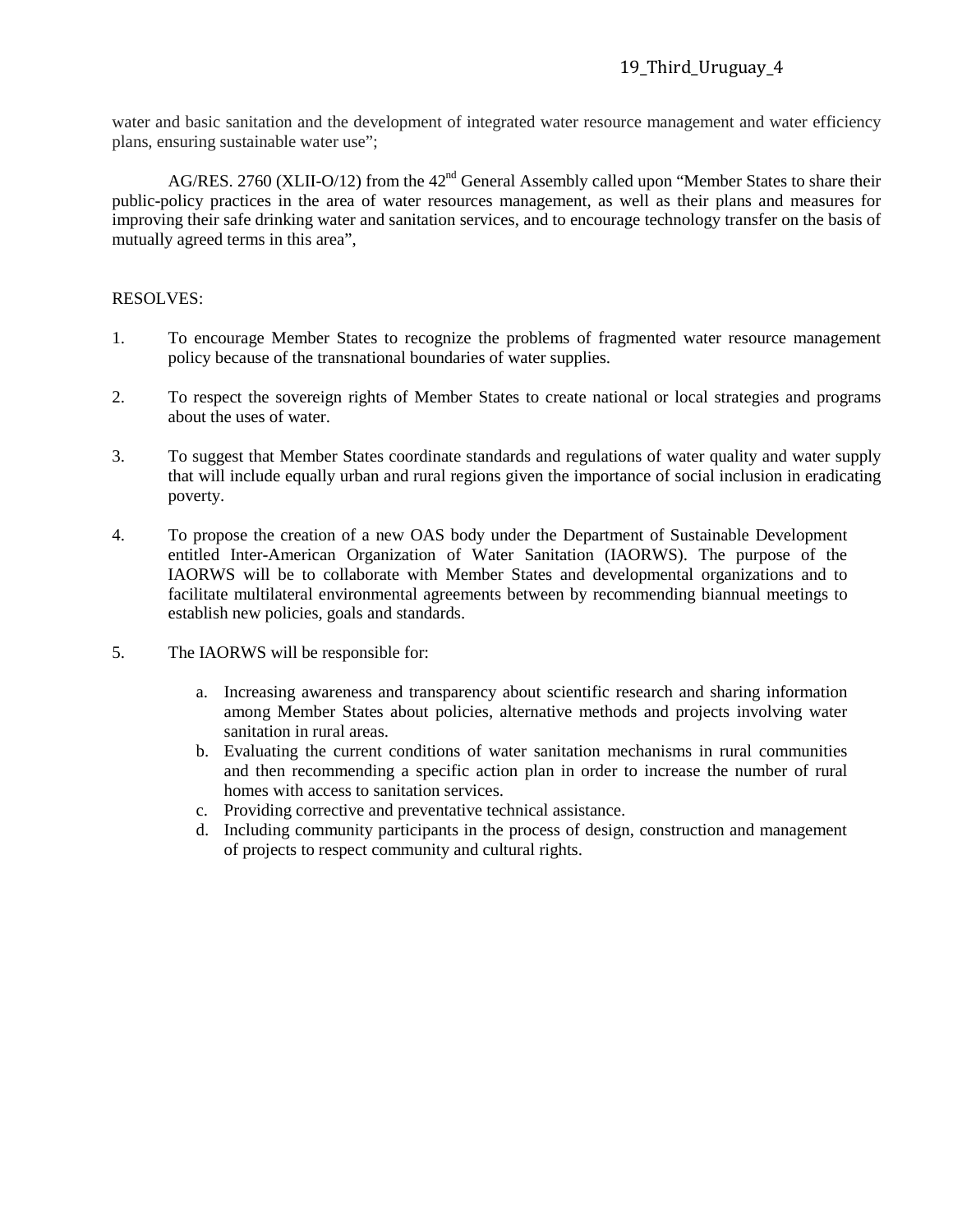# 19\_Third\_Uruguay\_4

6. To request funding via volunteer donations from Member States, the Inter-American Development Bank, the Global Water Partnership and other Non Governmental Organizations.

|  |                                              | (Signature of Faculty Advisor) |
|--|----------------------------------------------|--------------------------------|
|  | Cosignatories: 1.<br>(Signature of Delegate) | (Country Represented)          |
|  |                                              |                                |
|  | 3.                                           |                                |
|  | 4.                                           |                                |
|  |                                              |                                |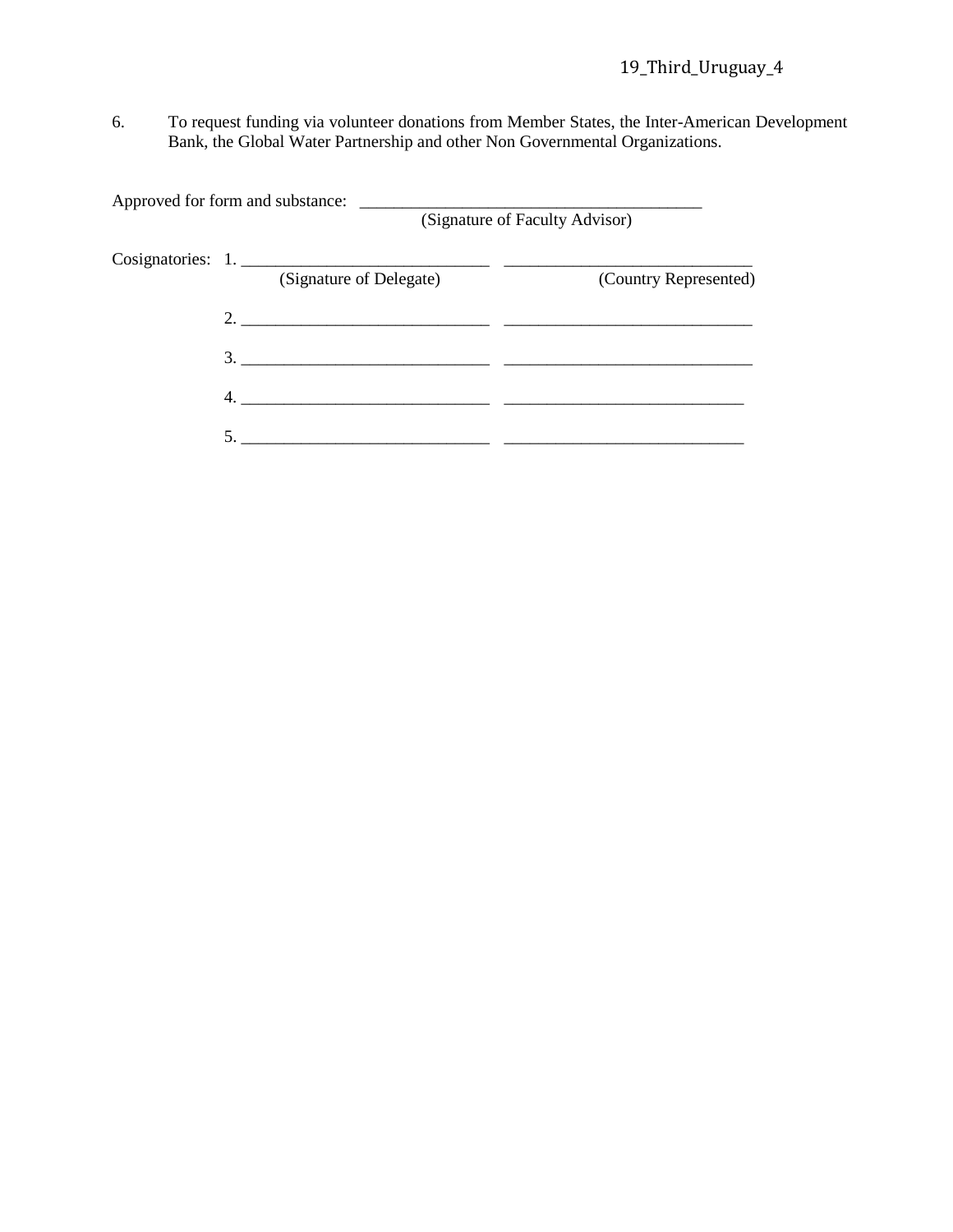# **BASIS FOR THE CREATION OF A COORDINATING BODY TO IMPLEMENT MEASURES TO GUARANTEE THE FOOD SECURITY AFFECTED BY THE VOLATILITY IN COMMODITY PRICES**

Third Committee Topic No. 2 of the Agenda Draft Resolution Presented by the Delegation of Saint Vincent and the Grenadines

#### THE GENERAL ASSEMBLY,

# HAVING SEEN:

Article 2 (f) of the Charter of the Organization of American States, which states as one of its main essential purposes to "Promote, by cooperative action, their economic, social, and cultural development";

Article 34 (j) of the Charter of the Organization of American States, which considers that "Proper nutrition, especially through the acceleration of national efforts to increase the production and availability of food" is a basic goal to accomplish;

Article 18 of the Social Charter of the Americas, in which "Member States commit to making every effort needed to eradicate hunger and malnutrition";

#### RECALLING:

AG/DEC. 69 (XLII-O/12) "Declaration of Cochabamba on "Food security with sovereignty in the Americas", which establishes "the goal of strengthening food security in the context of national, regional, and international development policies";

AG/RES. 2757 (XLII-O/12) "Excessive volatility of commodity prices and its consequences for food security and sustainable development in the Americas", which proclaims in relation to food price volatility that: "…There is an incomplete understanding of its causes and that more research needs to be done";

#### UNDERLINING:

The adoption of United Nations General Assembly Resolution  $66/188$  (91<sup>st</sup> plenary session, December 22, 2011), entitled "Addressing excessive price volatility in food and related financial and commodity markets", which highlights the necessity of taking active measures to reduce the excessive volatility of food prices;

#### TAKING INTO ACCOUNT:

The Rome Declaration on World Food Security, which establishes that "Trade generates effective utilization of resources and stimulates economic growth which is critical to improving food security"; and

#### BEARING IN MIND:

That the Food and Agriculture Organization of the United Nations (FAO) indicators show that 47 million people in Latin America and the Caribbean suffered hunger on the period 2011-2013, and its predictions establishes the necessity to increase the world agricultural production by 70% by 2050 in order to feed a world population of almost 9 billion people;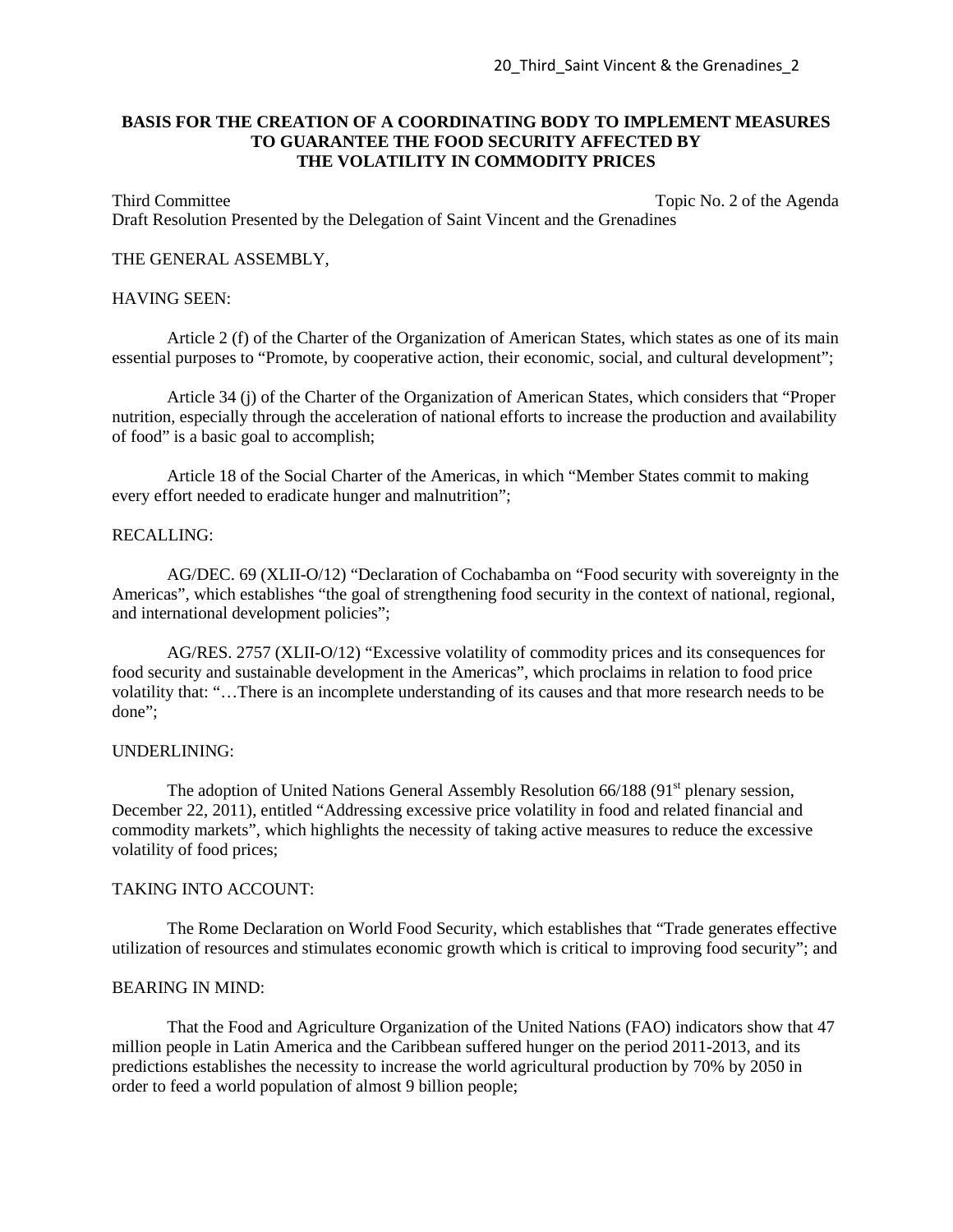That the net price variability of food products in Latin America and the Caribbean has accounted 325% more increases than decreases on the decade of 2000;

That a foreseeable world economic outlook will show more volatile food production and prices;

That the necessity of regional coordination and technical cooperation in agriculture production systems and trade of food products is immediate in order to combat excessive prices volatility, RESOLVES:

- 1. To congratulate the Andean Community, the Inter American Institute for Cooperation on Agriculture, the Agricultural Council of Central America, the Community of Latin American and Caribbean States, the "Alianza Bolivariana para los Pueblos de Nuestra América", and the Organization of Eastern Caribbean States, for the continuous efforts made to guarantee food security on different regions of the Americas.
- 2. To encourage Member States to continue taking active measures to reduce international food prices variability.
- 3. To instruct the Department of Economic Development, Trade and Tourism (DESD), through the Executive Secretariat for Integral Development (SEDI), to create an Advisory Body under the sphere of the DESD, which will be comprised by specialists collaborating as *ad honorem* consultants proposed by Member States within six months following the conclusion of the regular sessions of the General Assembly.
- 4. To entrust the Advisory Body to conduct but not be limited to the following tasks:
	- a. To analyze previous research and select the most effective policies on efficiency of agriculture systems and variability of food products prices developed by countries and International Organizations.
	- b. To guide programs towards the reduction of variability of food products prices, with the following directives:
		- i. To encourage Member States which have not yet done so, to implement plans of action to control variability of food products prices through the selected policies.
		- ii. To work jointly with Member States, to conduct in the most effective manner the implementation of policies to guarantee food security in the Hemisphere, in order to combat malnutrition with due respect for the principle of non-intervention.
		- iii. To promote joint work and coordination of policies aimed to guarantee the food security in the Hemisphere.
	- c. To make available the results obtained through the programs implemented, in order to foster a true hemispherical cooperation on the subject.
	- d. To promote regional integration and the decrease of barriers to commodity's exchange in the Hemisphere.
- 5. To invite Universities, International Organizations and Non-Governmental Organizations related to Food Security, to collaborate with the DESD in the selection of effective policies and formulation of programs.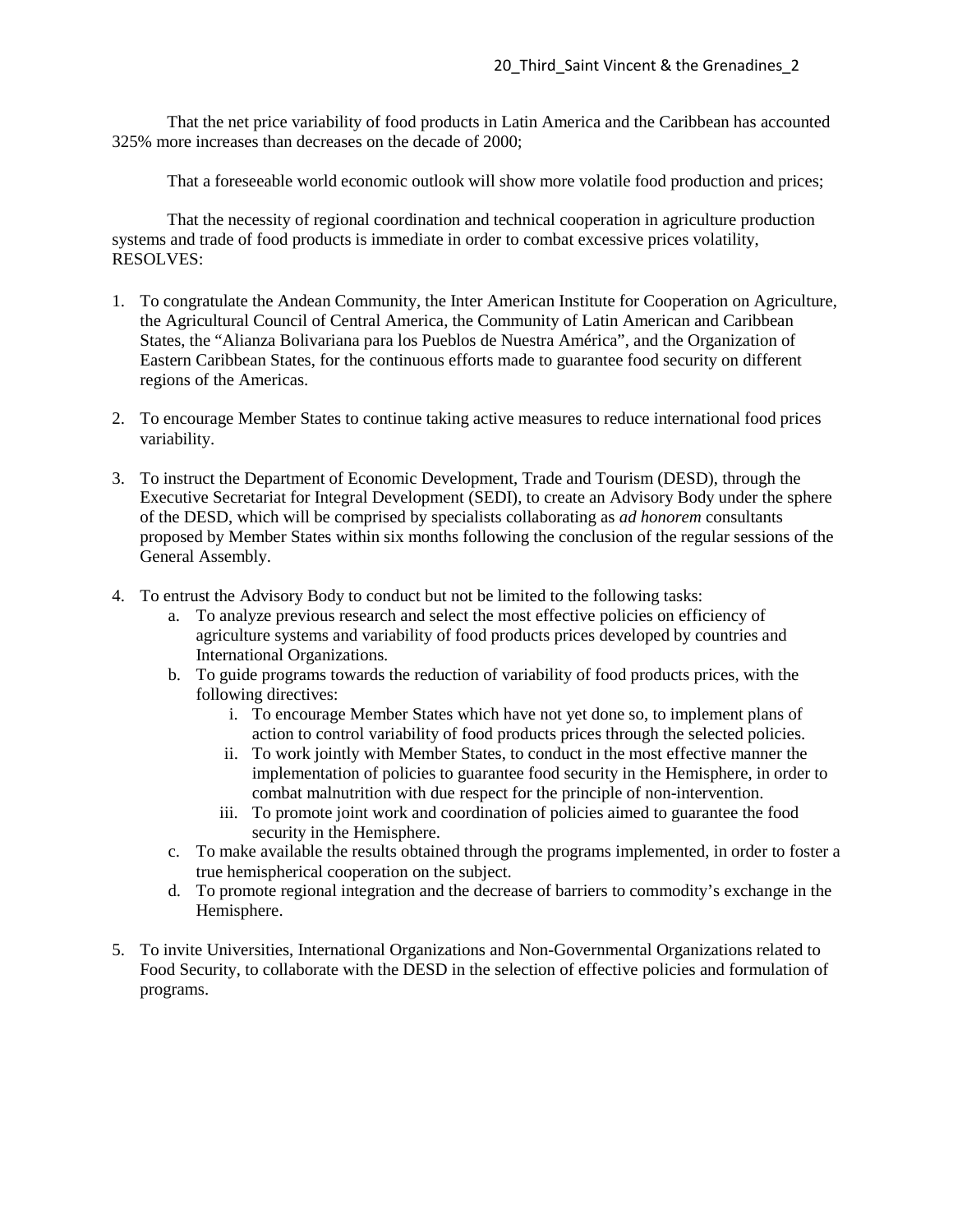6. To finance this initiative with the funds allocated to the Department of Economic Development, Trade and Tourism budget.

|                                                 | (Signature of Faculty Advisor) |  |  |
|-------------------------------------------------|--------------------------------|--|--|
| $Co-signatories: 1.$<br>(Signature of Delegate) | (Country Represented)          |  |  |
| 2. $\qquad \qquad$                              |                                |  |  |
| 3.                                              |                                |  |  |
|                                                 |                                |  |  |
|                                                 |                                |  |  |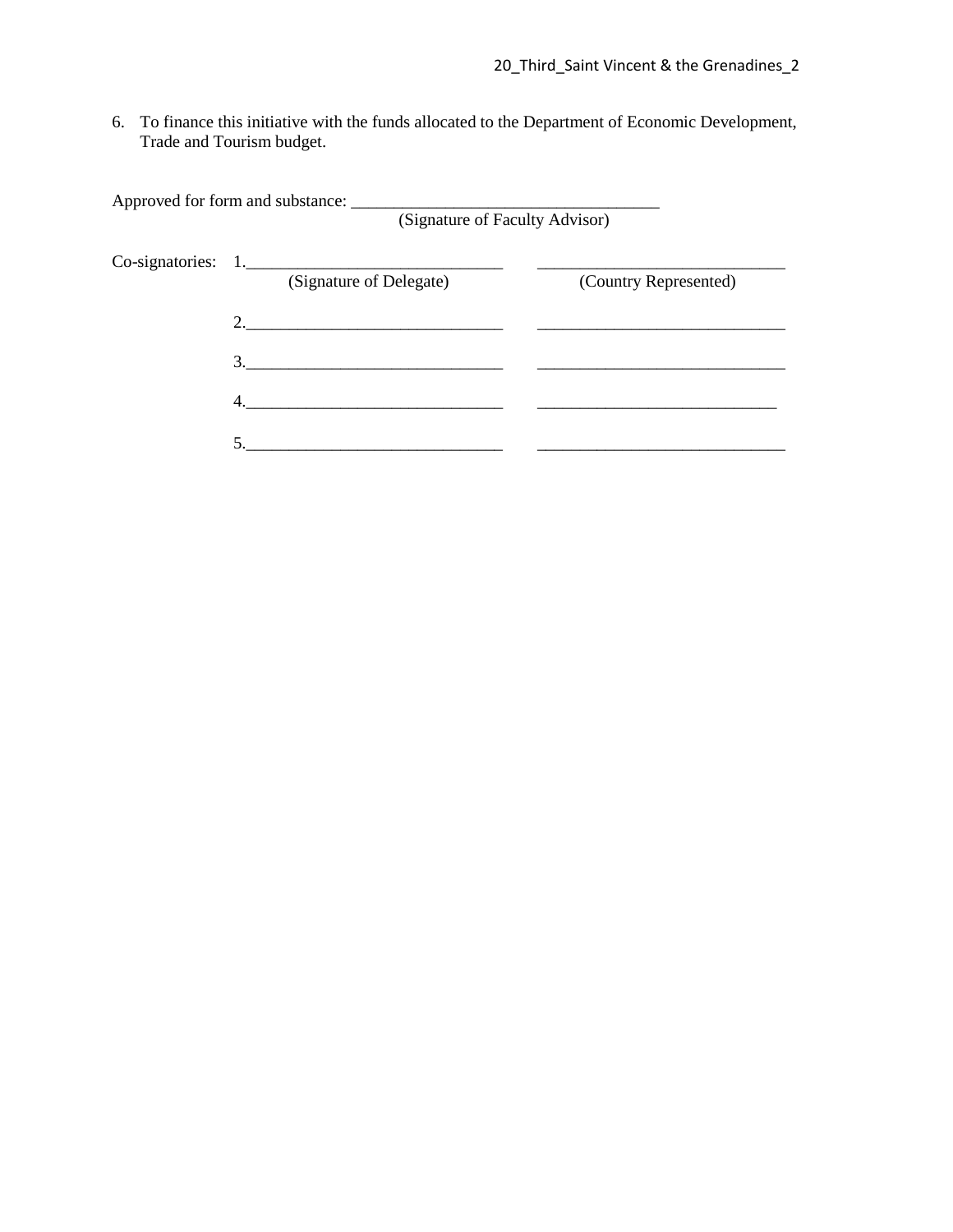# **STRENGTHENING HUMAN CAPITAL THROUGH GIRLS' SPORT AND EDUCATION PROGRAMS IN DISADVANTAGED AND MARGINALIZED COMMUNITIES**

Third Committee Topic No. 3 of the Agenda Draft Resolution Presented by the Delegation of Jamaica

# THE GENERAL ASSEMBLY,

#### RECALLING:

That Chapter VII Article 34h of the Charter of Organization of the American States commits Member States to pursue the "rapid eradication of illiteracy and expansion of educational opportunities for all";

That Chapter III Article 12 of the Inter-American Democratic Charter states that "poverty, illiteracy and low levels of human development adversely affect the consolidation of democracy," and that "the OAS Member States are committed to adopting and implementing those actions required to generate productive employment, reduce poverty, and eradicate extreme poverty";

 That access to education is emphasized in Chapter III Article 19 of the Social Charter of the Americas as "vital to achieving greater equity, improving standards of living, fostering sustainable development, developing human capital, reducing poverty, strengthening democratic institutions, transmitting civic and social values, creating responsible citizens committed to society, and promoting social inclusion";

#### CONSIDERING:

That the Organization of American States seeks to help marginalized women and girls in the Americas to develop their capacity through opportunities for education, training, and employment;

The United Nations Task Force on Sports for Development and Peace (2003) conclusions that "sport offers a cost-effective tool to met many development and peace challenges"; and

That the Inter-American Development Bank has created several youth sports initiatives with a proven track record of building human capital in disadvantaged and marginalized communities in Latin America and the Caribbean,

- 1. To commend the OAS Member States and the Inter-American Development Bank for their efforts to combat poverty and provide greater access to education in disadvantaged and marginalized communities.
- 2. To strengthen human capital through focusing on capacity building for one of the hemisphere's most impoverished populations: girls living in disadvantaged and marginalized communities.
- 3. To capitalize on the momentum and publicity associated with the 2016 Rio de Janeiro Olympic Games by developing a sports based initiative that will provide educational, skill-enhancing, and career-building opportunities for impoverished girls across the hemisphere.
- 4. To recommend that the proposal for this initiative be developed by the Inter-American Commission of Women (CIM) in collaboration with representatives of interested Member States.
- 5. To suggest that the initiative include the following components: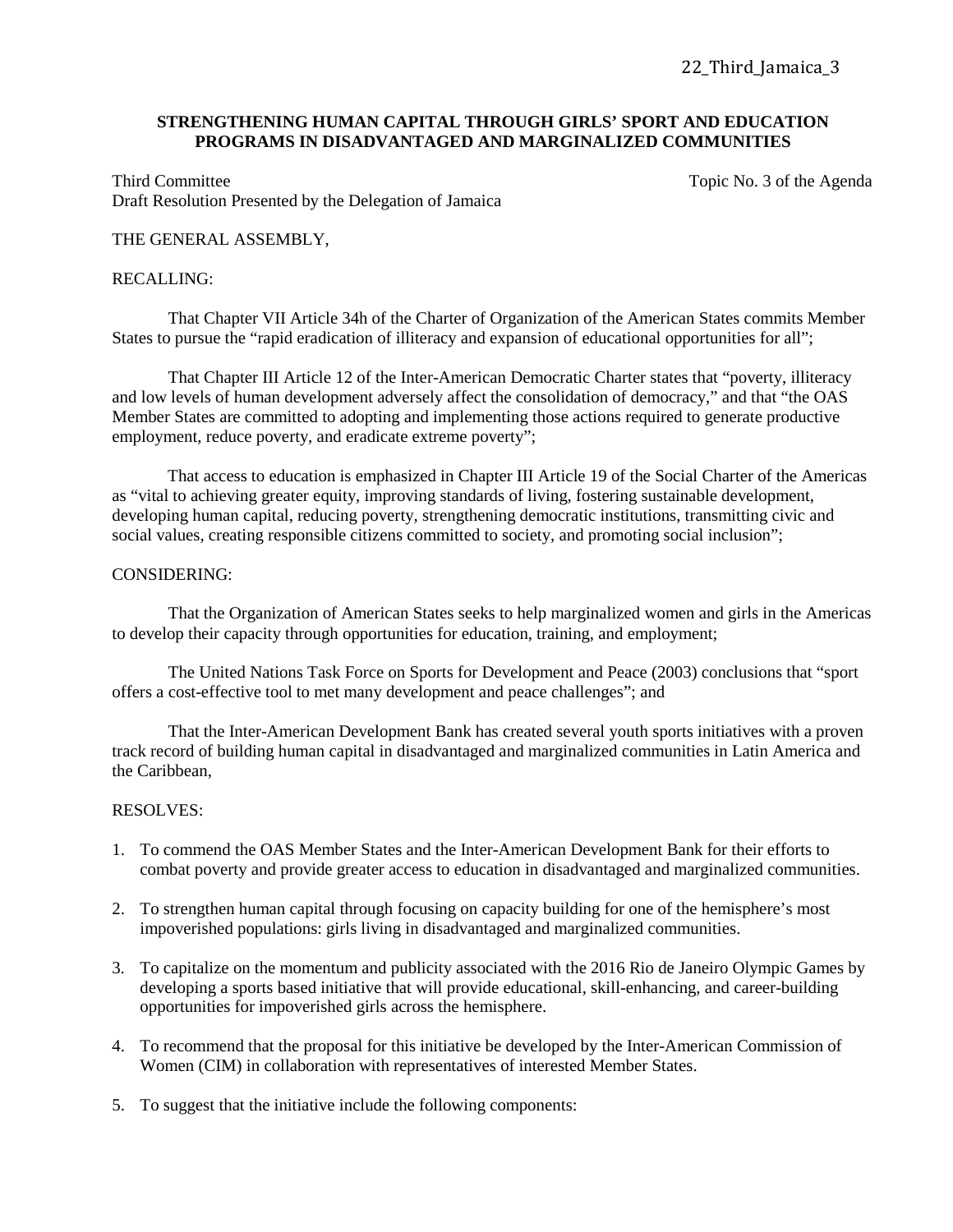- a. Upgrading and expanding recreational and sports facilities in disadvantaged and marginalized communities.
- b. Organizing girls' team sport programs that combine recreation with workshops and training that help girls transfer their skills from the playing field to school and work.
- c. Inviting Olympic athletes and sports professionals to visit the recreational facilities, share information about careers in sports-related fields, and motivate girls to continue their education.
- d. Offering scholarships to girls involved in the program to support their higher education in fields such as business, sports medicine, and public relations.
- e. Arranging opportunities for program participants to serve as volunteers at the Rio de Janeiro Olympic Games.
- 6. To appeal to Olympic and professional athletes from Member States to support the initiative through participating in fundraising and in the initiative's community-based programs.
- 7. To recommend that the proposal for this initiative be submitted to the Inter-American Development Bank (IDB), with the goal of obtaining funding and technical support from that organization.
- 8. To suggest that the proposal for the initiative be completed within one year, and that the initiative be launched by 2016 to coincide with the Summer Olympic Games.
- 9. To seek additional support from corporations, non-profits, and other organizations with an interest in youth sports programs (such as the Carlos Slim Foundation, FIFA, the Nike Foundation, and Save the Children) to help fund the implementation of the initiative.

| Approved for form and substance: |                         | (Signature of Faculty Advisor) |  |
|----------------------------------|-------------------------|--------------------------------|--|
| Cosignatories: 1.                | (Signature of Delegate) | (Country Represented)          |  |
|                                  |                         |                                |  |
|                                  | 3.                      |                                |  |
| 4.                               |                         |                                |  |
|                                  |                         |                                |  |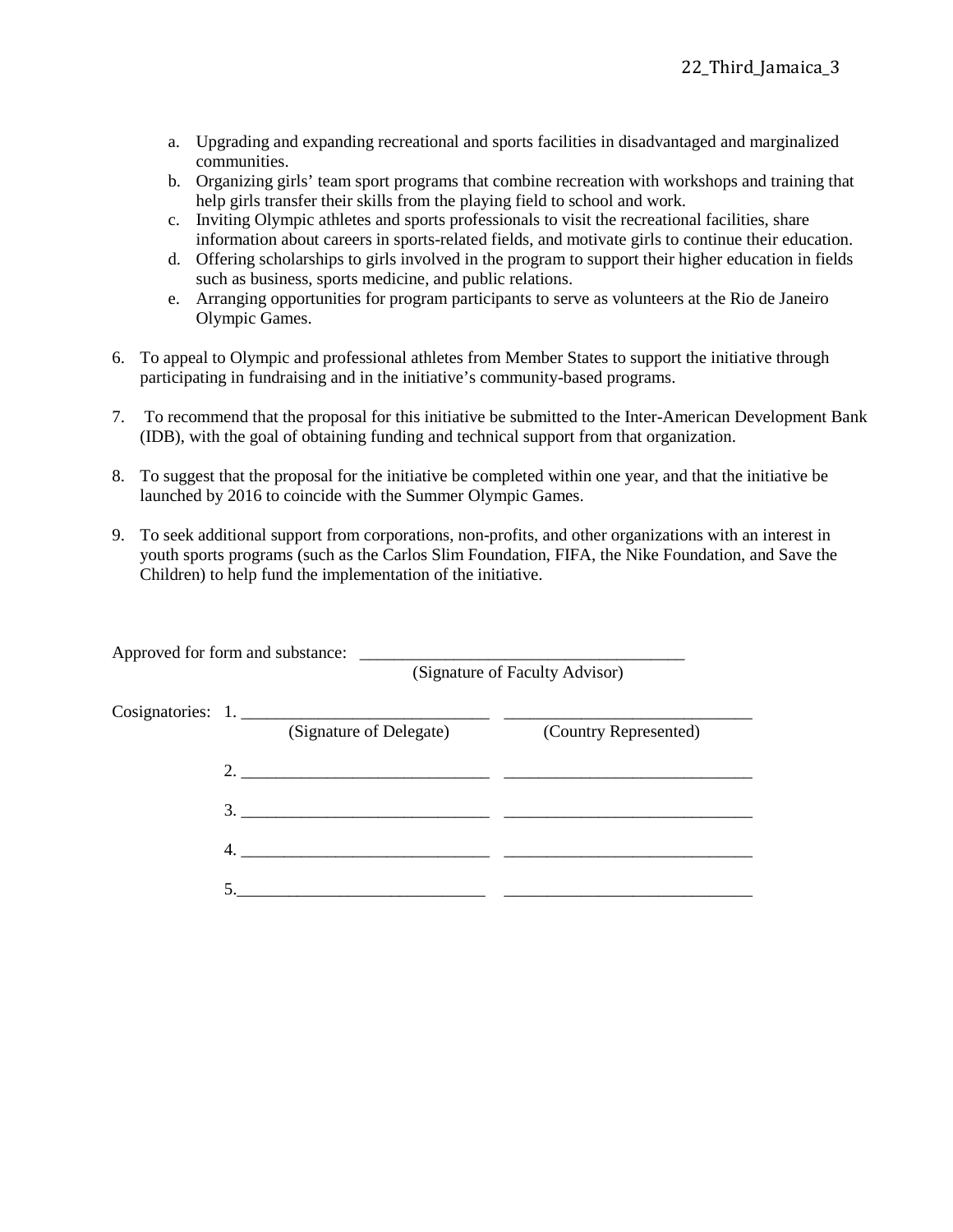# **INTER-AMERICAN COMMITTEE FOR THE DEVELOPMENT OF AGRICULTURAL PRODUCTIVITY AND EXCHANGE (ICDAPE)**

Third Committee Topic No.1 of the Agenda Resolution presented by the Delegation of the Republic of Costa Rica

#### THE GENERAL ASSEMBLY,

### CONSIDERING:

The first goal of the UN Millennium Development Goals that established to eradicate extreme poverty and hunger by 2015;

#### TAKING INTO ACCOUNT:

That the Charter of the Organization of the American States, in its Chapter VII, article 48, declares that "The Member States will cooperate with one another to meet their educational needs, to promote scientific research, and to encourage technological progress for their integral development";

#### HAVING SEEN:

That Article 95, of the Charter of the Organization of American States (OAS), requires the Inter-American Council for Integral Development (CIDI) to "formulate and recommend to the General Assembly a strategic plan which sets forth policies, programs, and courses of action in matters of cooperation for integral development within the framework of the general policy and priorities defined by the General Assembly;

# HAVING IN MIND:

Chapter 3, Article 12, of the Inter-American Democratic Charter, that states that "Poverty, illiteracy, and low levels of human development are factors that adversely affect the consolidation of democracy. The OAS member states are committed to adopting and implementing all those actions required to generate productive employment, reduce poverty, and eradicate extreme poverty, taking into account the different economic realities and conditions of the countries of the Hemisphere";

#### RECALLING:

The Declaration of Rome in its commitment three, which proclaims that "food production and rural development, particularly in those countries with significant food security inadequacies, require appropriate and up-to-date technologies which, according to sustainable development criteria and local food traditions, promote modernization of local production methods and facilitate transfer of technology. Full benefit from these technologies will require training, education and skill development programs for local human resources"; and

# HAVING EXAMINED:

CIDI/RES. 178 (XI-O/06), "Draft Strategic Plan for Partnership for Integral Development 2006- 2009"Supporting member states' efforts to prepare people for work, including expanding and strengthening technical and professional training, and other means to provide greater opportunities for people to acquire the knowledge and skills that meet the demands of a constantly evolving labor market;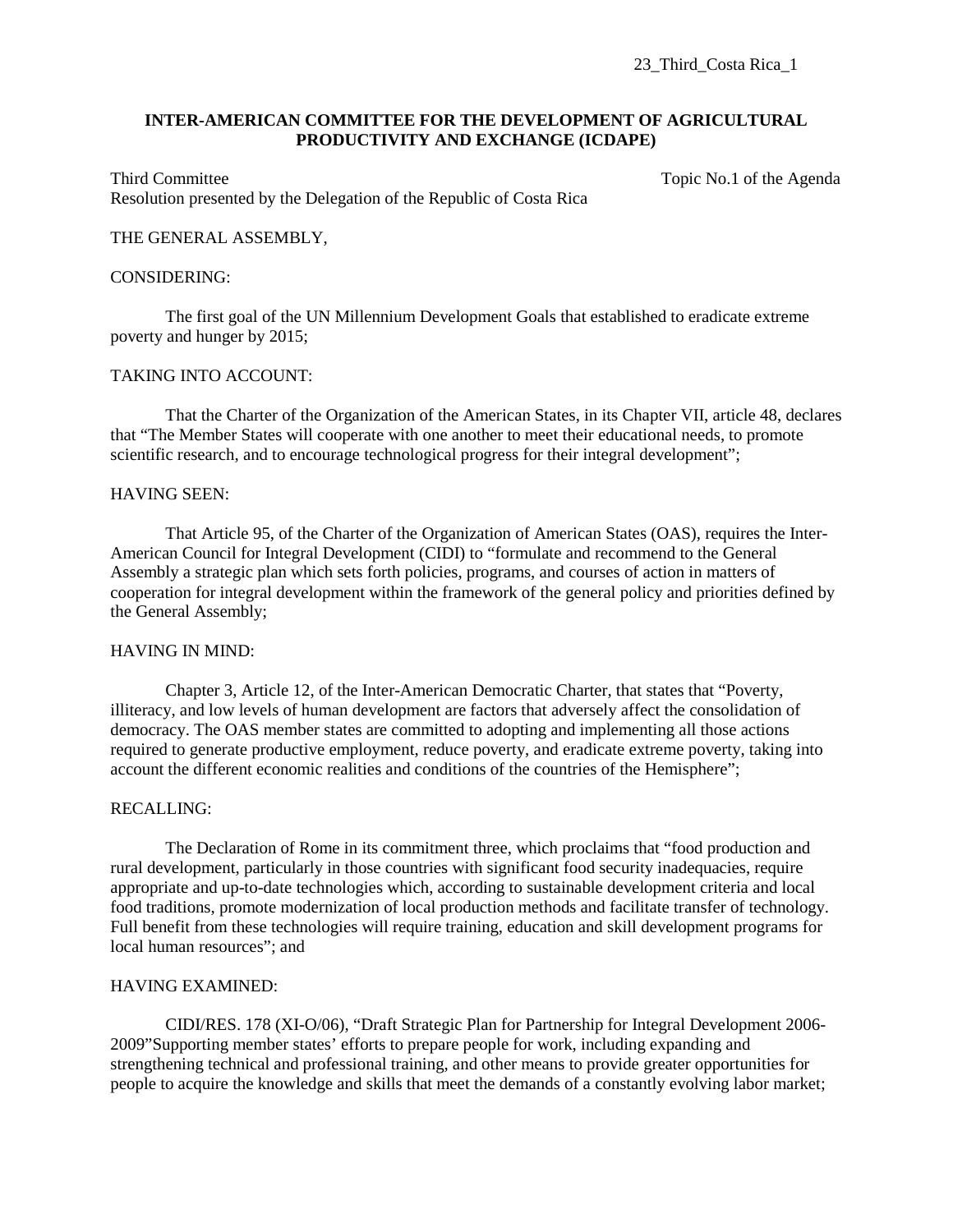AG/RES. 2757 (XLII-O/12), "Excessive volatility of commodity prices and its consequences for food security and sustainable development in the Americas";

AG/RES. 1855 (XXXII-O/02) The adoption of the strategic plan for partnership for development 2002-2005, social development and the creation of productivity employment, which emphasized that "employment is the most direct link between economic activity and increasing the standard of living of all peoples. It is essential to boost the productivity of the inhabitants of the Americas by supporting productive and entrepreneurial initiatives";

AG/RES. 2201 (XXXVI-O/06) "Strategic Plan For Partnership For Integral Development 2006- 2009",

- 1. To applaud the Department of Human Development, Education and Employment (DHDEE), the International Food Policy Research Institute (IFPRI), the Food and Agriculture Organization (FAO), the Secretary for Central-American Social Integration (SISCA), the Inter-American Institute for Cooperation on Agriculture (IICA), the Department of Sustainable Development (DSD), the International Institute for Sustainable Development (IISD), for their effort in promoting food security, integral development cooperation, modernization of agriculture infrastructure, and all the projects that had been developed to promote the importance of agriculture in the integral development of the hemisphere.
- 2. To invite the organs, and entities of the Inter-American system to increase agricultural output by raising the agricultural level of productivity through the following tasks:
	- a. Access to credit, insurance fertilizers and utilities,
	- b. Higher investment in specialized education, agricultural research and development and encouragement of cooperation between agricultural producers,
	- c. Supporting initiatives aimed at increasing the productivity and market access of small and microenterprises.
- 3. To urge State Members in the support of development and implementation of policies and programs aimed for facilitating access to the labor market and improving working conditions for people in all countries in the region, with special attention to those in the informal sector which belong to:
	- a. Ethnic minorities,
	- b. Religious minorities, and
	- c. Vulnerable persons including: women, youth, indigenous, migrant workers, and persons with disabilities.
- 4. To propose the creation of a committee within the framework of the Inter-American Institute for Cooperation on Agriculture (IICA), that is to be called Inter-American Committee for the Development of Agricultural Productivity and Exchange (ICDAPE) which will be the responsible for overseeing the progress of the members in the following challenges:
	- a. The continuous monitoring of (ICDAPE) in the implementation of multilateral or bilateral cooperation processes, which can help in the expansion of agricultural development and promotion of exchange in the Americas,
	- b. To encourage the development and implementation of national and local strategies and, if appropriate, land use plans aimed at promoting sustainable agriculture,
	- c. To promote hemispheric connectivity in the development process in agricultural field, and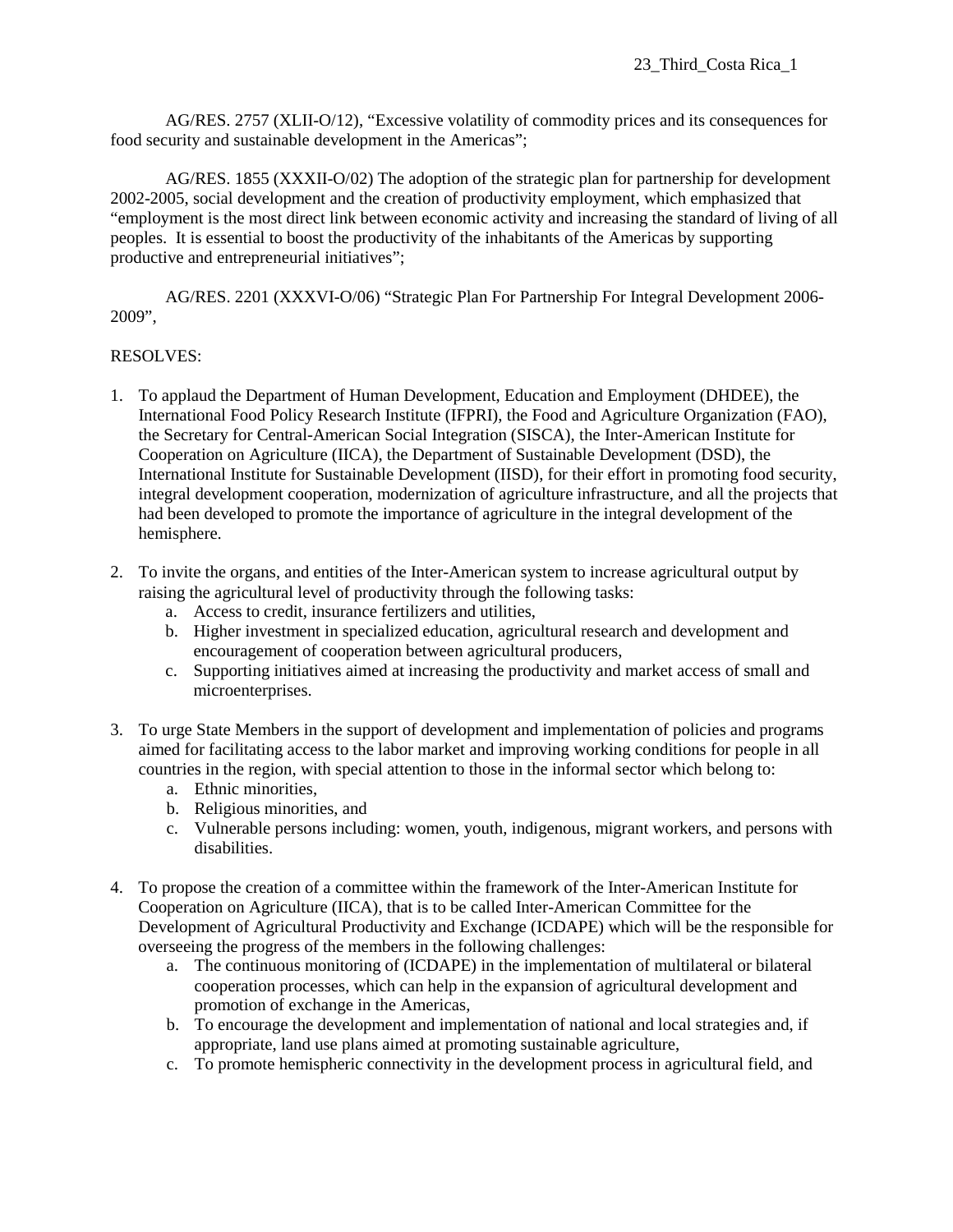- d. To encourage scientific and technological research, and scientific development and progress by building knowledge-based economies and contributing to economic growth and increased productivity.
- 5. To invite all the Member States and Observers of the OAS to the creation and contribution on a voluntary fund which can assist those states with the lowest national budgets in the entrepreneurship of agricultural development, in order to attain the goals set within this Resolution.

| Approved for form and substance:             | (Signature of Faculty Advisor) |
|----------------------------------------------|--------------------------------|
| Cosignatories: 1.<br>(Signature of Delegate) | (Country Represented)          |
| 2.                                           |                                |
| 3.                                           |                                |
| 4.                                           |                                |
| 5                                            |                                |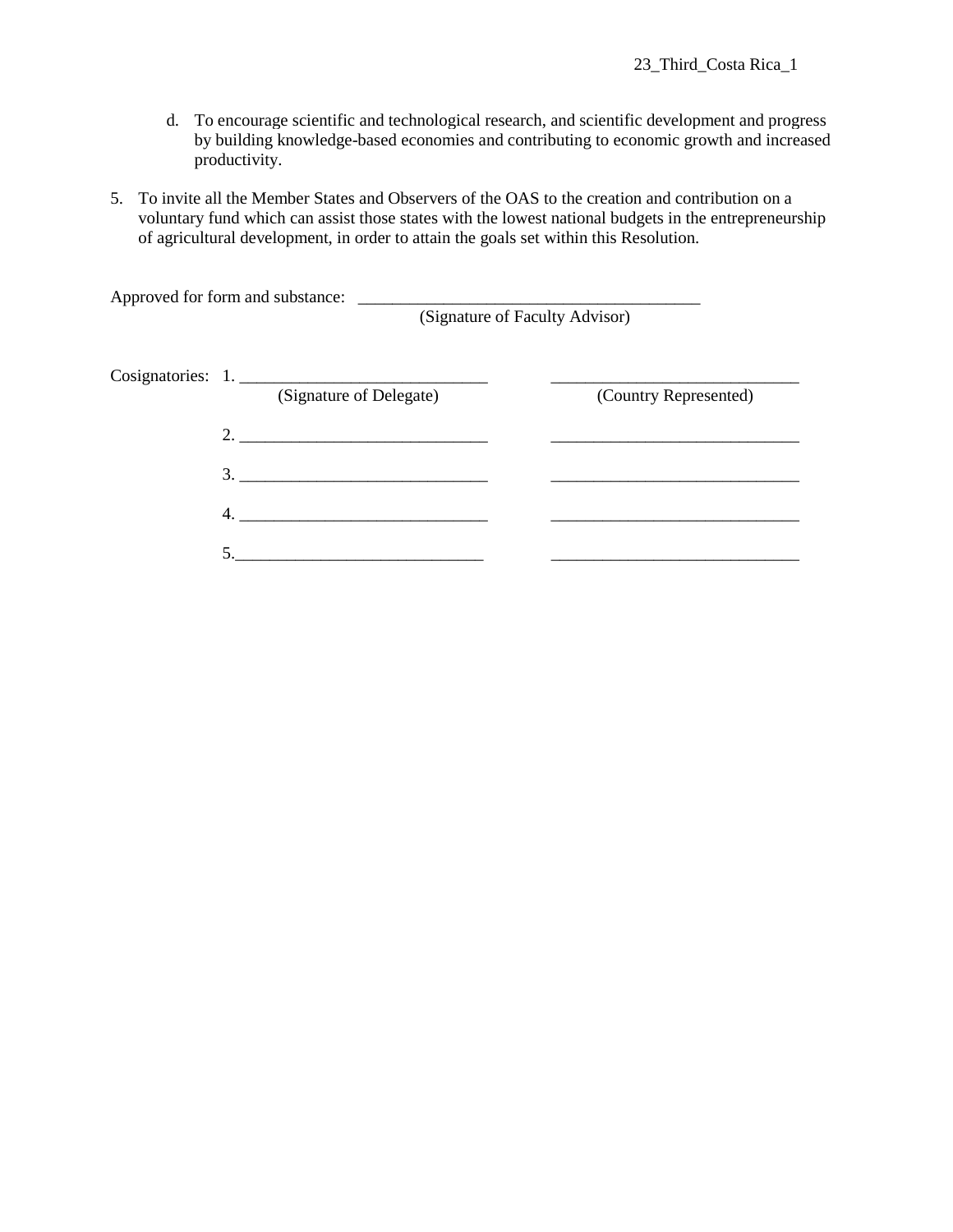# **SPECIAL STRATEGIC COMMITTEE 'WAR' ON POVERTY**

Third Committee Topic No. 1 of the Agenda Topic No. 1 of the Agenda Draft Resolution Presented by the Delegation of St. Kitts and Nevis

#### THE GENERAL ASSEMBLY,

#### HAVING SEEN:

Article 3 of the Social Charter of the Americas which states that Member State are "determined and committed to combating the serious problems of poverty" and "have the responsibility to create favorable conditions for the achieving development with social justice for their people";

Article 23 of the Social Charter of the Americas which refers to scientific and technological development as a weapon to reduce poverty and highlights the necessity to "increase investment in education, scientific infrastructure, and applied research";

#### CONSIDERING:

Article 12 of the Inter-American Democratic Charter which underlines that "poverty, illiteracy, and low levels of human development are factors that adversely affect the consolidation of democracy";

Article 14 of the Inter-American Democratic Charter which calls for Member States to "review periodically the actions adopted and carried out by the Organization to promote dialogue, cooperation for integral development, and the fight against poverty"; and

#### TAKING INTO ACCOUNT:

That according to the Social Panorama of Latin America, a briefing prepared by the Social Development Division and Statistics Division of the Economic Commission for Latin America and the Caribbean (ECLAC) of 2013, "28.2% of the population of Latin America and the Caribbean were living in poverty in 2012";

The United Nations Millennium Development Goals Report of 2013 claimed that disparities between Latin American and Caribbean development existed from 2010 to 2012, "the prevalence of undernourished people in Latin America was 8 percent, while in the Caribbean it was 18 percent",

- 1. To praise the Member States of the Organization of American States for their dedication to eradicate poverty and promoting the well being of their citizens.
- 2. To urge all Member States to pursue a war on poverty and continue their efforts in empowering those living in poverty to better themselves, while simultaneously providing those in need of assistance with a safety net.
- 3. To encourage the creation of a Special Strategic Committee to initiate a plan to combat poverty in the Americas, where each state from OAS has a committee member to represent the nation, selected by each country' Head of State or Government and then further reviewed for candidacy by the Inter-American Council for Integral Development.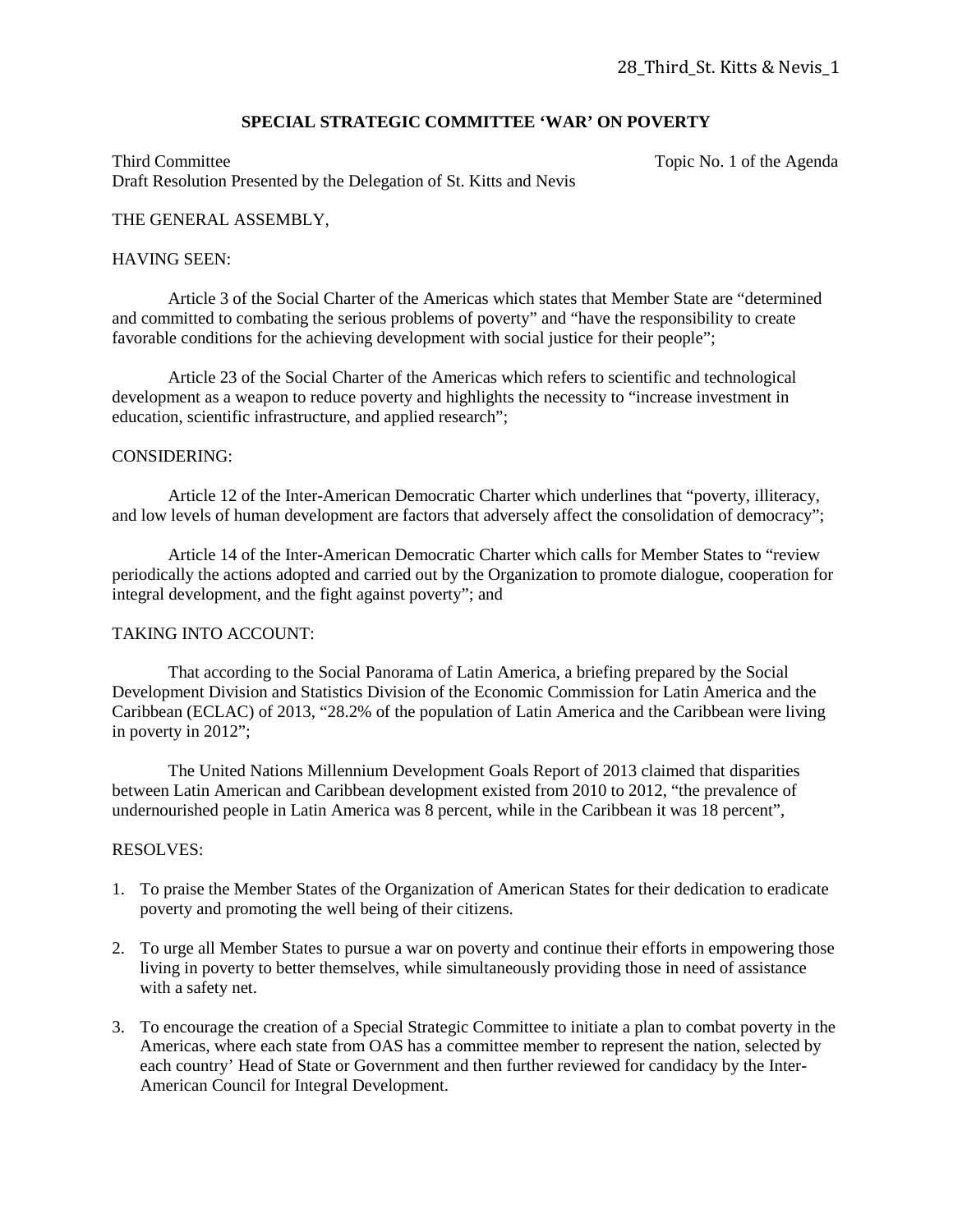- 4. To instruct the Special Strategic Committee to review the current state of each country's public services programs such as shelters, soup kitchens, food banks, as well as, educational and career training programs.
- 5. To suggest that an annual report based on the quantity of each state' public service program in comparison with the number of people living in poverty according to the Multidimensional Poverty Index be sent out to each state, as well as, the General Assembly of the Organization of American States for further recommendations.
- 6. To request the Secretary General to report on the findings of the strategic committee and their initiative to fight poverty in the region, along with their annual report on current and existing public services such as, shelters, soup kitchens and food banks and to state any progress that has occurred due to the implementation of this Resolution in the Forty-Fourth Regular Session of the General Assembly.

Approved for form and substance: \_\_\_\_\_\_\_\_\_\_\_\_\_\_\_\_\_\_\_\_\_\_\_\_\_\_\_\_\_\_\_\_\_\_\_\_\_\_

(Signature of Faculty Advisor)

|  | Cosignatories: 1.       |                       |
|--|-------------------------|-----------------------|
|  | (Signature of Delegate) | (Country Represented) |
|  |                         |                       |
|  |                         |                       |
|  | 4.                      |                       |
|  |                         |                       |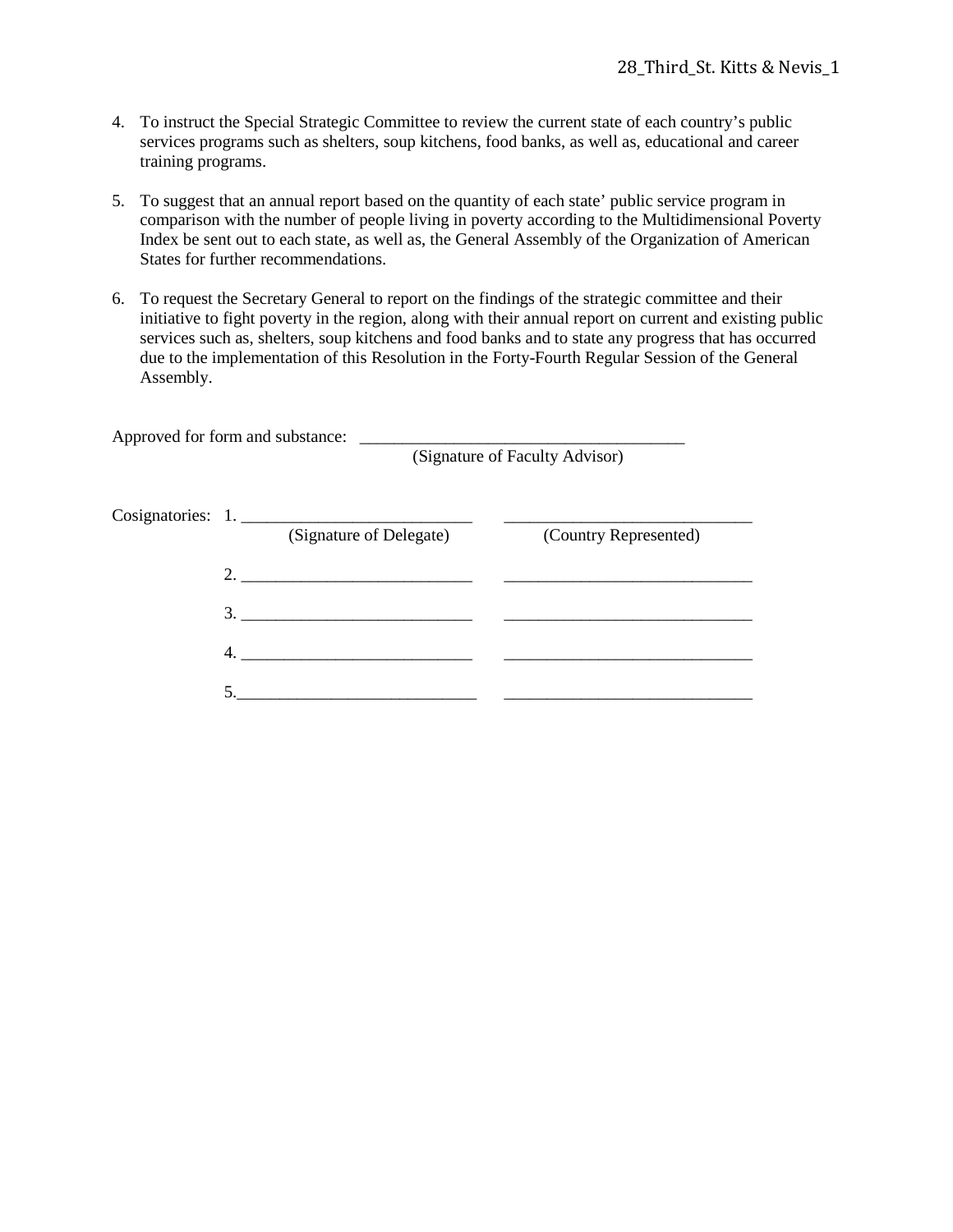# **PROMOTION OF TECHNOLOGICAL EDUCATION ADVANCEMENTS IN THE HEMISPHERE**

Third Committee Topic No. 1 of the Agenda Draft Resolution Presented by the Delegation of Peru

### THE GENERAL ASSEMBLY,

#### CONSIDERING:

That Article 16 of the Inter-American Democratic Charter recognizes education is key to strengthening democratic institutions, promoting the development of human potential, and alleviating poverty and fostering greater understanding among our peoples;

That goal 2 of the United Nations Millennium Development states that children everywhere, regardless of gender, must be able to complete a full course of primary schooling;

#### BEARING IN MIND:

The strategic plan of the Global Partnership for Education, which allows for the design and implementation sound education initiatives;

That academic development, as outlined in the strategic plan, depends on supporting fragile and conflicted states, education for girls, quality of learning, teacher effectiveness, and expanding support to the education sector; and

#### REALIZING:

That technology is an essential tool in ensuring the promotion of education for children throughout the hemisphere to raise the academic standards,

- 1. To commend all Latin American states for the strides made in diminishing the problem of poverty and education in the region.
- 2. To encourage Member States to implement a program of technological revolution to provide that schools have Wi-Fi connections and for students receive basic tablet devices, and to promote the development of LTE networks for connectivity.
- 3. To encourage Member States to extend the amount of classes offered in secondary school to include technology fluency courses.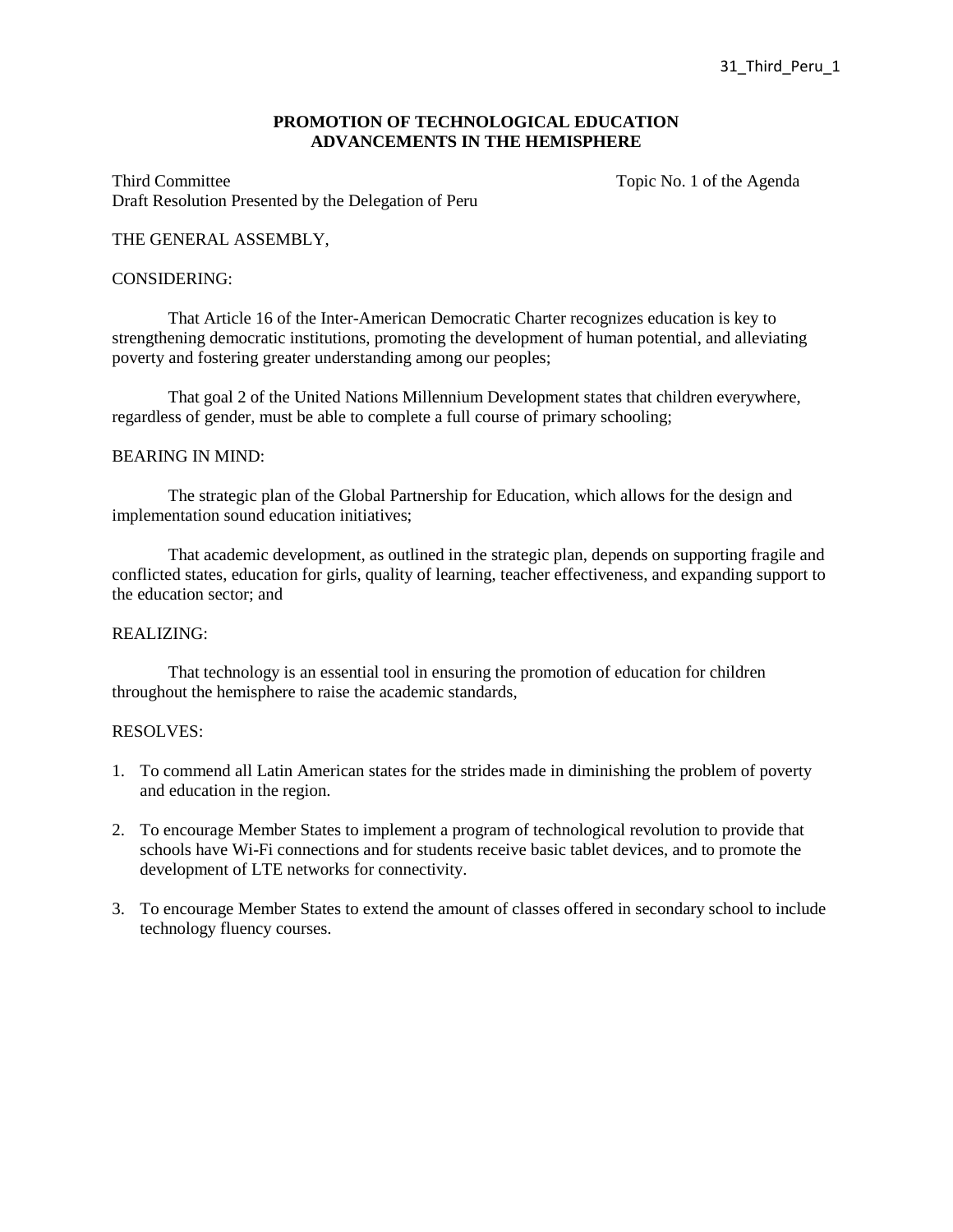4. To encourage Member States to seek funding for the "Technological Revolution" from a broad complement of NGOs and IGOs committed to improving access to technology for students.

Approved for form and substance: \_\_\_\_\_\_\_\_\_\_\_\_\_\_\_\_\_\_\_\_\_\_\_\_\_\_\_\_\_\_\_\_\_\_\_\_ (Signature of Faculty Advisor) Cosignatories: 1. \_\_\_\_\_\_\_\_\_\_\_\_\_\_\_\_\_\_\_\_\_\_\_\_\_\_\_ \_\_\_\_\_\_\_\_\_\_\_\_\_\_\_\_\_\_\_\_\_\_\_\_\_\_\_\_\_ (Signature of Delegate) 2. \_\_\_\_\_\_\_\_\_\_\_\_\_\_\_\_\_\_\_\_\_\_\_\_\_\_ \_\_\_\_\_\_\_\_\_\_\_\_\_\_\_\_\_\_\_\_\_\_\_\_\_\_\_\_\_ 3. \_\_\_\_\_\_\_\_\_\_\_\_\_\_\_\_\_\_\_\_\_\_\_\_\_\_\_\_ \_\_\_\_\_\_\_\_\_\_\_\_\_\_\_\_\_\_\_\_\_\_\_\_\_\_\_\_\_  $4.$ 5. \_\_\_\_\_\_\_\_\_\_\_\_\_\_\_\_\_\_\_\_\_\_\_\_\_\_\_\_ \_\_\_\_\_\_\_\_\_\_\_\_\_\_\_\_\_\_\_\_\_\_\_\_\_\_\_\_\_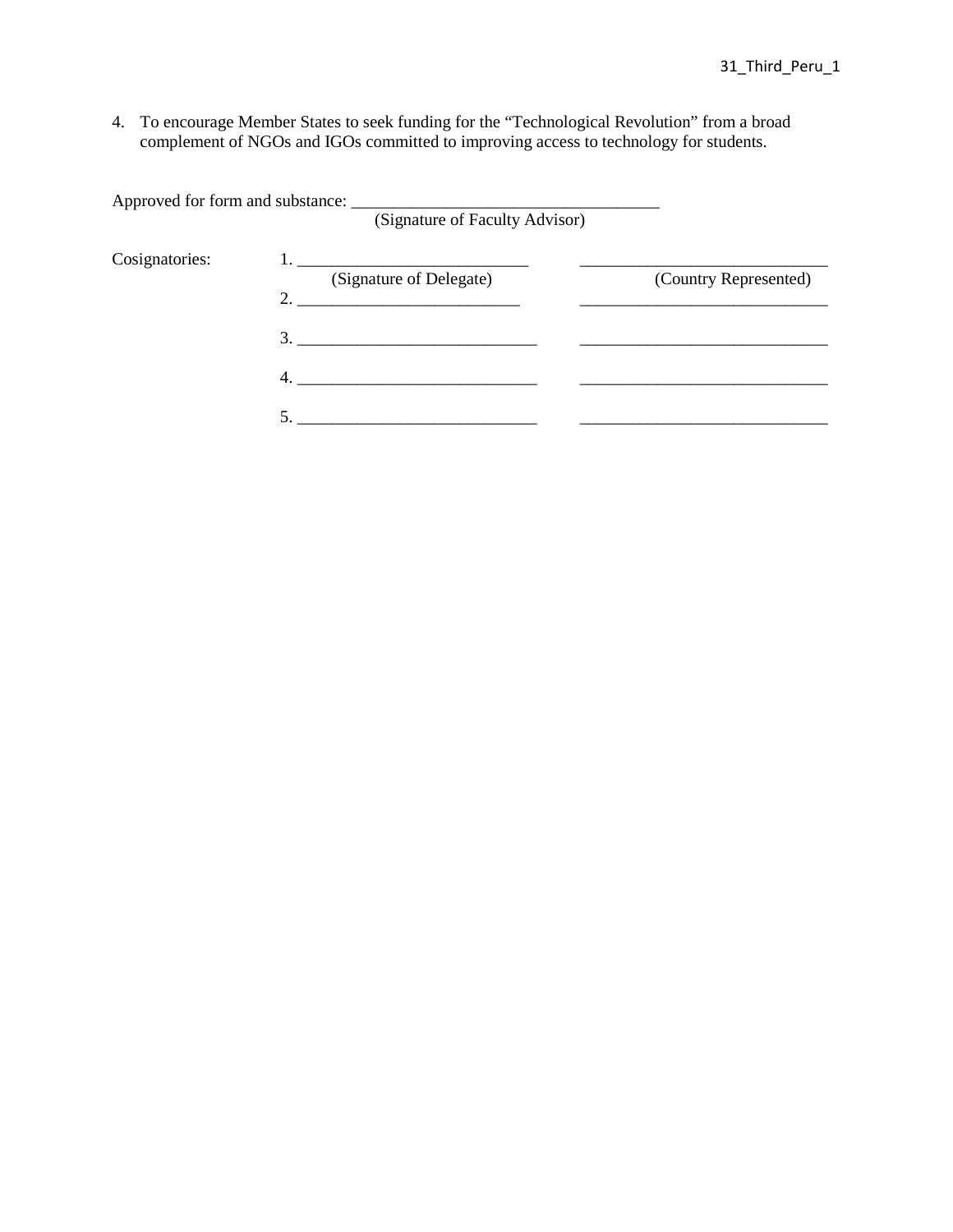#### **INVESTING IN HUMAN CAPITAL THROUGH GENDER EQUALITY IN SCIENCE AND TECHNOLOGY EDUCATION**

Third Committee Topic No. 3 of the Agenda Draft Resolution Presented by the Delegation of Brazil

# THE GENERAL ASSEMBLY,

#### RECALLING:

Article 34 of the Charter of the Organization of the American States, which establishes "equality of opportunity" as a "basic objective of integral development," and that the same article establishes an agreement of Member States to devote utmost efforts to "expansion of educational opportunities for all";

Article 47 of the Charter of the Organization of American States, which declares that "the Member States will give primary importance within their development plans to the encouragement of education, science, technology, and culture, oriented toward the overall improvement of the individual, and as a foundation for democracy, social justice, and progress," adding specifically in Article 51 that, "they will stimulate activities in the field of technology for the purpose of adapting it to the needs of their integral development";

That with the 2005 Declaration of Mar del Plata, written at the Fourth Summit of the Americas, Member States recognize the essential role of life-long learning opportunities, especially technical and professional training;

#### HAVING SEEN:

Article 16 of the Inter-American Democratic Charter, which states that "education is key to strengthening democratic institutions, promoting the development of human potential, and alleviating poverty and fostering greater understanding among our peoples," and specifically that, "to achieve these ends, it is essential that a quality education be available to all, including girls and women";

That Article 6 of the Poverty, Inequality, and Inequity Plan of Action of the Sixth Summit of the Americas on April 15, 2012 mandates that Inter-American cooperation focus on strengthening human and institutional capacity-building efforts by generating a skilled workforce, with specific attention to gender and vulnerable groups;

That Article 14 of the same Plan pledges to take determined steps to improve access to quality education for girls and to reduce the barriers to regular attendance in schools for women and girls;

# RECOGNIZING:

That GoldieBlox, Inc.,  $TM$  desiring to combat gender inequality in the fields of science, technology, math and engineering (STEM), created a collection of activity books designed for girls aged 5-10 which include a story and an accompanying engineering or technical project to be constructed alongside the reading of the book in order to create interest in pursuing the aforementioned fields;

#### BEARING IN MIND:

That the Inter-American Social Protection Network of the OAS recognizes and affirms the success of conditional cash transfer programs (CCTs), such as Brazil's *Bolsa Família*, in no fewer than 17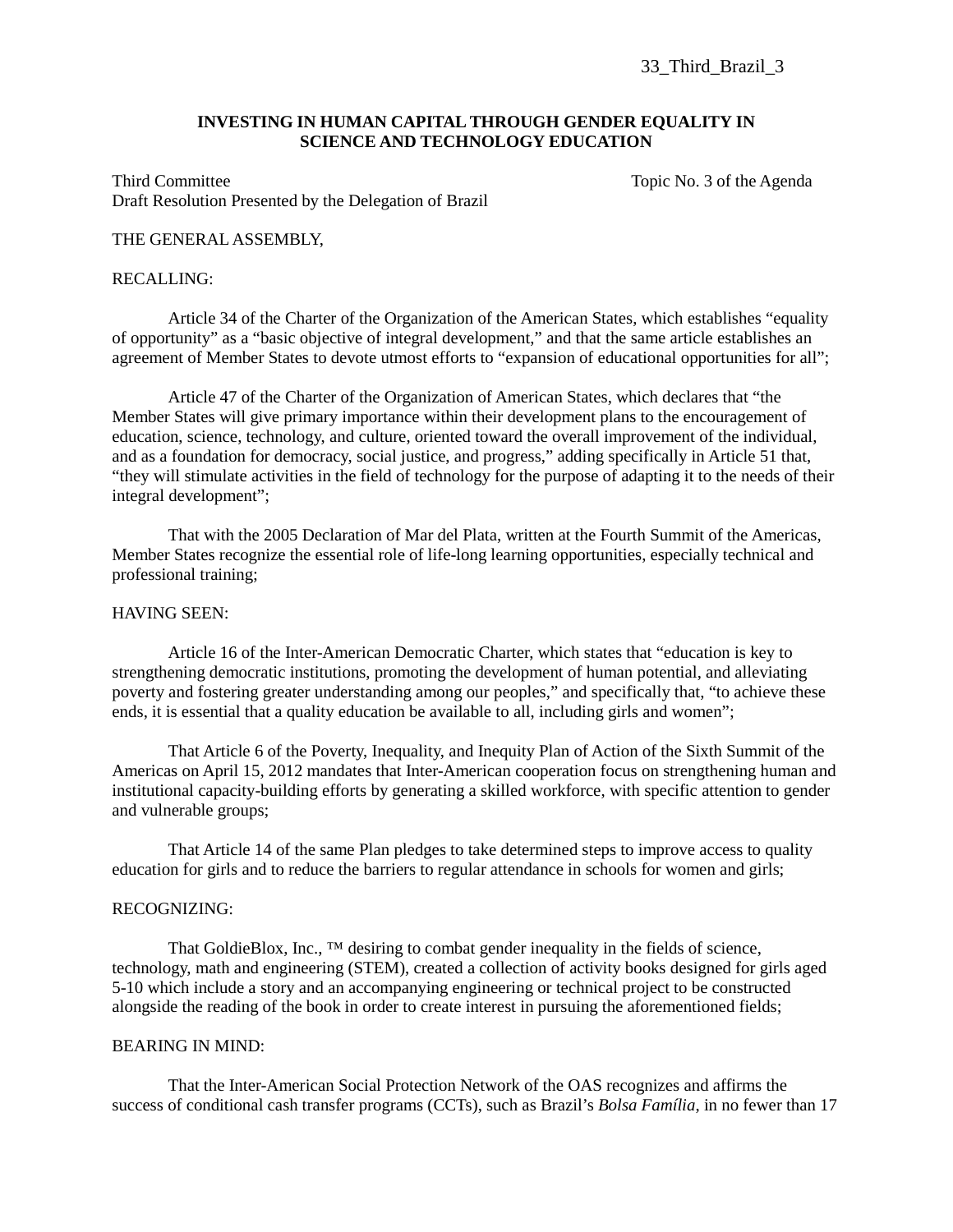Latin American and Caribbean countries, and promotes the continued growth of said programs for development of education and training in participating Member States; and

# REAFFIRMING:

The commitments expressed by the Charter of the OAS and at the Summits of the Americas to promote regional development through gender equity in education, specifically through the integration of women in technical fields;

The effectiveness of CCTs, as reported by the Inter-American Social Protection Network and the World Bank, in the encouragement of school attendance and education development in participating Member States,

- 1. To commend those Member States that have implemented CCTs as well as those that are striving for greater gender equality.
- 2. To implement a trial for the inclusion of GoldieBlox™ in the existing CCT programs of one North or Central American Member State, one South American Member State, and one Caribbean Member State, and that said trial:
	- a. Randomly select a sample of 5-20 municipalities in each participating state, depending on said state's size, in which at least 15% of the population participate in the CCT program;
	- b. Distribute GoldieBlox<sup>™</sup> twice a year as a benefit of participation in CCTs for female children aged 5-10 in English, Spanish or Portuguese, with the purpose of creating interest in further pursuit of the STEM fields; and
	- c. Begin on October 1, 2014 and end on October 1, 2016.
- 3. To propose that the aforementioned trial be supervised by a Non-Specialized Permanent Committee created by the Inter-American Council for Integral Development, for the purpose of:
	- a. Facilitating the random selection of qualified municipalities for the trial in each participating Member State;
	- b. Monitoring the distribution of GoldieBlox<sup>™</sup> to applicable families in participating municipalities;
	- c. Evaluating the success of the GoldieBlox™ in creating interest in STEM fields among participating girls through a sample of interviews with participants at the end of the two-year trial; and
	- d. Encouraging the continuation and expansion of the initiative after the trial, with the goal of extending GoldieBlox™ to CCTs in all interested Member States in order to facilitate gender inequality in STEM fields throughout the region.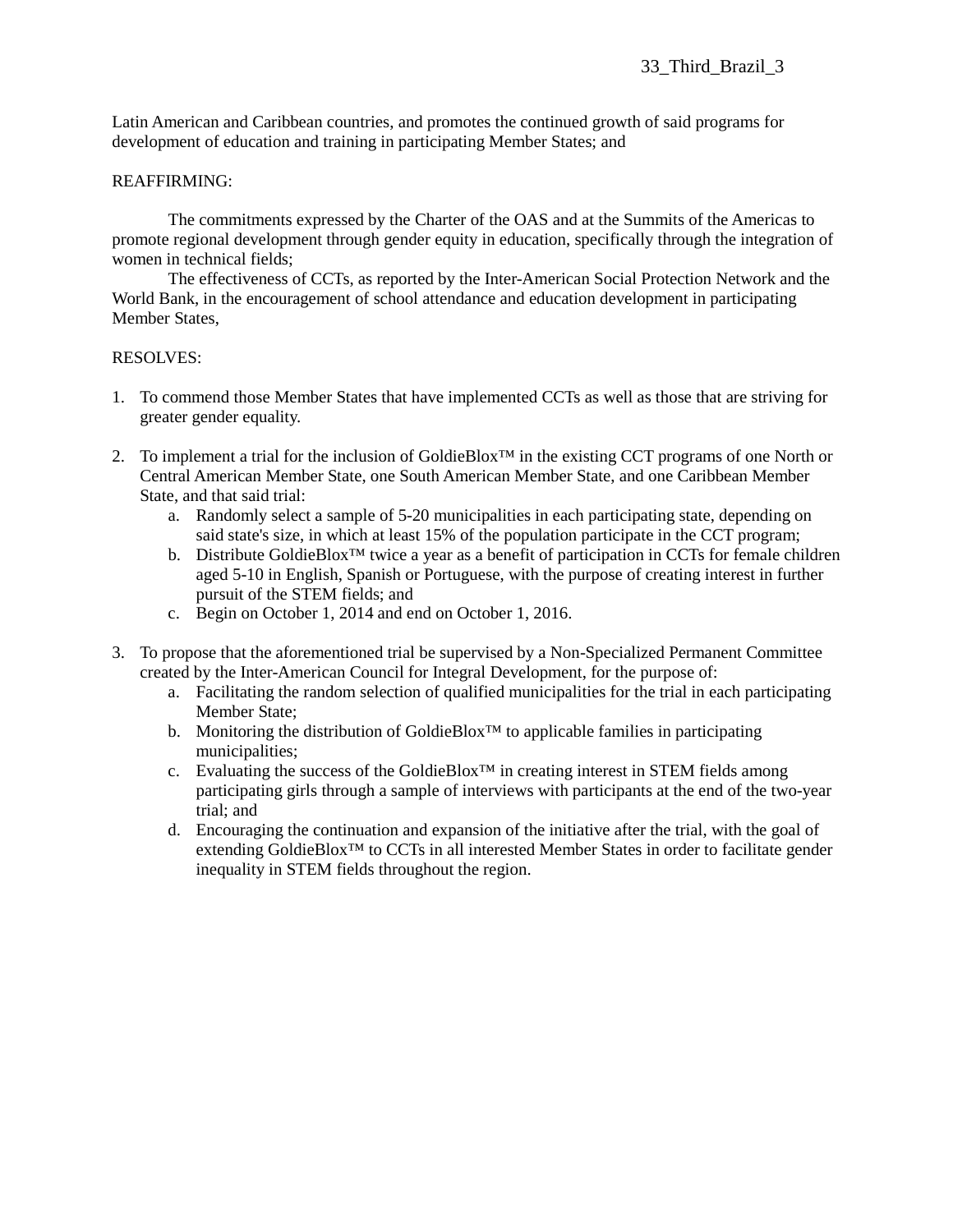4. That the trial phase be funded by GoldieBlox, Inc. in partnership with the Brazilian Government and any Member States who wish to contribute.

|                                              | (Signature of Faculty Advisor) |  |
|----------------------------------------------|--------------------------------|--|
| Cosignatories: 1.<br>(Signature of Delegate) | (Country Represented)          |  |
| 2.                                           |                                |  |
| 3.                                           |                                |  |
| 4.                                           |                                |  |
|                                              |                                |  |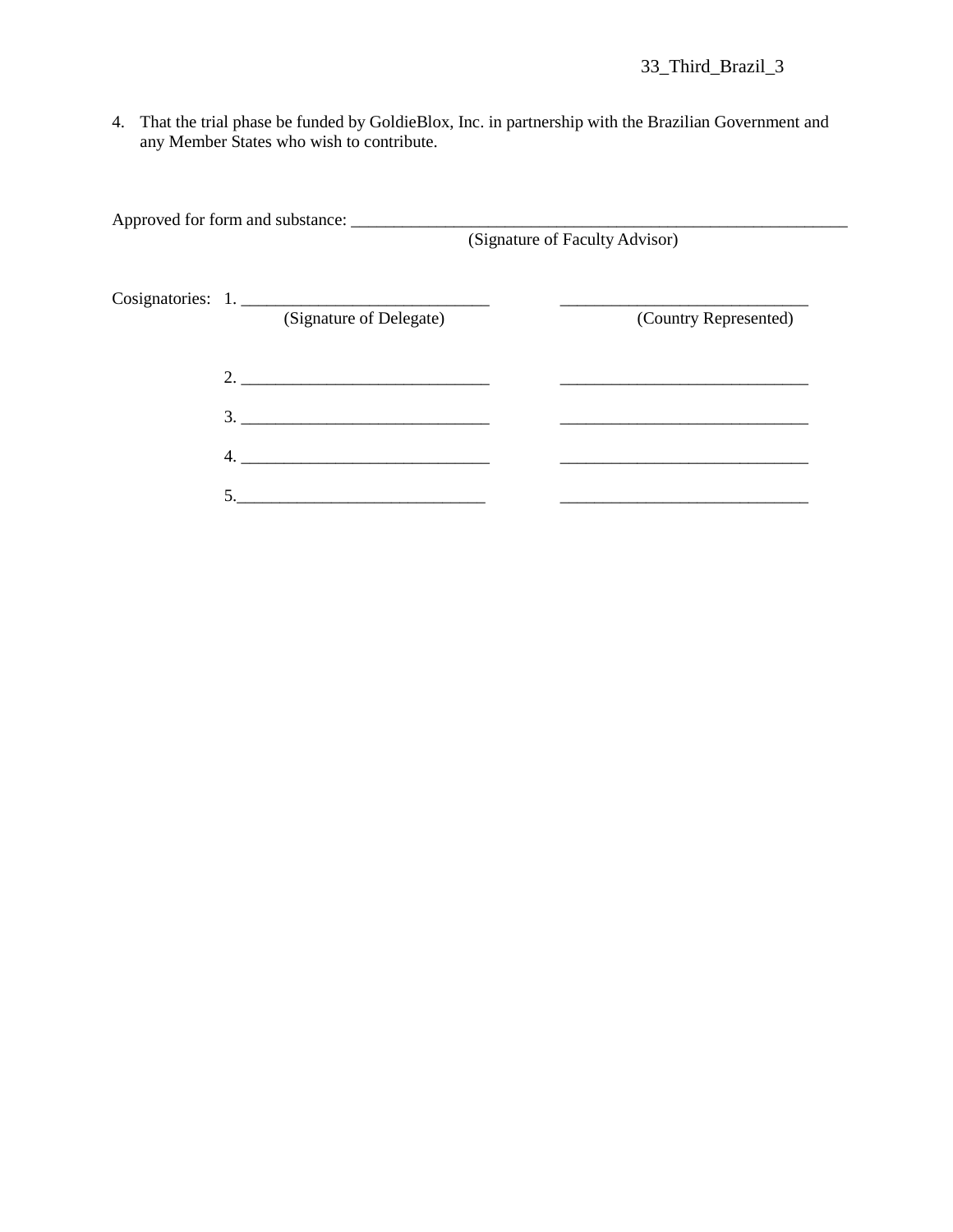#### **CREATION OF A MEETING ON FORMING UNIVERSAL LABELING OF ALL GENETICALLY MODIFIED ORGANISMS**

Third Committee Topic No. 2 of the Agenda Draft Resolution Presented by the Delegation of the Republic of Honduras

### THE GENERAL ASSEMBLY,

#### RECALLING:

Article 34 of the Charter of the Organization of American States which emphasizes that Member States should work towards the "Modernization of rural life and reforms leading to equitable and efficient land-tenure systems, increased agricultural productivity, expanded use of land, diversification of production and improved processing and marketing systems for agricultural products; and the strengthening and expansion of the means to attain these ends";

#### BEARING IN MIND:

Article 41 of the Charter of the Organization of American States, which affirms, "The Member States, in order to accelerate their economic development, regional integration, and the expansion and improvement of the conditions of their commerce, shall promote improvement and coordination of transportation and communication in the developing countries and among the Member States";

#### GUIDED BY:

The definition provided by the World Health Organization being "Genetically modified (GM) foods are foods derived from organisms whose genetic material (DNA) has been modified in a way that does not occur naturally, e.g. through the introduction of a gene from a different organism. Currently available GM foods stem mostly from plants, but in the future foods derived from GM microorganisms or GM animals are likely to be introduced on the market. Most existing genetically modified crops have been developed to improve yield, through the introduction of resistance to plant diseases or of increased tolerance of herbicides";

#### TAKING INTO ACCOUNT:

That according to the Food and Drug Administration (FDA), "Many consumers are interested in knowing whether the food they serve their families is produced using genetic engineering. Food manufacturers may indicate through voluntary labeling whether foods have or have not been developed through genetic engineering, provided that such labeling is truthful and not misleading. The FDA supports such voluntary labeling and has issued draft guidance on this labeling to the food manufacturing industry";

#### RECOGNIZING:

The growing usage of Genetically Modified Organisms (GMO), in North, Central, and South America;

That the growing presence of Genetically Modified Organisms in the hemisphere impacts every member state and its citizens; and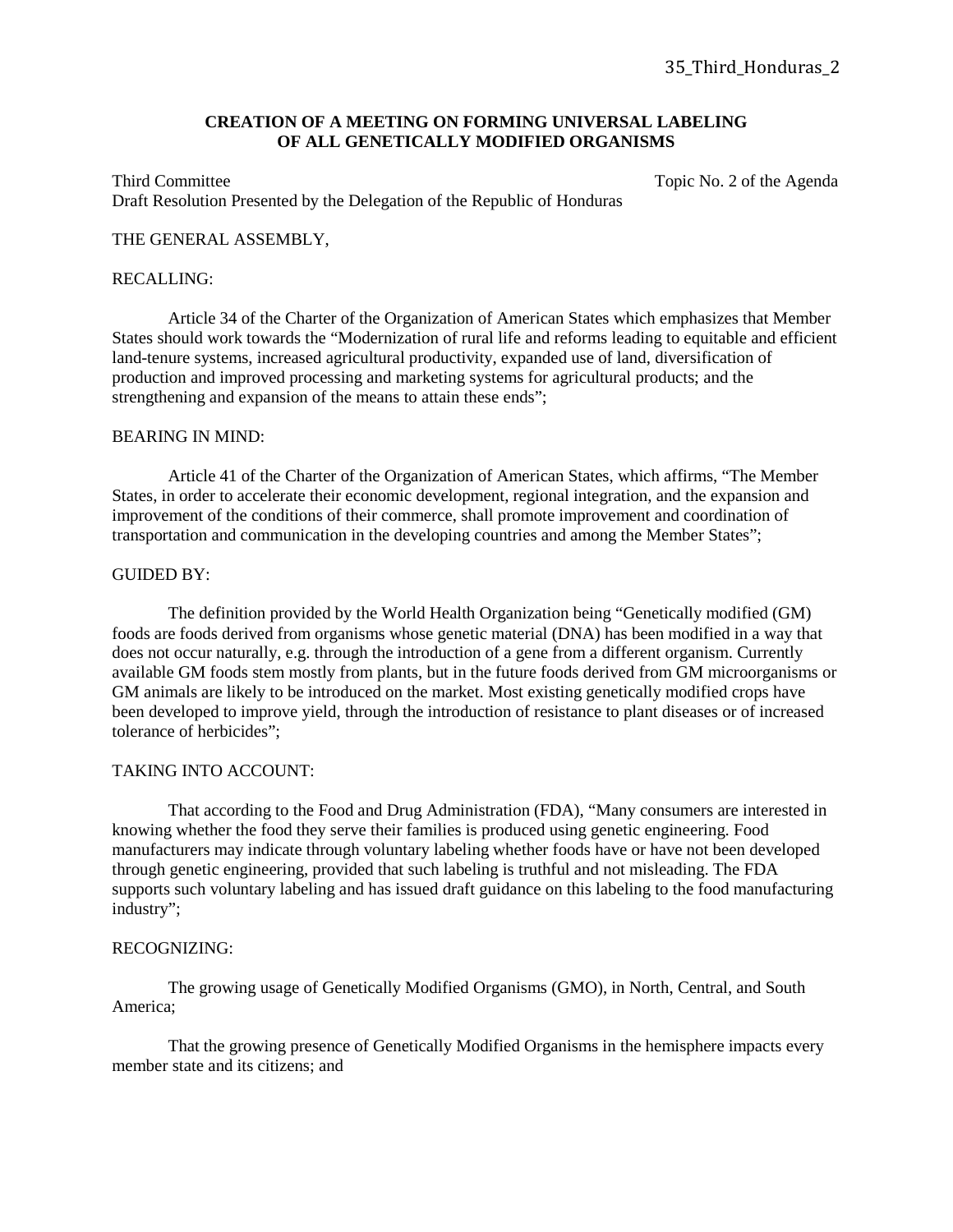# CONSIDERING:

That the Inter-American Institute for Cooperation on Agriculture, IICA, has continued to be "a leading and innovative institution in the provision of technical cooperation for agriculture, known for its contributions to making the agrifood sector competitive, achieving the sustainable development of agriculture, promoting food security, reducing poverty and improving living conditions in the rural territories of the Americas, based on its strong technical expertise and capacity to provide solutions to the new challenges facing the member countries in these areas",

- 1. To extend gratitude towards all Member States in their independent pursuits to label food product containing Genetically Modified Organisms.
- 2. To applaud the efforts made by Ministers and Secretaries of Food and Agriculture for their own efforts to educate the public on Genetically Modified Foods.
- 3. To propose a meeting of all Ministers and Secretaries of Food and Agriculture (or appointed delegate) on August 25, 2014.
	- a. Honduras, in the interest of diplomacy, will volunteer to hold this summer meeting in Tegucigalpa for all member states and their delegates.
	- b. This special meeting shall convene with the primary goal of creating universal labeling of all genetically modified foods and products so that citizens of all Member States are aware of all products containing Genetically Modified Organisms.
		- i. This meeting will discuss, decide upon, and create specific labelingwhich will be implemented on all products that contain genetically modified organisms in the hemisphere.
		- ii. This meeting shall take into account all recognized or official languages of all Member States and provide labeling that adequately reflects each language and region.
- 4. To recommend that a website be created in order to provide more information on genetically modified foods for the citizens of all member states.
	- a. This website shall be provided in all necessary languages representative of all Member States and provide visitors with information on what GMO's are, what foods contain genetic modification, and what the health effects are.
	- b. All information shall be non-partisan, scientifically proven facts provided by independent research institutions with no explicit advice to visitors on whether or not consumers should or should not consume genetically modified foods.